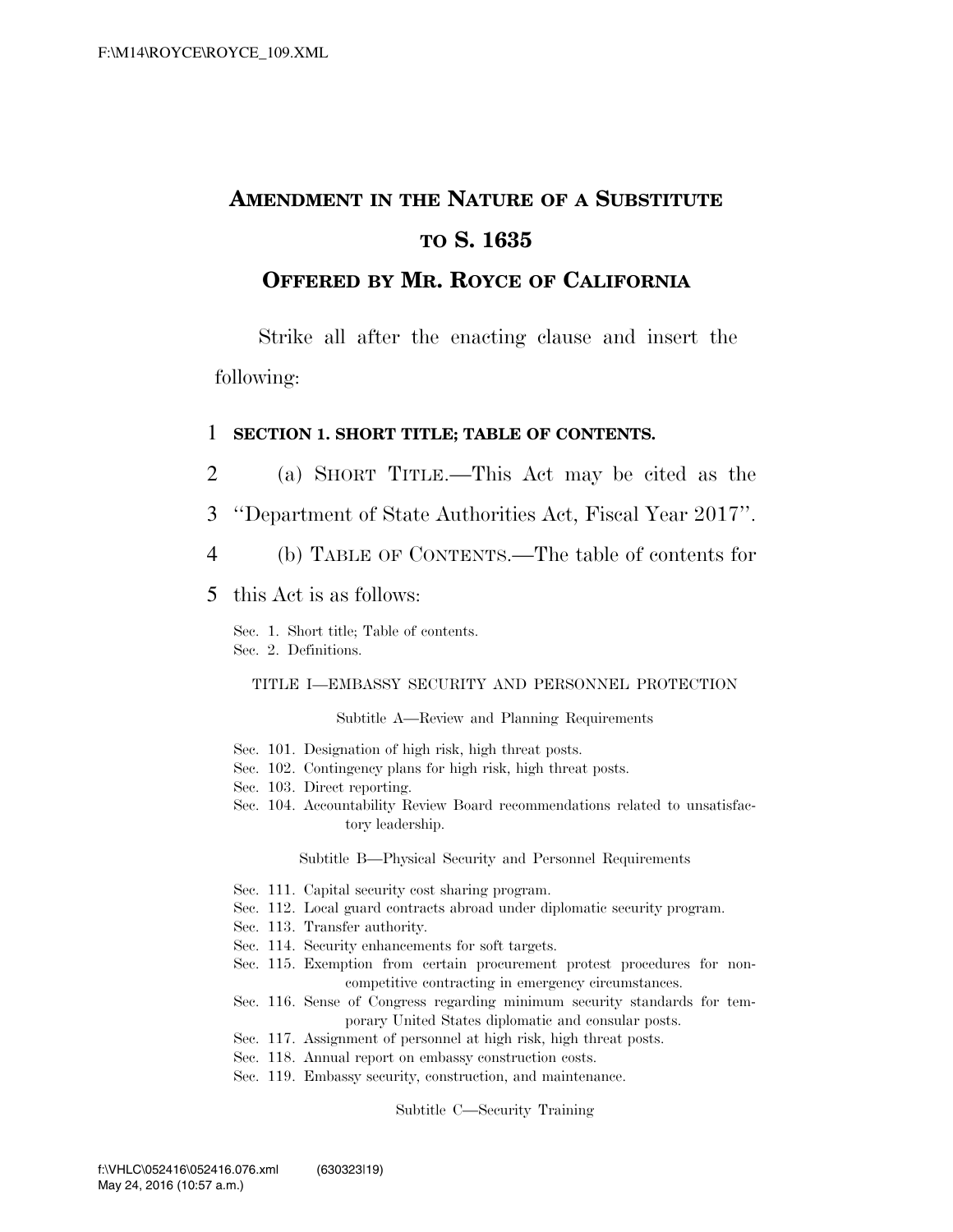- Sec. 121. Security training for personnel assigned to high risk, high threat posts.
- Sec. 122. Sense of Congress regarding language requirements for diplomatic security personnel assigned to high risk, high threat post.

Subtitle D—Expansion of the Marine Corps Security Guard Detachment Program

Sec. 131. Marine Corps Security Guard Program.

## TITLE II—OFFICE OF INSPECTOR GENERAL OF THE DEPART-MENT OF STATE AND BROADCASTING BOARD OF GOVERNORS

- Sec. 201. Competitive hiring status for former employees of the Office of the Special Inspector General for Iraq Reconstruction.
- Sec. 202. Certification of independence of information technology systems of the Office of Inspector General of the Department of State and Broadcasting Board of Governors.
- Sec. 203. Protecting the integrity of internal investigations.
- Sec. 204. Report on Inspector General inspection and auditing of Foreign Service posts and bureaus and other offices of the Department of State.

### TITLE III—INTERNATIONAL ORGANIZATIONS

- Sec. 301. Oversight of and accountability for peacekeeper abuses.
- Sec. 302. Reimbursement of contributing countries.
- Sec. 303. Withholding of assistance.
- Sec. 304. Report on Federal Government contributions to the United Nations.
- Sec. 305. Reimbursement or application of credits.
- Sec. 306. United Nations peacekeeping assessment formula.
- Sec. 307. Whistleblower protections for United Nations personnel.
- Sec. 308. Encouraging employment of United States citizens at the United Nations.
- Sec. 309. Comparative report on peacekeeping operations.

## TITLE IV—PERSONNEL AND ORGANIZATIONAL ISSUES

- Sec. 401. Locally-employed staff wages.
- Sec. 402. Expansion of civil service opportunities.
- Sec. 403. Promotion to the Senior Foreign Service.
- Sec. 404. Lateral entry into the Foreign Service.
- Sec. 405. Reemployment of annuitants and workforce rightsizing.
- Sec. 406. Integration of foreign economic policy.
- Sec. 407. Training support services.
- Sec. 408. Special agents.
- Sec. 409. Limited appointments in the Foreign Service.
- Sec. 410. Report on diversity recruitment, employment, retention, and promotion.
- Sec. 411. Market data for cost-of-living adjustments.
- Sec. 412. Technical amendment to Federal Workforce Flexibility Act.
- Sec. 413. Retention of mid- and senior-level professionals from traditionally under-represented minority groups.
- Sec. 414. Employee assignment restrictions.

### TITLE V—CONSULAR AUTHORITIES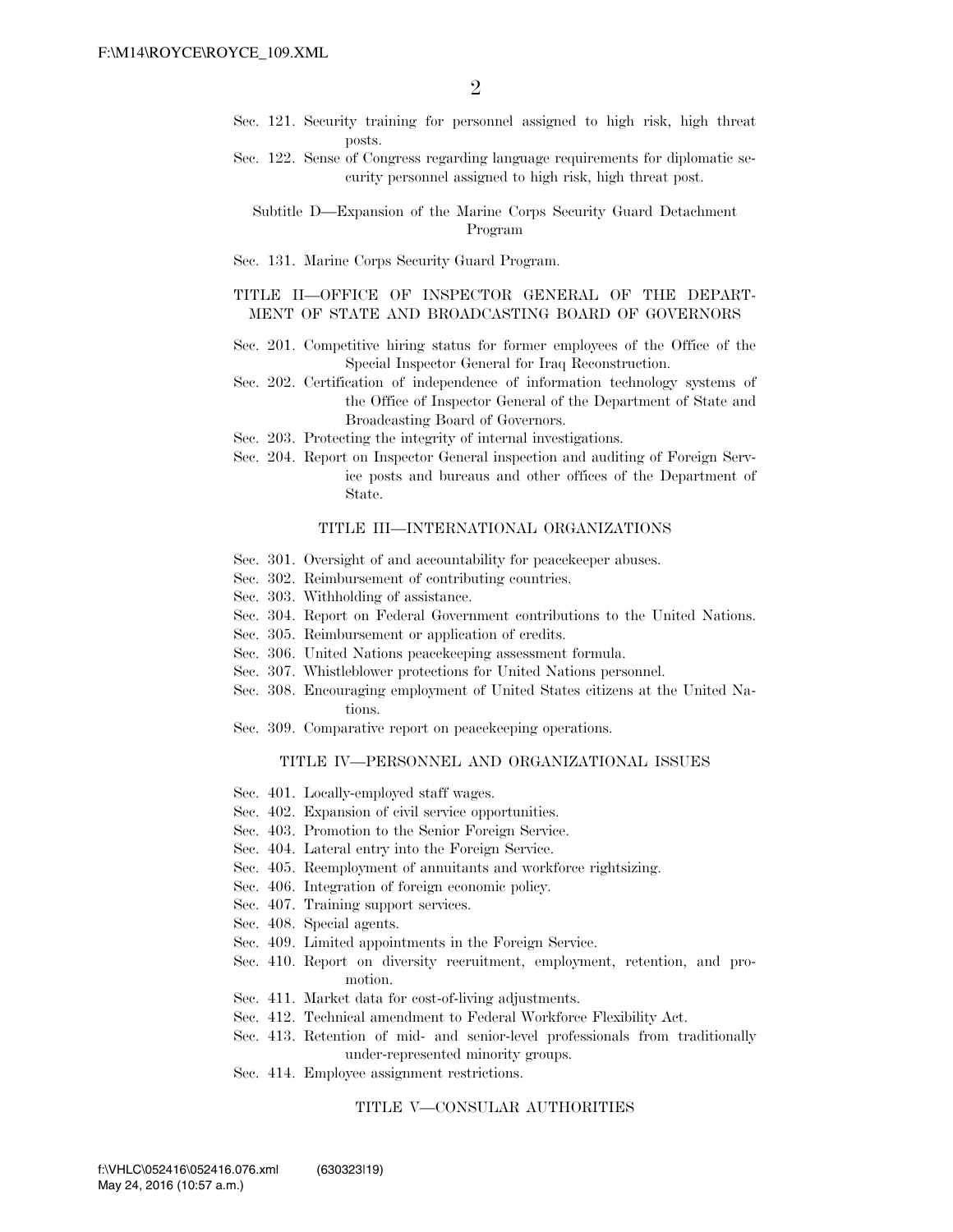- Sec. 501. Codification of enhanced consular immunities.
- Sec. 502. Passports made in the United States of America.

### TITLE VI—WESTERN HEMISPHERE DRUG POLICY COMMISSION

- Sec. 601. Establishment.
- Sec. 602. Duties.
- Sec. 603. Membership.
- Sec. 604. Powers.
- Sec. 605. Staff.
- Sec. 606. Sunset.

### TITLE VII—MISCELLANEOUS PROVISIONS

- Sec. 701. Foreign relations exchange programs.
- Sec. 702. United States Advisory Commission on Public Diplomacy.
- Sec. 703. Modification of authority to make grants for Radio Free Asia.
- Sec. 704. Rewards for Justice.
- Sec. 705. Extension of period for reimbursement of seized commercial fishermen.
- Sec. 706. Expansion of the Charles B. Rangel International Affairs Program, the Thomas R. Pickering Foreign Affairs Fellowship Program, and the Donald M. Payne International Development Fellowship Program.
- Sec. 706. Repeal of obsolete reports.
- Sec. 707. Prohibition on additional funding.

## 1 **SEC. 2. DEFINITIONS.**

- 2 In this Act:
- 3 (1) APPROPRIATE CONGRESSIONAL COMMIT-
- 4 TEES.—The term ''appropriate congressional com-
- 5 mittees'' means—
- 6 (A) the Committee on Foreign Relations of
- 7 the Senate; and
- 8 (B) the Committee on Foreign Affairs of
- 9 the House of Representatives.
- 10 (2) DEPARTMENT.—Unless otherwise specified,
- 11 the term ''Department'' means the Department of
- 12 State.
- 13 (3) FOREIGN SERVICE.—The term ''Foreign 14 Service'' has the meaning given such term in section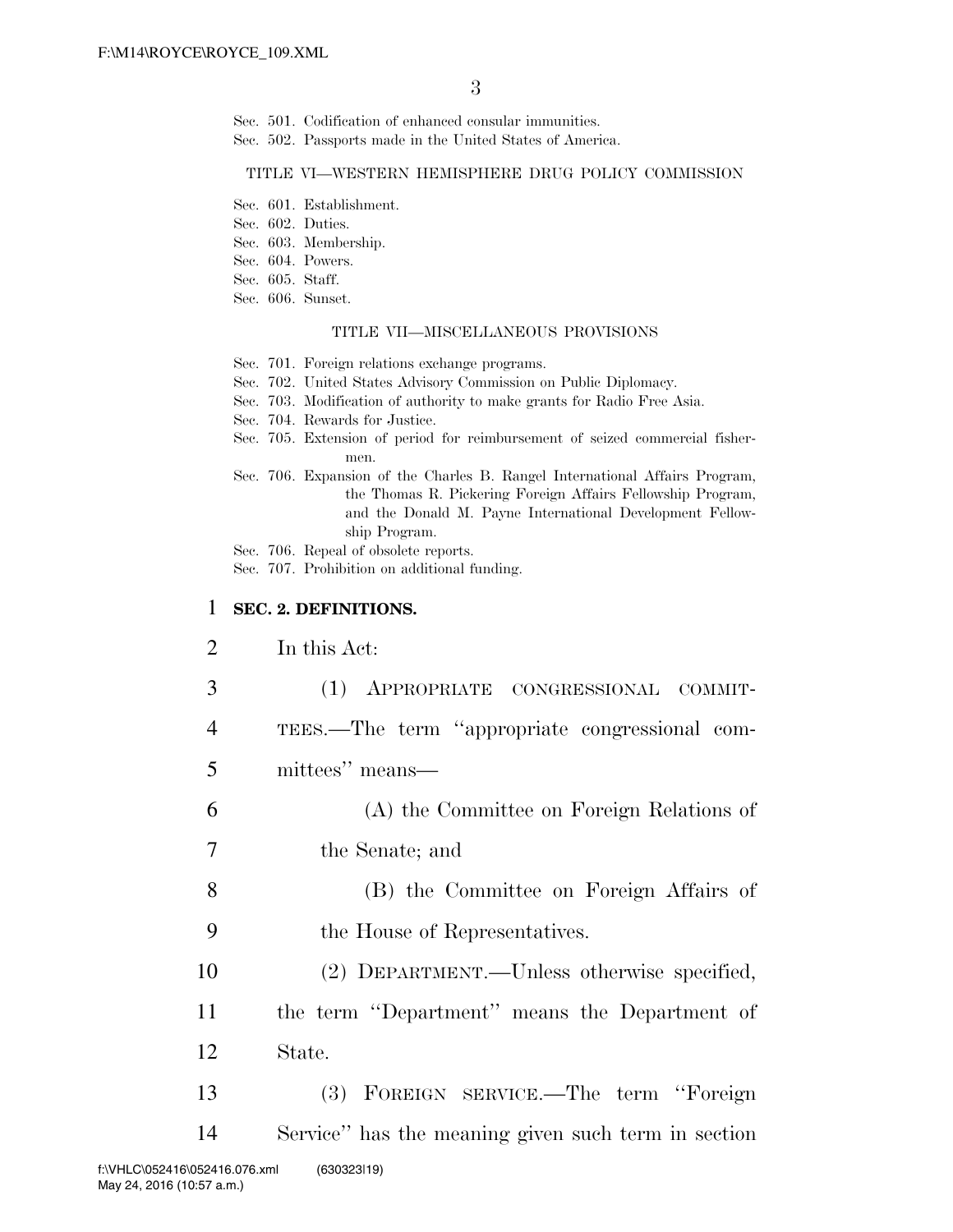102 of the Foreign Service Act of 1980 (22 U.S.C. 3902).

 (4) INSPECTOR GENERAL.—Unless otherwise specified, the term ''Inspector General'' means the Office of Inspector General of the Department.

 (5) PEACEKEEPING CREDITS.—The term ''peacekeeping credits'' means the amounts by which United States assessed peacekeeping contributions exceed actual expenditures, apportioned to the United States, of peacekeeping operations by the United Nations during a United Nations peace-keeping fiscal year.

 (6) SECRETARY.—Unless otherwise specified, the term ''Secretary'' means the Secretary of State.

# **TITLE I—EMBASSY SECURITY AND PERSONNEL PROTECTION Subtitle A—Review and Planning Requirements**

 **SEC. 101. DESIGNATION OF HIGH RISK, HIGH THREAT POSTS.** 

 (a) IN GENERAL.—Title I of the Omnibus Diplomatic Security and Antiterrorism Act of 1986 (22 U.S.C. 4801 et seq.; relating to diplomatic security) is amended by in-serting after section 103 the following new sections: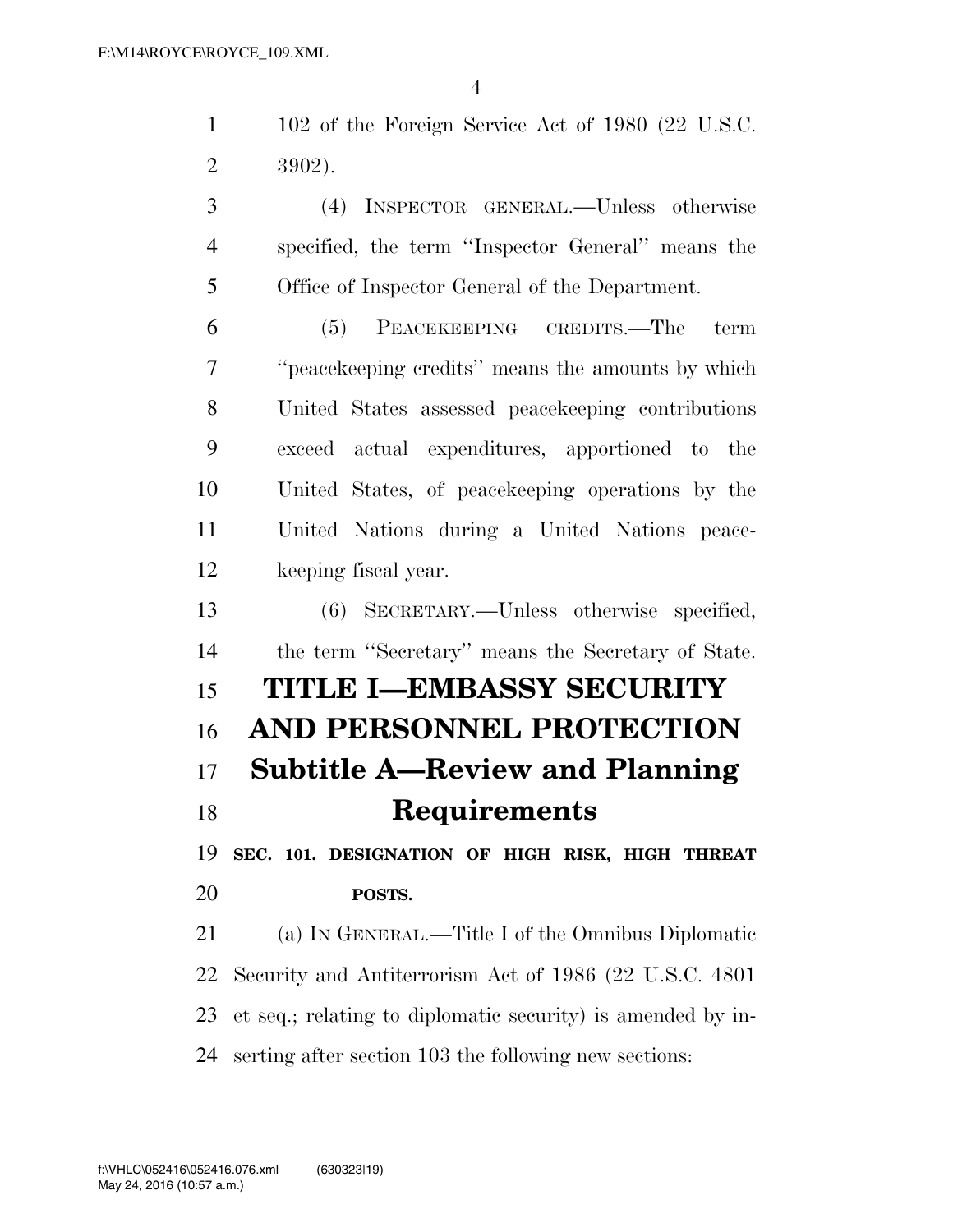# **''SEC. 104. DESIGNATION OF HIGH RISK, HIGH THREAT POSTS.**

 ''(a) INITIAL DESIGNATION.—Not later than 30 days after the date of the enactment of this section, the Sec- retary shall submit to the appropriate congressional com- mittees a report, in classified form, that contains an initial list of diplomatic and consular posts designated as high risk, high threat posts.

9 "(b) DESIGNATIONS BEFORE OPENING OR REOPEN- ING POSTS.—Before opening or reopening a diplomatic or consular post, the Secretary shall determine if such post should be designated as a high risk, high threat post.

13 ''(c) DESIGNATING EXISTING POSTS.—The Secretary shall regularly review existing diplomatic and consular posts to determine if any such post should be designated as a high risk, high threat post if conditions at such post or the surrounding security environment require such a designation.

 ''(d) DEFINITIONS.—In this section and section 105: 20 "(1) APPROPRIATE CONGRESSIONAL COMMIT- TEES.—The term 'appropriate congressional com- mittees' means the Committee on Foreign Affairs of the House of Representatives and the Committee on Foreign Relations of the Senate.

25 "(2) HIGH RISK, HIGH THREAT POST.—The term 'high risk, high threat post' means a United f:\VHLC\052416\052416.076.xml (630323|19)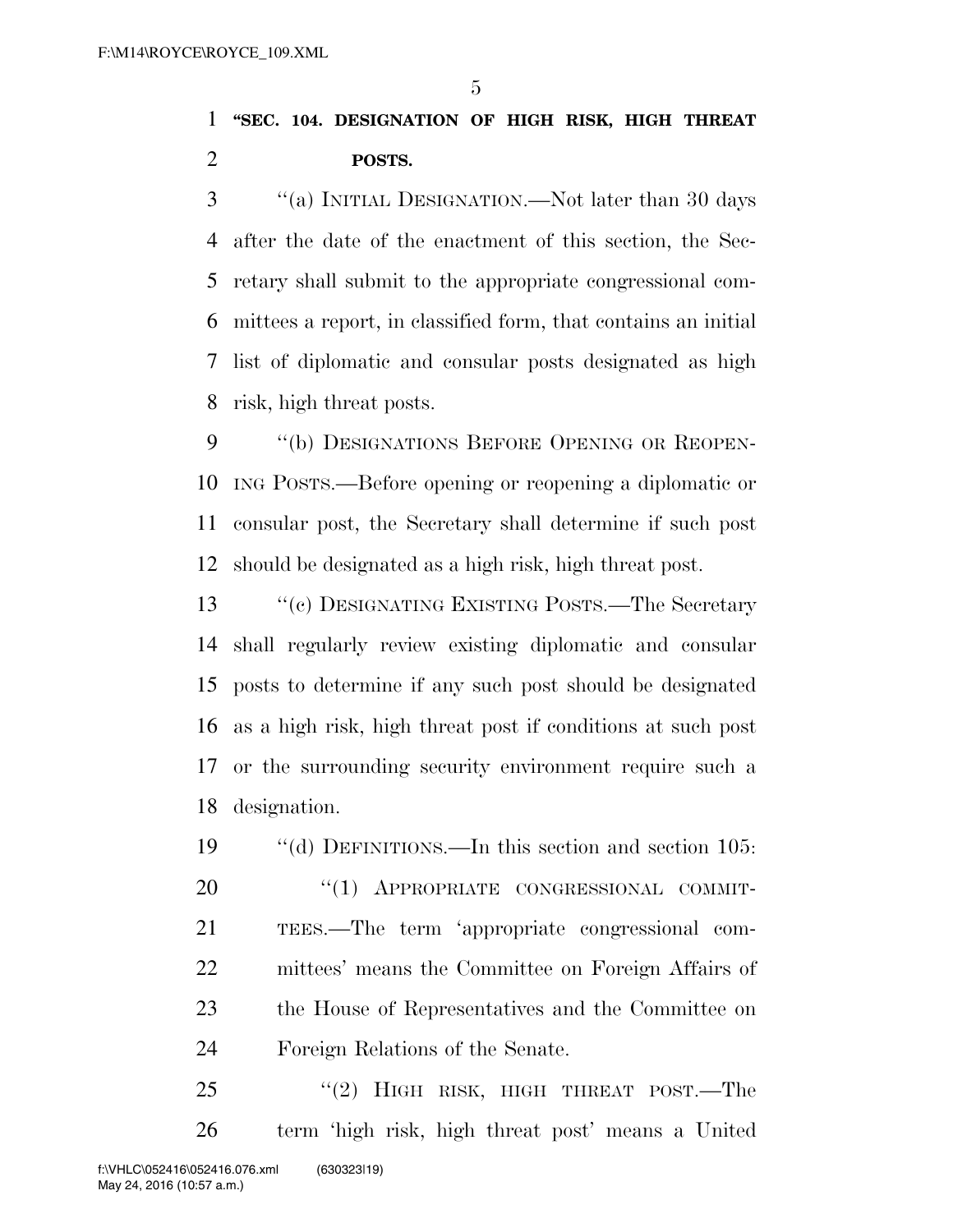| $\mathbf{1}$   | States diplomatic or consular post or other United       |
|----------------|----------------------------------------------------------|
| 2              | States mission abroad, as determined by the Sec-         |
| 3              | retary, that, among other factors—                       |
| $\overline{4}$ | $\lq\lq$ is located in a country—                        |
| 5              | "(i) with high to critical levels of po-                 |
| 6              | litical violence and terrorism; and                      |
| 7              | "(ii) the government of which lacks                      |
| 8              | the ability or willingness to provide ade-               |
| 9              | quate security; and                                      |
| 10             | "(B) has mission physical security plat-                 |
| 11             | forms that fall below the Department of State's          |
| 12             | established standards.                                   |
| 13             | "SEC. 105. BRIEFINGS ON EMBASSY SECURITY.                |
| 14             | "(a) BRIEFING.—The Secretary shall provide month-        |
| 15             | ly briefings to the appropriate congressional committees |
| 16             | $on$ —                                                   |
| 17             | $f'(1)$ any plans to open or reopen a high risk,         |
| 18             | high threat post, including—                             |
| 19             | $\lq\lq$ the importance and appropriateness              |
| 20             | of the objectives of the proposed post to the na-        |
| 21             | tional security of the United States, and the            |
| 22             | type and level of security threats such post             |
| 23             | could encounter;                                         |
| 24             | $\lq\lq$ working plans to expedite the ap-               |
| 25             | proval and funding for establishing and oper-            |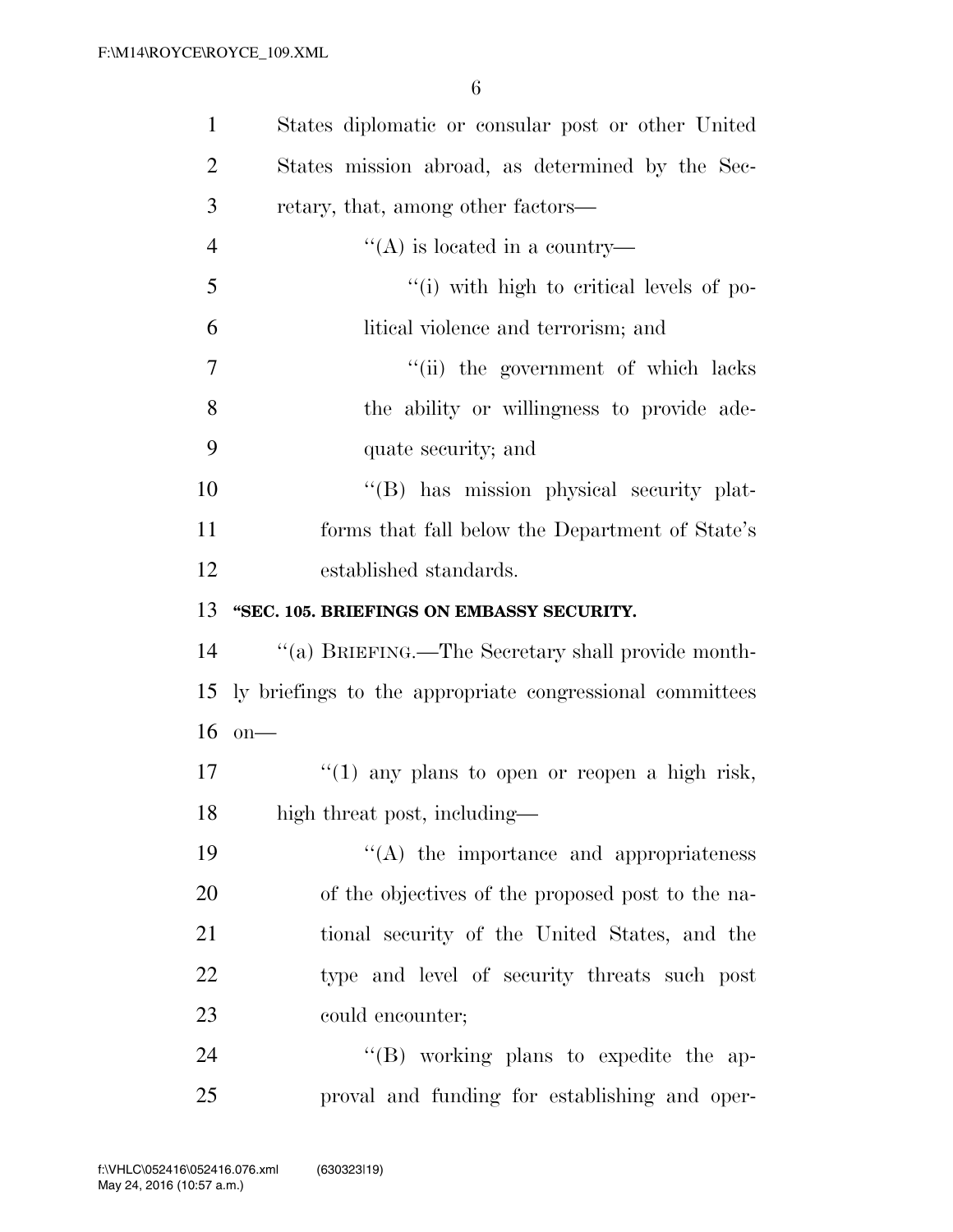| $\mathbf{1}$   | ating such post, implementing physical security        |
|----------------|--------------------------------------------------------|
| $\overline{2}$ | measures, providing necessary security and             |
| 3              | management personnel, and the provision of             |
| $\overline{4}$ | necessary equipment;                                   |
| 5              | "(C) security 'tripwires' that would deter-            |
| 6              | mine specific action, including enhanced secu-         |
| 7              | rity measures or evacuation of such post, based        |
| 8              | on the improvement or deterioration of the local       |
| 9              | security environment; and                              |
| 10             | $\lq\lq$ (D) in coordination with the Secretary of     |
| 11             | Defense, an evaluation of available United             |
| 12             | States military assets and operational plans to        |
| 13             | respond to such posts in extremis;                     |
| 14             | $(2)$ personnel staffing and rotation cycles at        |
| 15             | high risk, high threat posts;                          |
| 16             | $(3)$ the current security posture at posts of         |
| $17\,$         | particular concern as determined by such commit-       |
| 18             | tees; and                                              |
| 19             | $\lq(4)$ the progress towards implementation of        |
| 20             | the provisions specified in title I of the Department  |
| 21             | of State Security Authorities and Effectiveness Act,   |
| 22             | Fiscal Year 2017.                                      |
| 23             | "(b) CONGRESSIONAL NOTIFICATION.—                      |
| 24             | "(1) IN GENERAL.—Except as provided in para-           |
| 25             | graph $(2)$ , not later than 30 days before opening or |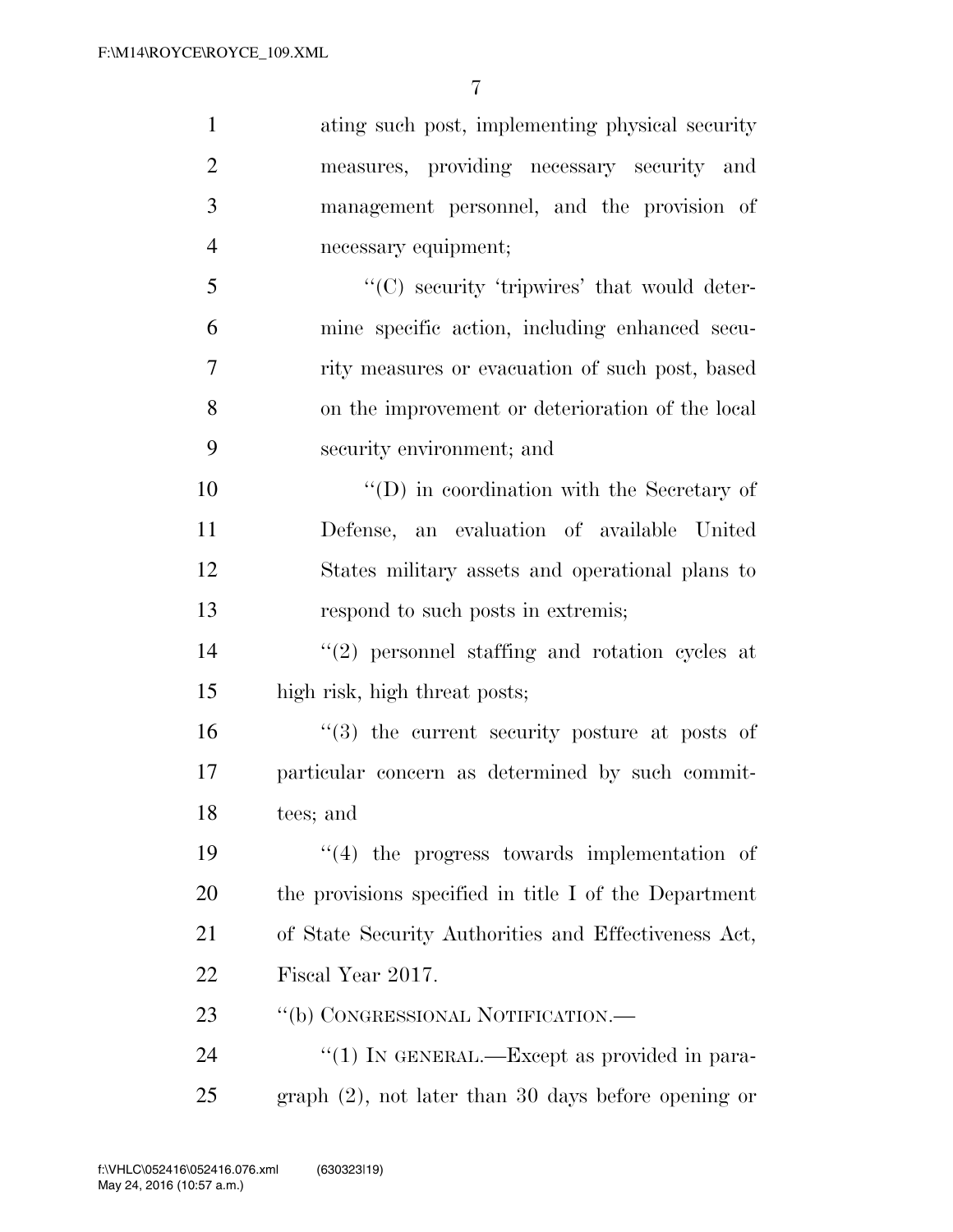reopening a high risk, high threat post, the Sec- retary shall notify the appropriate congressional committees of the decision to open or reopen such post.

 ''(2) EMERGENCY CIRCUMSTANCES.—If the Secretary determines that the critical national secu- rity interests of the United States require the open- ing or reopening of a high risk, high threat post in fewer than 30 days, then as soon as possible, but not later than 48 hours before such opening or re- opening, the Secretary shall transmit to the appro- priate congressional committees a notification detail- ing the decision to open or reopen such post, the na- ture of the critical national security interests at stake, and the circumstances that prevented the nor-mal 30-day notice under paragraph (1).

17 <sup>''</sup>(c) APPROPRIATE CONGRESSIONAL COMMITTEES.— In this subsection, the term 'appropriate congressional committees' means—

 $\frac{1}{20}$  the Committee on Foreign Affairs, the Committee on Armed Services, the Permanent Select Committee on Intelligence, and the Committee on Appropriations of the House of Representatives; and 24 ''(2) the Committee on Foreign Relations, the Committee on Armed Services, the Select Committee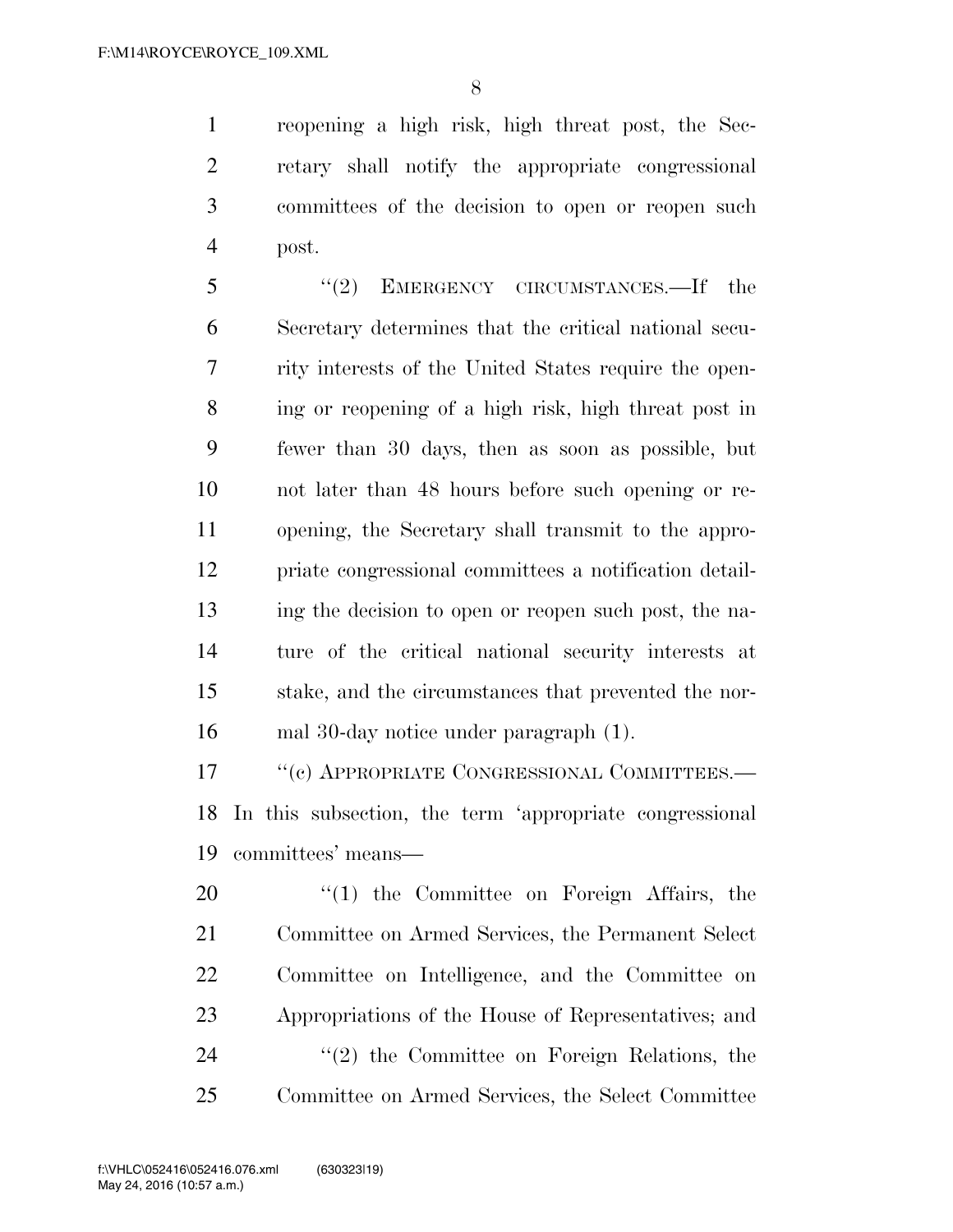on Intelligence, and the Committee on Appropria-2 tions of the Senate.".

 (b) CONFORMING AMENDMENT.—The table of con- tents of the Omnibus Diplomatic Security and Antiterrorism Act of 1986 is amended by inserting after the item relating to section 103 the following new items: ''Sec. 104. Designation of high risk, high threat posts. ''Sec. 105. Briefings on embassy security.''.

# **SEC. 102. CONTINGENCY PLANS FOR HIGH RISK, HIGH THREAT POSTS.**

 Subsection (a) of section 606 of the Secure Embassy Construction and Counterterrorism Act of 1999 (22 U.S.C. 4865; relating to diplomatic security) is amend-ed—

13 (1) in paragraph  $(1)(A)$ , in the first sentence— (A) by inserting ''and from complex at- tacks (as such term is defined in section 416 of the Omnibus Diplomatic Security and Antiterrorism Act of 1986),'' after ''attacks from vehicles''; and

 (B) by inserting ''or such a complex at-20 tack'' before the period at the end;

 (2) in paragraph (7), by inserting before the pe- riod at the end the following: '', including at high risk, high threat posts (as such term is defined in section 104 of the Omnibus Diplomatic Security and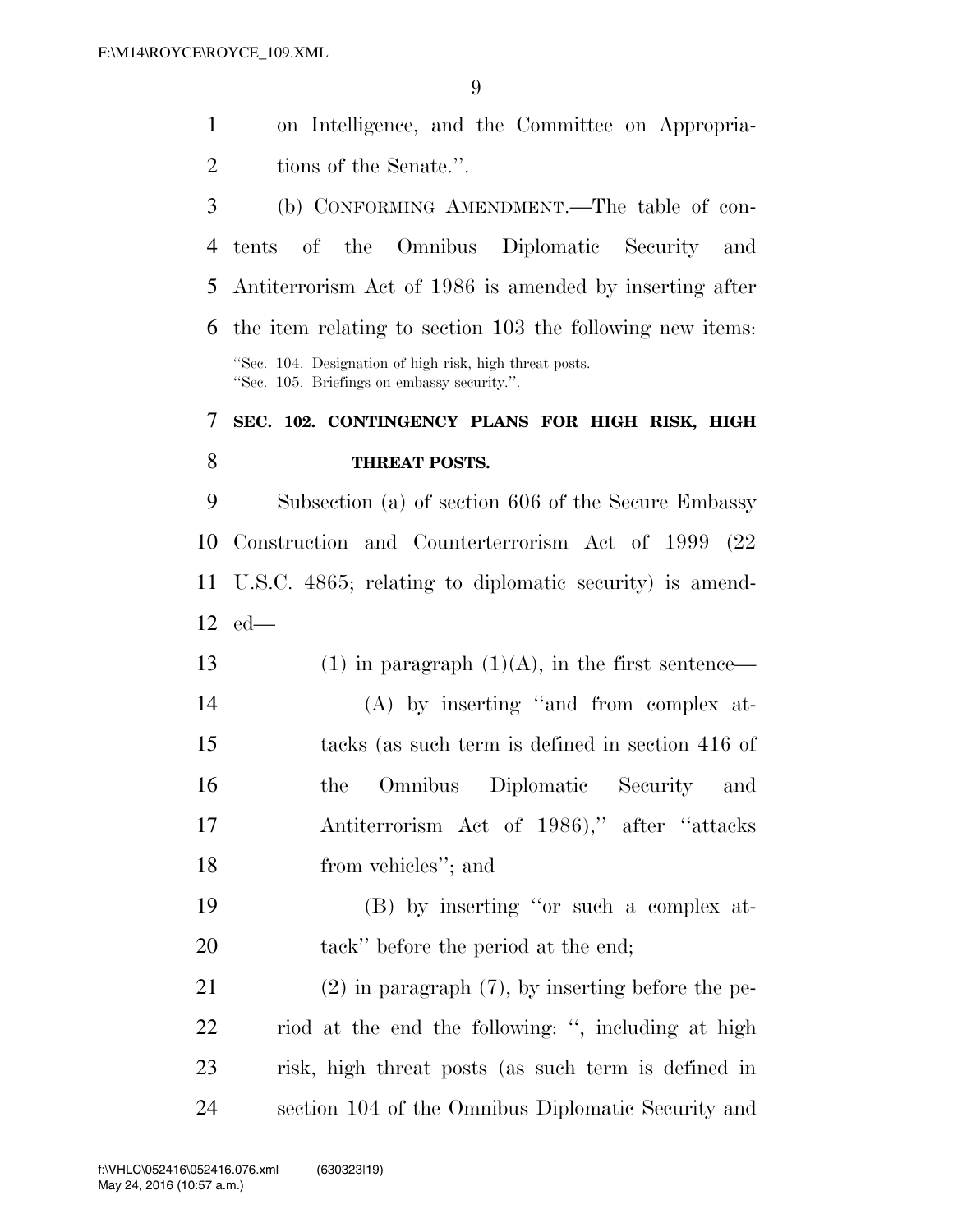Antiterrorism Act of 1986), including options for the deployment of additional military personnel or equip- ment to bolster security and rapid deployment of armed or surveillance assets in response to an at-tack''.

## **SEC. 103. DIRECT REPORTING.**

 The Assistant Secretary of State for Diplomatic Se- curity shall report directly to the Secretary of State, with- out being required to obtain the approval or concurrence of any other official of the Department, as threats and circumstances require.

## **SEC. 104. ACCOUNTABILITY REVIEW BOARD RECOMMENDA-**

 **TIONS RELATED TO UNSATISFACTORY LEAD-ERSHIP.** 

 (a) IN GENERAL.—Subsection (c) of section 304 of the Diplomatic Security Act (22 U.S.C. 4834) is amended (1) in the matter preceding paragraph (1)— (A) by striking ''Whenever'' and inserting 19 'If''; and

 (B) by striking ''has breached the duty of that individual'' and inserting ''has engaged in misconduct or unsatisfactorily performed the duties of employment of that individual, and such misconduct or unsatisfactory performance has significantly contributed to the serious in-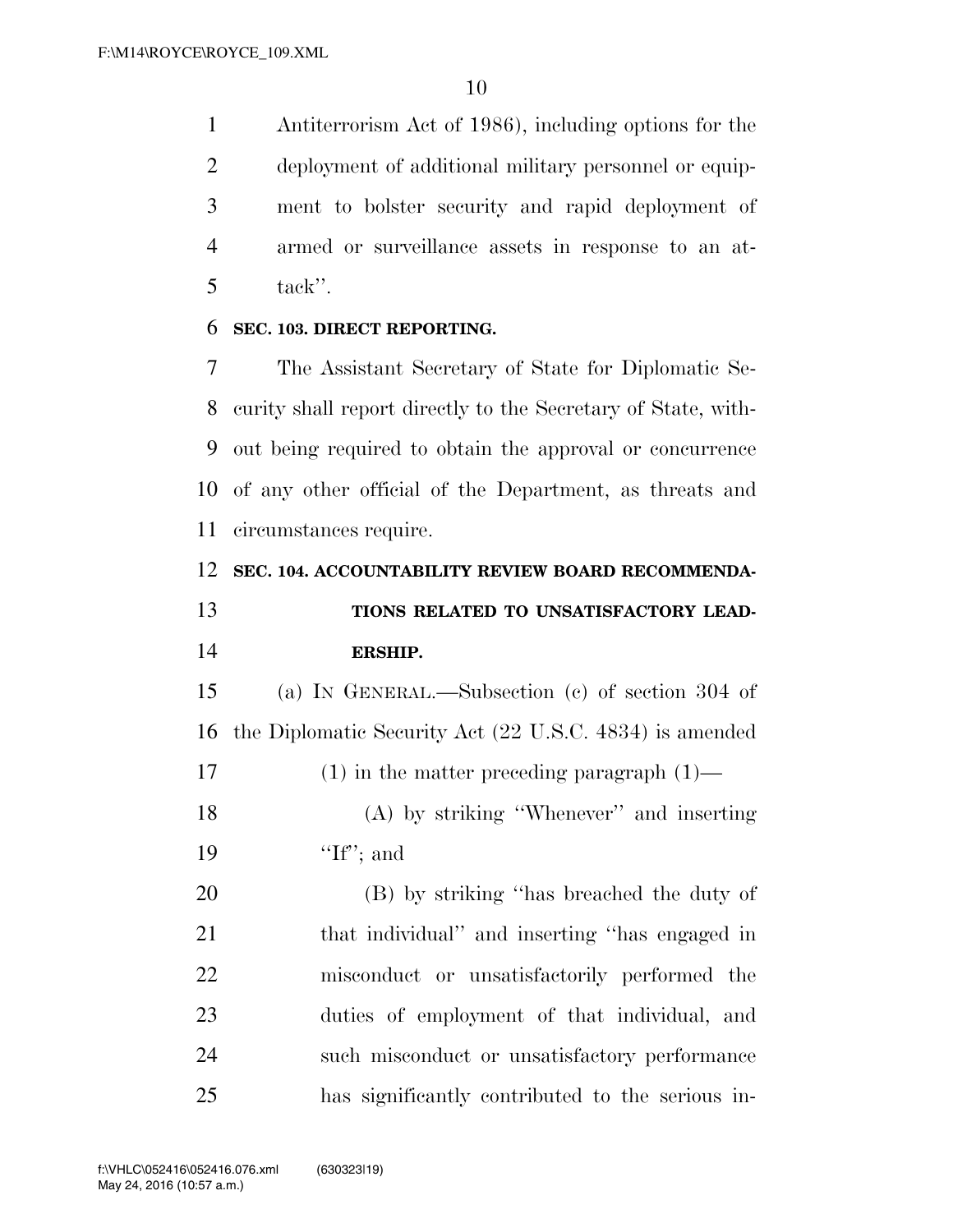| $\mathbf{1}$   | jury, loss of life, or significant destruction of        |
|----------------|----------------------------------------------------------|
| $\overline{2}$ | property, or the serious breach of security that         |
| 3              | is the subject of the Board's examination as de-         |
| 4              | scribed in subsection $(a)$ ";                           |
| 5              | $(2)$ in paragraph $(2)$ , by striking "finding" each    |
| 6              | place it appears and inserting "findings"; and           |
| 7              | $(3)$ in the matter following paragraph $(3)$ —          |
| 8              | (A) by striking "has breached a duty of                  |
| 9              | that individual" and inserting "has engaged in           |
| 10             | misconduct or unsatisfactorily performed the             |
| 11             | duties of employment of that individual as de-           |
| 12             | scribed in this subsection"; and                         |
| 13             | (B) by striking "to the performance of the               |
| 14             | duties of that individual".                              |
| 15             | (b) EFFECTIVE DATE.—The amendments made by               |
| 16             | subsection (a) shall apply with respect to any Account-  |
| 17             | ability Review Board that is convened under section 301  |
|                | 18 of the Diplomatic Security Act (22 U.S.C. 4831) on or |
| 19             | after the date of the enactment of this Act.             |
| 20             | <b>Subtitle B—Physical Security and</b>                  |
| 21             | <b>Personnel Requirements</b>                            |
| 22             | SEC. 111. CAPITAL SECURITY COST SHARING PROGRAM.         |
| 23             | (a) SENSE OF CONGRESS ON THE CAPITAL SECURITY            |
| 24             | COST SHARING PROGRAM.—It is the sense of Congress        |
|                | 25 that the Capital Security Cost Sharing Program should |
|                |                                                          |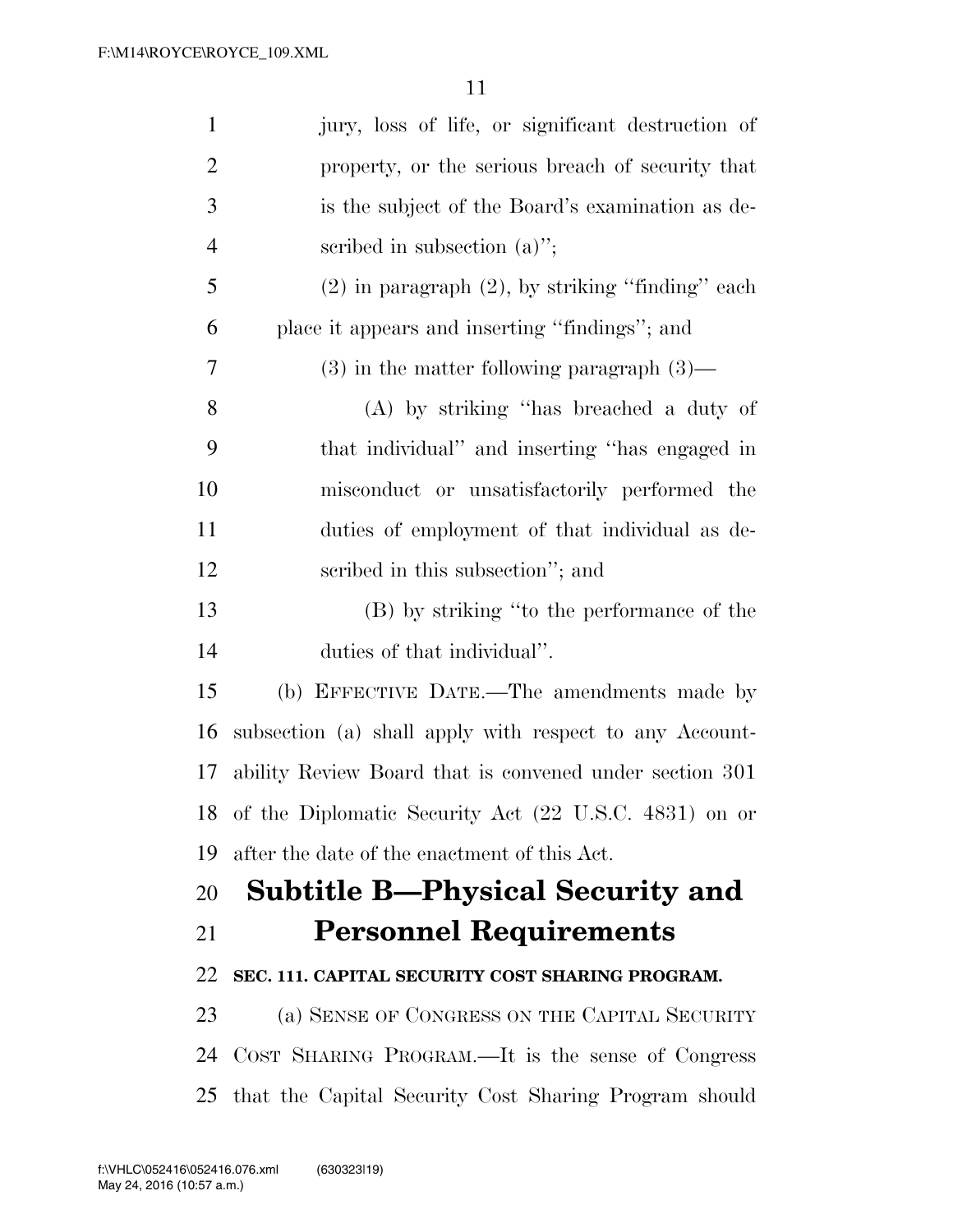prioritize the construction of new facilities and the mainte- nance of existing facilities at high risk, high threat posts. (b) RESTRICTION ON CONSTRUCTION OF OFFICE SPACE.—Section 604(e)(2) of the Secure Embassy Con- struction and Counterterrorism Act of 1999 (title VI of division A of H.R. 3427, as enacted into law by section 1000(a)(7) of Public Law 106–113; 113 Stat. 1501A-453; 22 U.S.C. 4865 note) is amended by adding at the end the following new sentence: ''A project to construct a dip- lomatic facility of the United States may not include office space or other accommodations for an employee of a Fed- eral department or agency to the extent that the Secretary of State determines that such department or agency has not provided to the Department of State the full amount of funding required by paragraph (1), except that such project may include office space or other accommodations for members of the United States Marine Corps.''.

**SEC. 112. LOCAL GUARD CONTRACTS ABROAD UNDER DIP-**

## **LOMATIC SECURITY PROGRAM.**

 Subsection (d) of section 136 of the Foreign Rela- tions Authorization Act, Fiscal Years 1990 and 1991 (22 U.S.C. 4864) is amended to read as follows:

23 "(d) AWARD OF LOCAL GUARD AND PROTECTIVE SERVICE CONTRACTS.—In evaluating proposals for local guard contracts under this section, the Secretary of State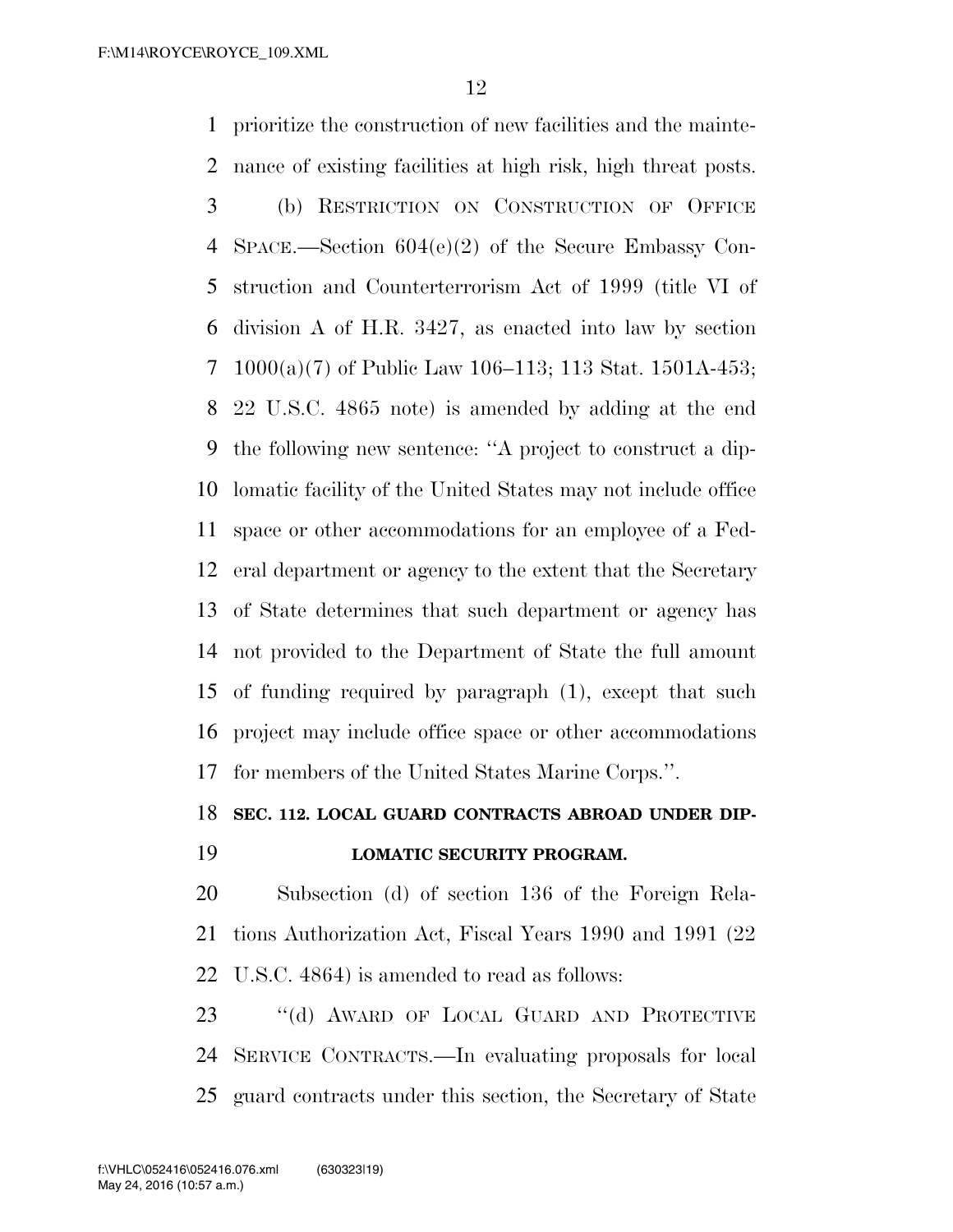may award such contracts on the basis of best value as determined by a cost-technical tradeoff analysis (as de- scribed in Federal Acquisition Regulation part 15.101) and, with respect to such contracts for posts that are not high risk, high threat posts (as such term is defined in section 104 of the Omnibus Diplomatic Security and Antiterrorism Act of 1986 (22 U.S.C. 4801 et seq.; relat- ing to diplomatic security)), subject to congressional noti-fication 15-days prior to any such award.''.

## **SEC. 113. TRANSFER AUTHORITY.**

 Section 4 of the Foreign Service Buildings Act, 1926 (22 U.S.C. 295) is amended by adding at the end the fol-lowing new subsection:

 ''(j)(1) In addition to exercising any other transfer authority available to the Secretary of State, and subject to paragraphs (2) and (3), the Secretary may transfer to, and merge with, any appropriation for embassy security, construction, and maintenance such amounts appropriated for fiscal year 2017 for any other purpose related to the administration of foreign affairs on or after October 1, 2016, if the Secretary determines such transfer is nec- essary to provide for the security of sites and buildings in foreign countries under the jurisdiction and control of the Secretary.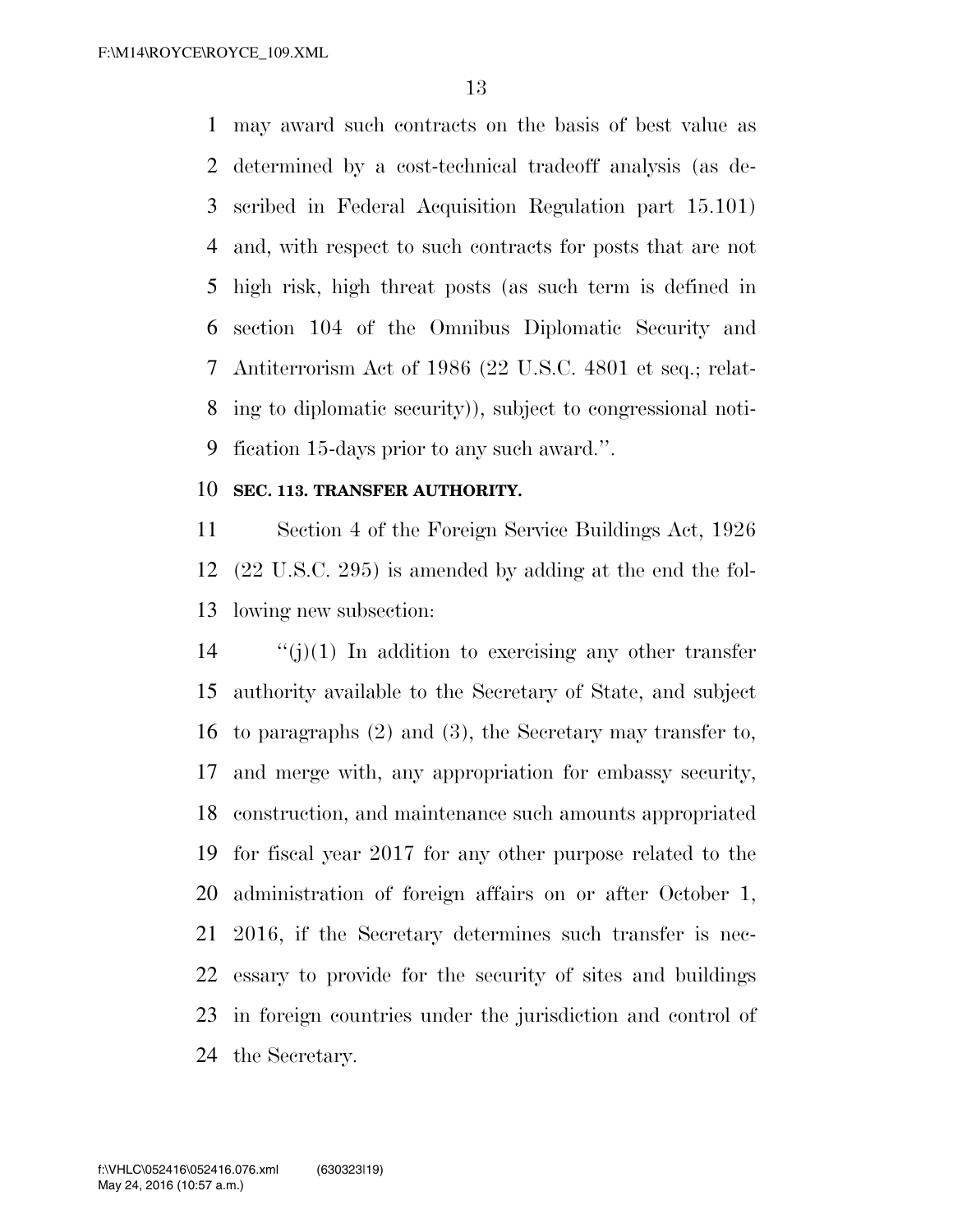''(2) Any funds transferred pursuant to paragraph 2  $(1)$ —

3 "(A) shall not exceed 20 percent of any appro- priation made available for fiscal year 2017 for the Department of State under the heading 'Administra- tion of Foreign Affairs', and no such appropriation shall be increased by more than 10 percent by any such transfer; and

 ''(B) shall be merged with funds in the heading to which transferred, and shall be available subject to the same terms and conditions as the funds with which merged.

 ''(3) Not later than 15 days before any transfer of funds pursuant to paragraph (1), the Secretary of State shall notify in writing the Committee on Foreign Relations and the Committee on Appropriations of the Senate and the Committee on Foreign Affairs and the Committee on Appropriations of the House of Representatives. Any such notification shall include a description of the particular se-curity need necessitating the transfer at issue.''.

## **SEC. 114. SECURITY ENHANCEMENTS FOR SOFT TARGETS.**

 Section 29 of the State Department Basic Authorities Act of 1956 (22 U.S.C. 2701) is amended, in the third sentence, by inserting ''physical security enhancements and'' after ''may include''.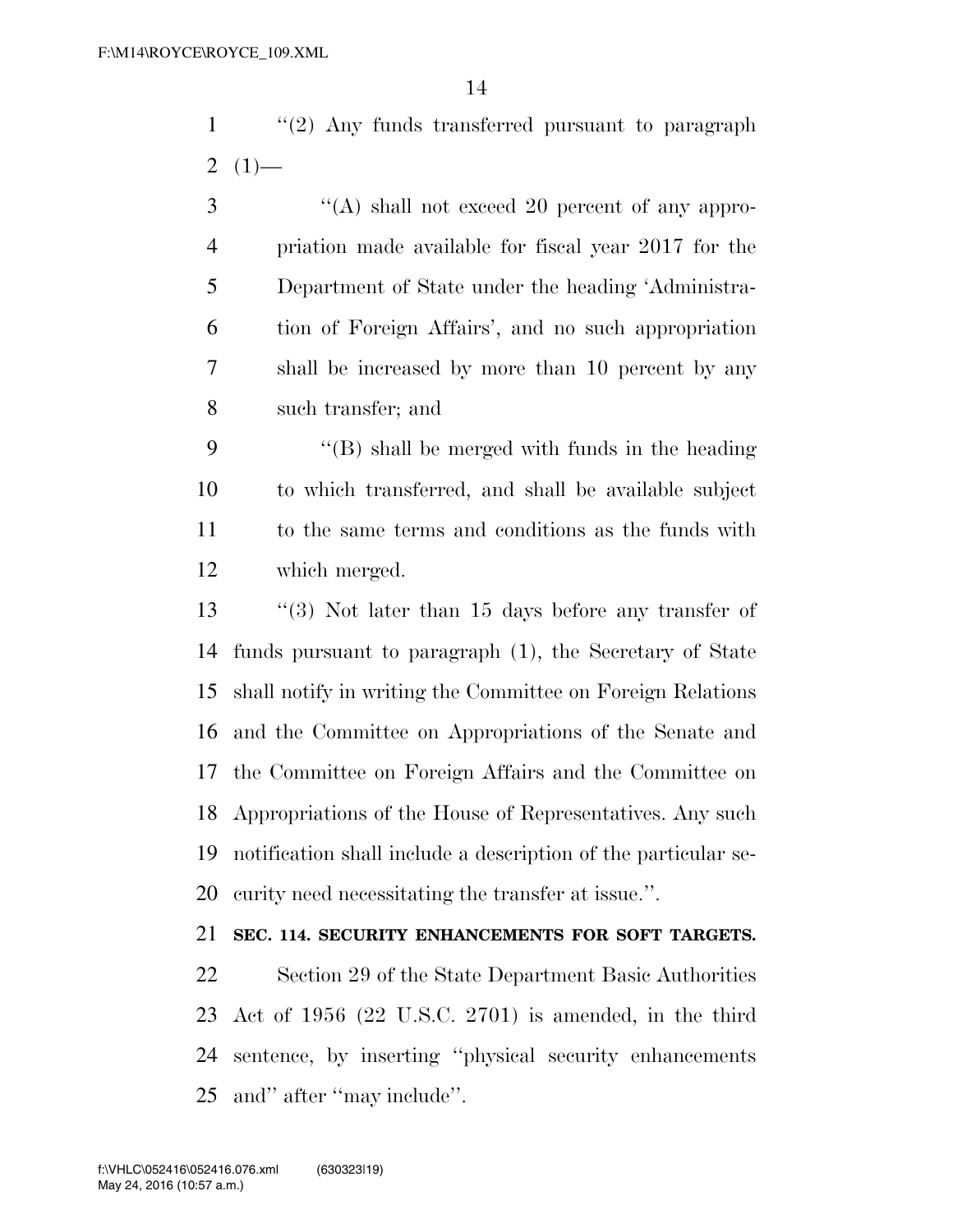|   | 1 SEC. 115. EXEMPTION FROM CERTAIN PROCUREMENT PRO- |
|---|-----------------------------------------------------|
|   | TEST PROCEDURES FOR NONCOMPETITIVE                  |
| 3 | CONTRACTING IN EMERGENCY CIR-                       |
|   | <b>CUMSTANCES.</b>                                  |

 A determination by the Department of State to use procedures other than competitive procedures under sec- tion 3304 of title 41, United States Code, in order to meet emergency security requirements, as determined by the Secretary of State or the Secretary's designee, including physical security upgrades, protective equipment, and other immediate threat mitigation projects, shall not be subject to challenge by protest under either subchapter V of chapter 35 of title 31, United States Code, or section 1491 of title 28, United States Code.

 **SEC. 116. SENSE OF CONGRESS REGARDING MINIMUM SE-CURITY STANDARDS FOR TEMPORARY** 

 **UNITED STATES DIPLOMATIC AND CONSULAR POSTS.** 

It is the sense of Congress that—

 (1) the Overseas Security Policy Board's secu-21 rity standards for facilities should apply to all facili-22 ties consistent with 12 FAM 311.2; and

 (2) such facilities should comply with require- ments for attaining a waiver or exception to applica- ble standards if it is in the national interest of the United States.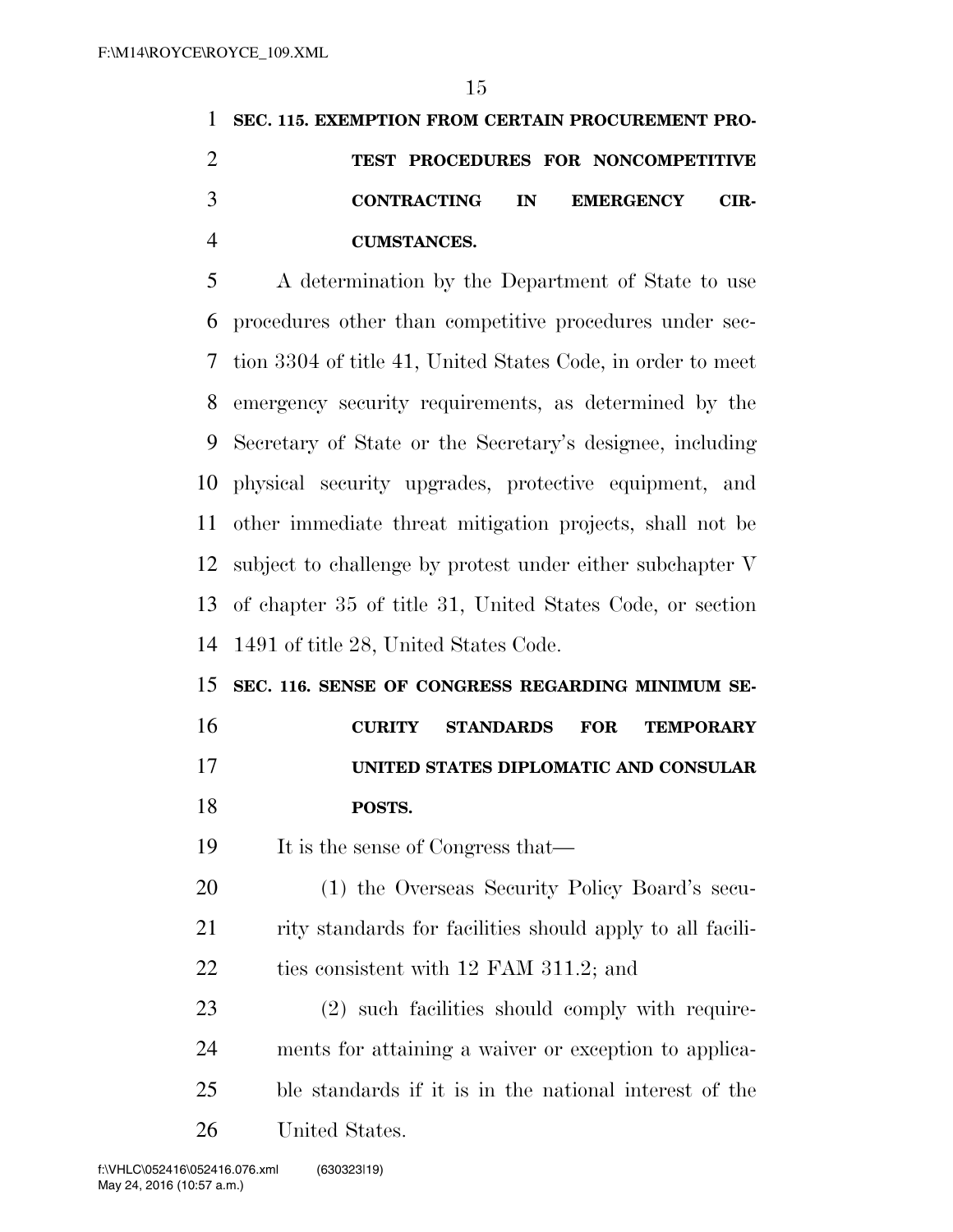**SEC. 117. ASSIGNMENT OF PERSONNEL AT HIGH RISK, HIGH THREAT POSTS.** 

 The Secretary of State to the extent practicable shall station key personnel for sustained periods of time at high risk, high threat posts (as such term is defined in section 104 of the Omnibus Diplomatic Security and Antiterrorism Act of 1986, as added by section 401 of this Act) in order to—

 (1) establish institutional knowledge and situa- tional awareness that would allow for a fuller famil- iarization of the local political and security environ-ment in which such posts are located; and

 (2) ensure that necessary security procedures are implemented.

 **SEC. 118. ANNUAL REPORT ON EMBASSY CONSTRUCTION COSTS.** 

 (a) IN GENERAL.—Not later than 180 days after the date of the enactment of this Act and annually thereafter, the Secretary shall submit to the appropriate congres- sional committees a comprehensive report regarding all ongoing embassy construction projects and major embassy security upgrade projects.

 (b) CONTENTS.—Each report required under sub- section (a) shall include the following with respect to each ongoing embassy construction projects and major embassy security upgrade projects: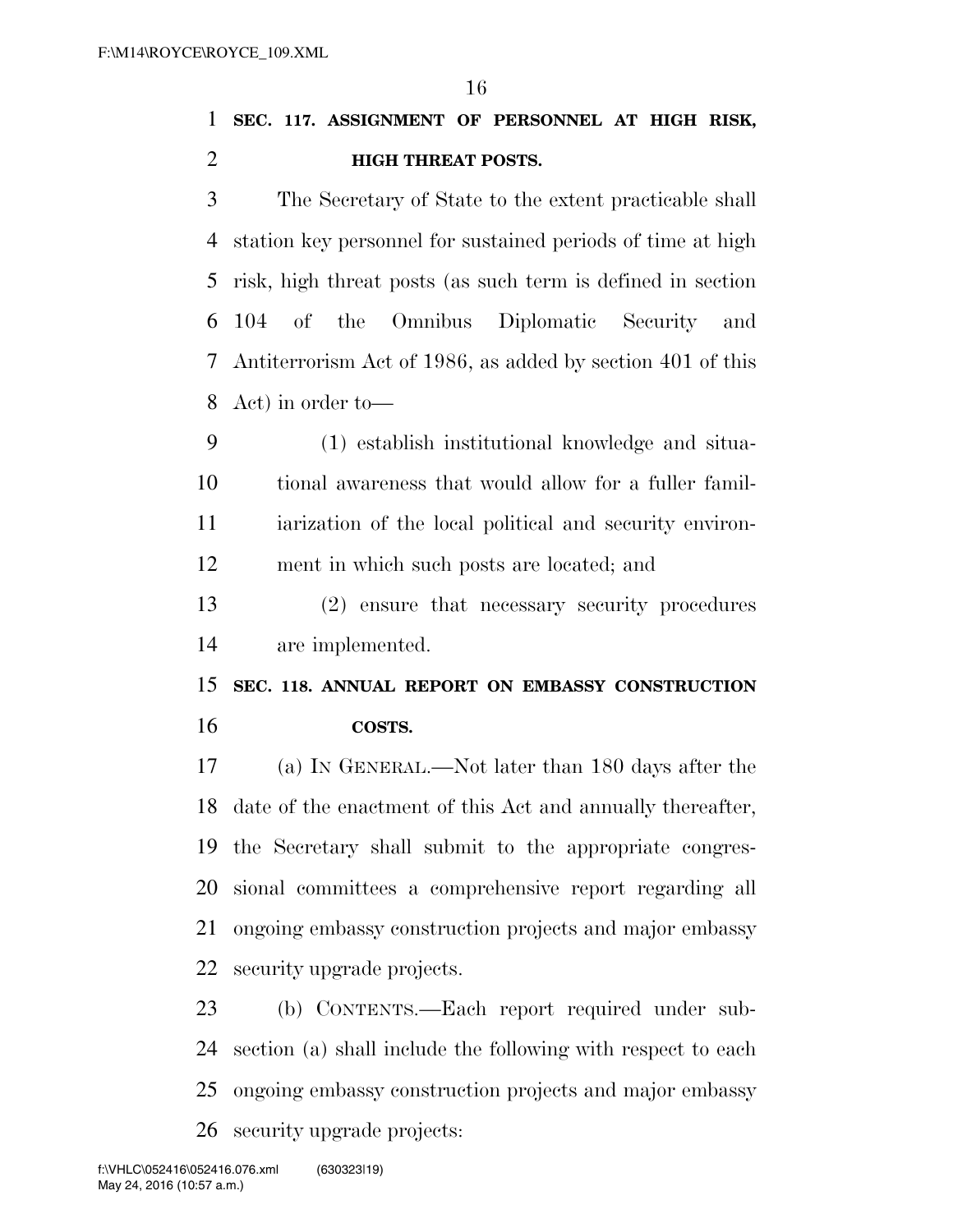(1) The initial cost estimate.

 (2) The amount expended on the project to date.

 (3) The projected timeline for completing the project.

 (4) Any cost overruns incurred by the project. (c) INITIAL REPORT.—The first report required under subsection (a) shall include an annex regarding all embassy construction projects and major embassy security upgrade projects completed during the 10-year period end- ing on the date of the enactment of this Act, including, for each such project, the following:

(1) The initial cost estimate.

 (2) The amount actually expended on the project.

 (3) Any additional time required to complete the project beyond the initial timeline.

 (4) Any cost overruns incurred by the project. **SEC. 119. EMBASSY SECURITY, CONSTRUCTION, AND MAIN-**

**TENANCE.** 

 Section 1 of the Foreign Service Buildings Act, 1926 (22 U.S.C. 292), is amended by adding at the end the following new subsection:

24 "(c) AUTHORIZATION FOR IMPROVEMENTS AND CON-STRUCTION.—The Secretary of State may improve or con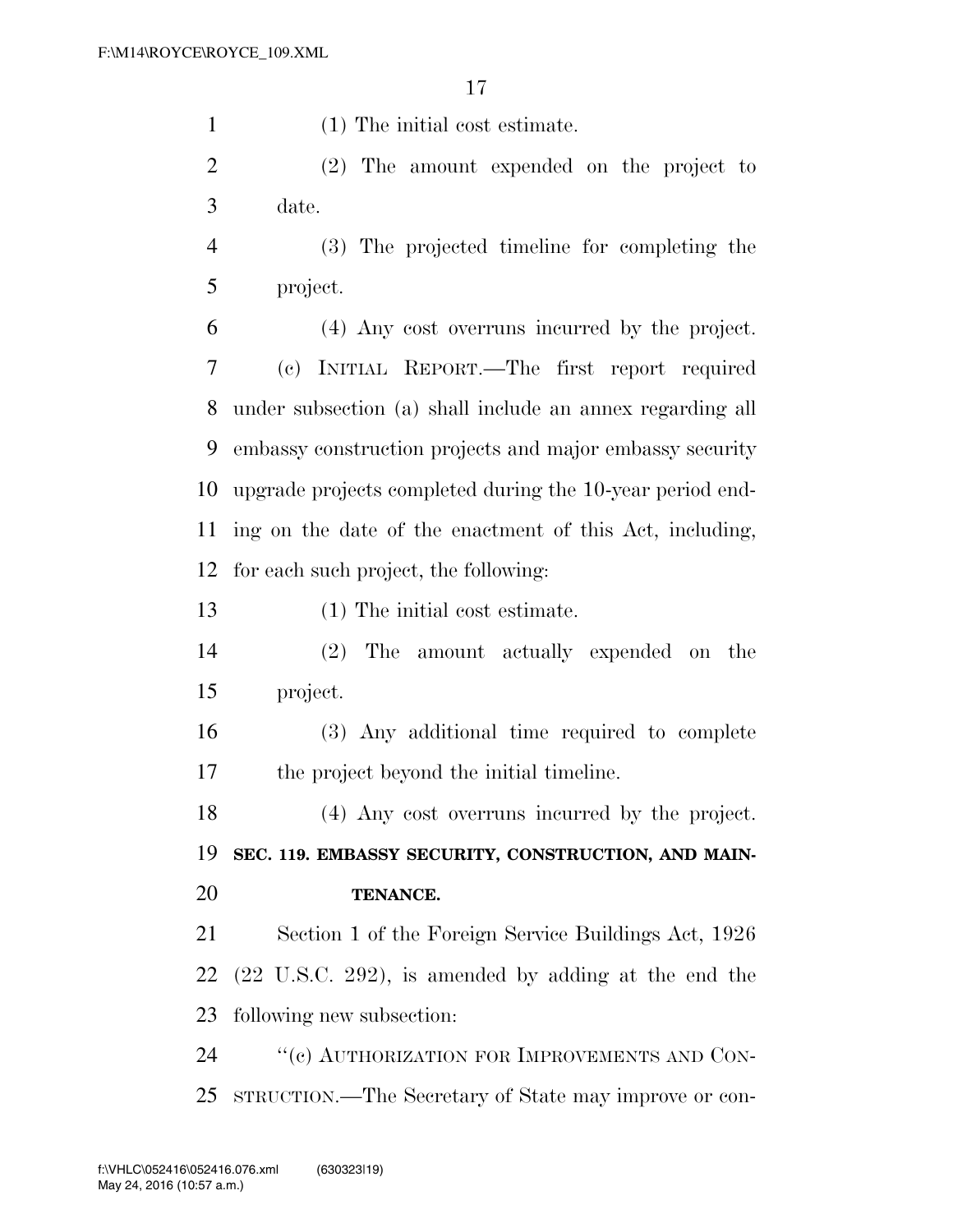struct facilities overseas for other Federal departments and agencies on an advance-of-funds or reimbursable basis if such advances or reimbursements are credited to the Embassy Security, Construction, and Maintenance ac-count and remain available until expended.''.

# **Subtitle C—Security Training SEC. 121. SECURITY TRAINING FOR PERSONNEL ASSIGNED TO HIGH RISK, HIGH THREAT POSTS.**

 (a) IN GENERAL.—Title IV of the Omnibus Diplo- matic Security and Antiterrorism Act of 1986 (22 U.S.C. 4851 et seq.; relating to diplomatic security) is amended by adding at the end the following new sections:

**''SEC. 416. SECURITY TRAINING FOR PERSONNEL ASSIGNED** 

# **TO A HIGH RISK, HIGH THREAT POST.**

 ''(a) IN GENERAL.—Individuals assigned perma- nently to or who are in long-term temporary duty status as designated by the Secretary of State at a high risk, high threat post shall receive security training described in subsection (b) on a mandatory basis in order to prepare such individuals for living and working at such posts.

 ''(b) SECURITY TRAINING DESCRIBED.—Security training referred to in subsection (a)—

23 ''(1) is training to improve basic knowledge and skills; and

25  $\frac{1}{2}$   $\frac{1}{2}$  may include—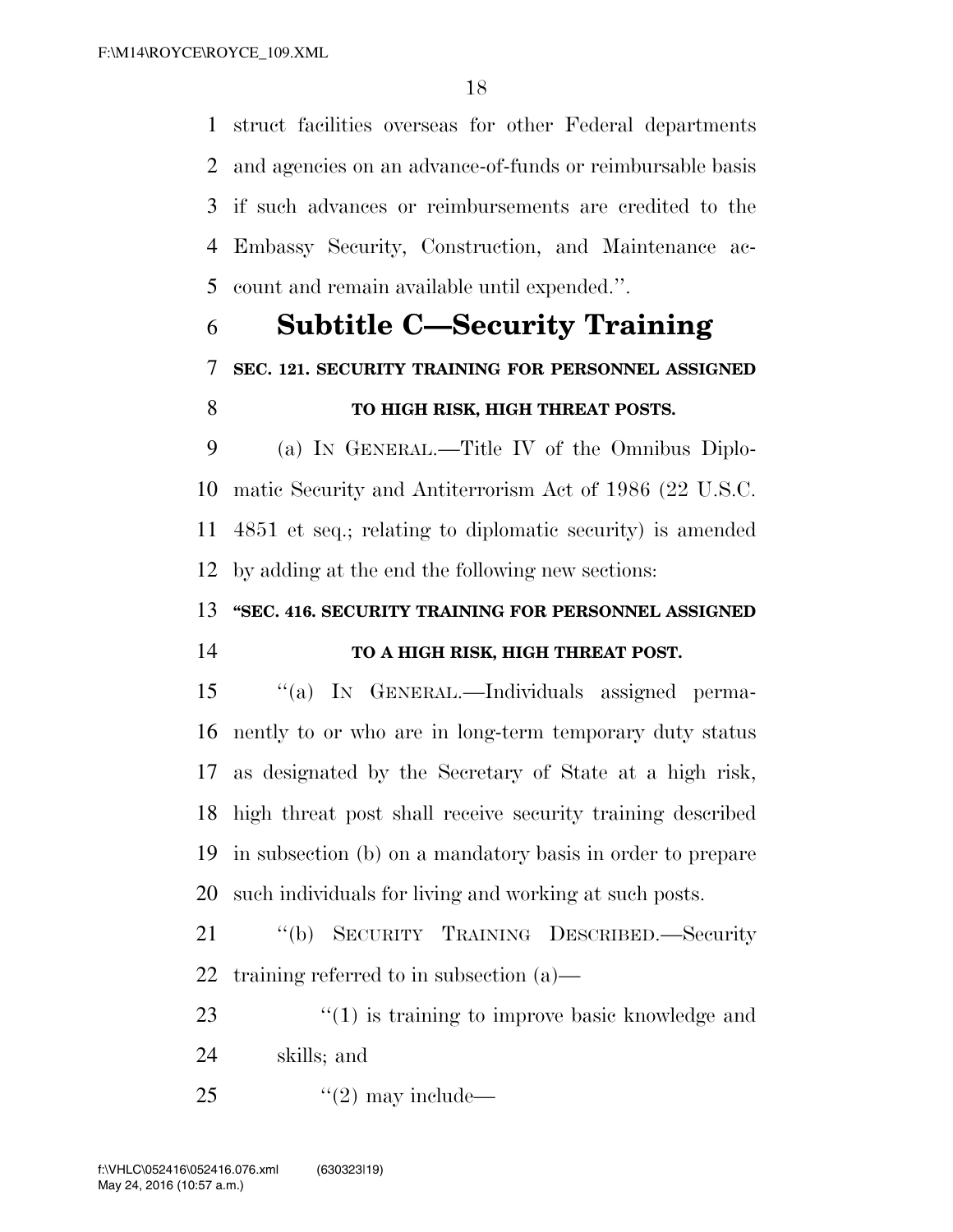| $\mathbf{1}$   | $\lq\lq$ an ability to recognize, avoid, and re-         |
|----------------|----------------------------------------------------------|
| $\overline{2}$ | spond to potential terrorist situations, including       |
| 3              | a complex attack;                                        |
| $\overline{4}$ | "(B) conducting surveillance detection;                  |
| 5              | "(C) providing emergency medical care;                   |
| 6              | $\lq\lq$ (D) ability to detect the presence of im-       |
| 7              | provised explosive devices;                              |
| 8              | "(E) minimal firearms familiarization; and               |
| 9              | $\lq\lq(F)$ defensive driving maneuvers.                 |
| 10             | "(c) EFFECTIVE DATE.—The requirements of this            |
| 11             | section shall take effect upon the date of the enactment |
| 12             | of this section.                                         |
| 13             | "(d) DEFINITIONS.—In this section and section $417$ :    |
| 14             | "(1) COMPLEX ATTACK.—The term 'complex                   |
| 15             | attack' has the meaning given such term by the           |
| 16             | North Atlantic Treaty Organization, as follows: 'An      |
| 17             | attack conducted by multiple hostile elements which      |
| 18             | employ at least two distinct classes of weapon sys-      |
| 19             | tems (i.e., indirect fire and direct fire, improvised    |
| 20             | explosive devices, and surface to air fire)              |
| 21             | "(2) HIGH RISK, HIGH THREAT POST.—The                    |
| 22             | term 'high risk, high threat post' has the meaning       |
| 23             | given such term in section 104.                          |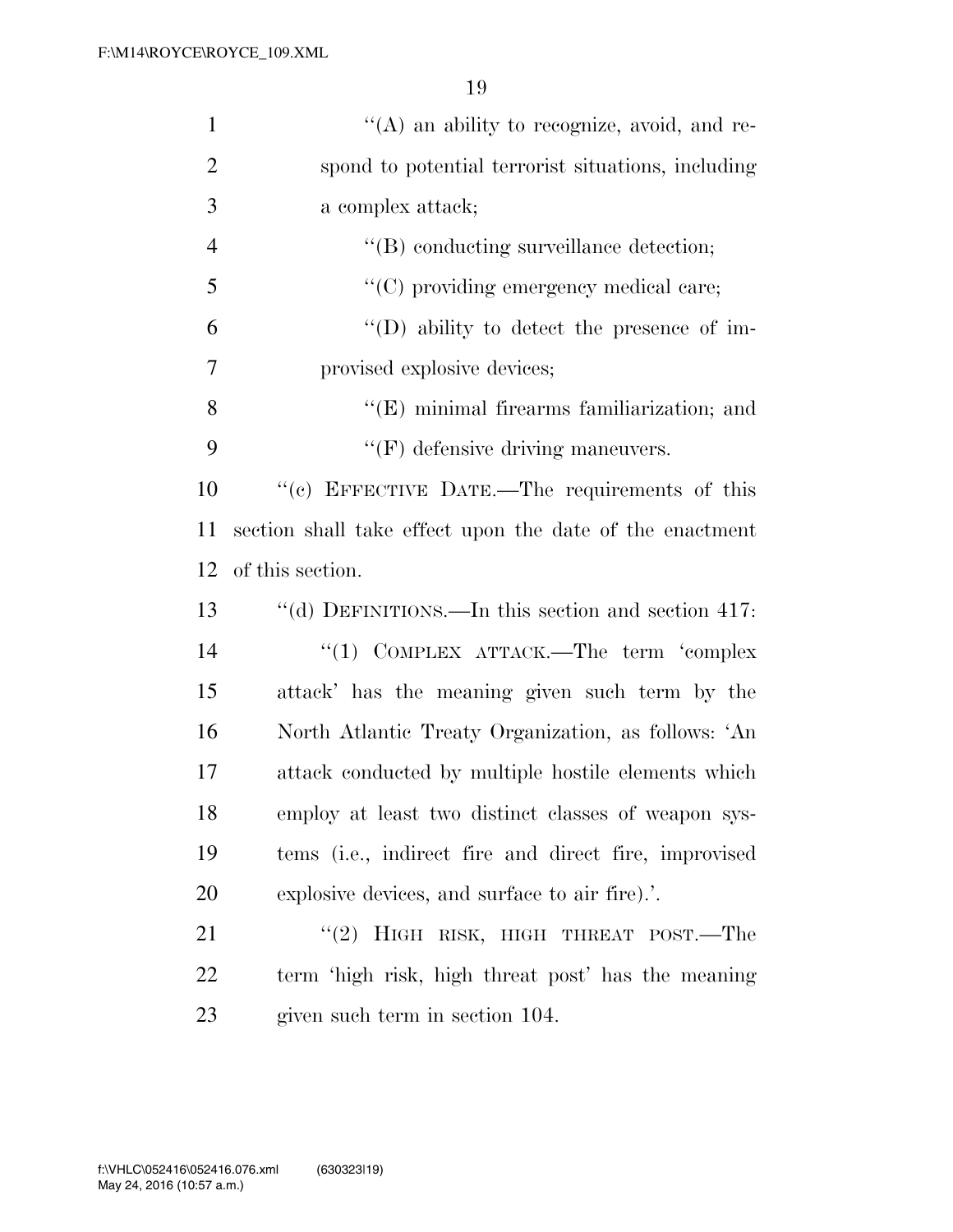| $\mathbf{1}$   | "SEC. 417. SECURITY MANAGEMENT TRAINING FOR OFFI-           |
|----------------|-------------------------------------------------------------|
| $\overline{2}$ | CIALS ASSIGNED TO A HIGH RISK, HIGH                         |
| 3              | THREAT POST.                                                |
| $\overline{4}$ | "(a) IN GENERAL.—Officials described in subsection          |
| 5              | (c) who are assigned to a high risk, high threat post shall |
| 6              | receive security training described in subsection (b) on a  |
| 7              | mandatory basis in order to improve the ability of such     |
| 8              | officials to make security-related management decisions.    |
| 9              | "(b) SECURITY TRAINING DESCRIBED.—Security                  |
| 10             | training referred to in subsection (a) may include—         |
| 11             | $\lq(1)$ development of skills to better evaluate           |
| 12             | threats;                                                    |
| 13             | $\lq(2)$ effective use of security resources to miti-       |
| 14             | gate such threats; and                                      |
| 15             | $\lq(3)$ improved familiarity of available security         |
| 16             | resources.                                                  |
| 17             | "(c) OFFICIALS DESCRIBED.—Officials referred to in          |
|                | 18 subsection (a) are the following:                        |
| 19             | "(1) Members of the Senior Foreign Service ap-              |
| 20             | pointed under section $302(a)(1)$ or 303 of the For-        |
| 21             | eign Service Act of 1980 (22 U.S.C. 3942(a)(1) and          |
| <u>22</u>      | 3943) or members of the Senior Executive Service            |
| 23             | (as such term is described in section $3132(a)(2)$ of       |
| 24             | title 5, United States Code).                               |
|                |                                                             |

25 "(2) Foreign Service officers appointed under 26 section  $302(a)(1)$  of the Foreign Service Act of 1980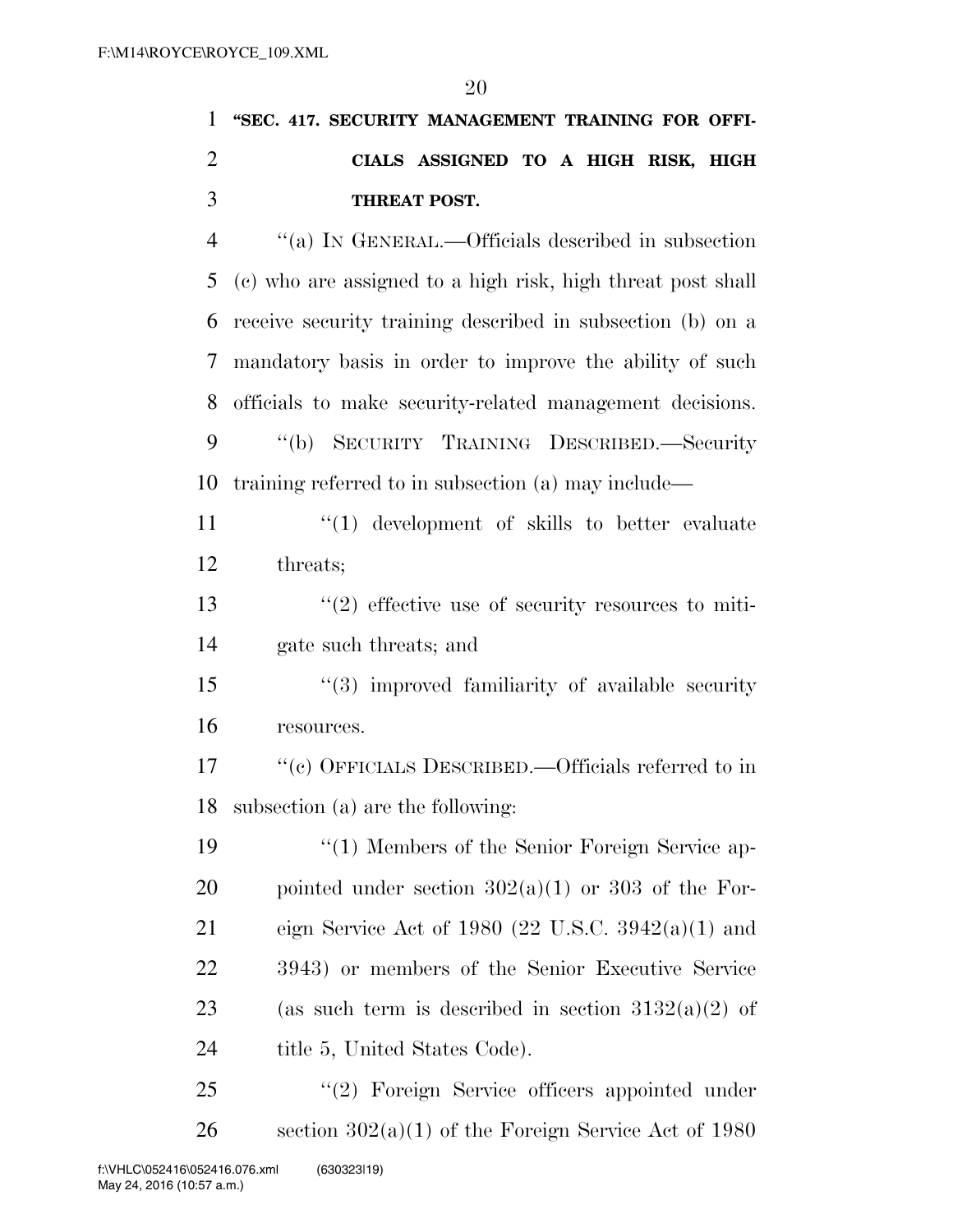1 (22 U.S.C.  $3942(a)(1)$ ) holding a position in classes FS-1 or FS-2.

 ''(3) Foreign Service Specialists appointed by the Secretary under section 303 of the Foreign Serv- ice Act of 1980 (22 U.S.C. 3943) holding a position in classes FS-1 or FS-2. ''(4) Individuals holding a position in grades GS-14 or GS-15. ''(5) Personal services contractors and other contractors serving in positions or capacities similar to the officials described in paragraphs (1) through  $12 \t(4).$  ''(d) EFFECTIVE DATE.—The requirements of this section shall take effect beginning on the date that is one year after the date of the enactment of this section.''.

 (b) CONFORMING AMENDMENT.—The table of con- tents of the Omnibus Diplomatic Security and Antiterrorism Act of 1986 is amended by inserting after the item relating to section 415 the following new items: ''Sec. 416. Security training for personnel assigned to a high risk, high threat post. ''Sec. 417. Security management training for officials assigned to a high risk, high threat post.''.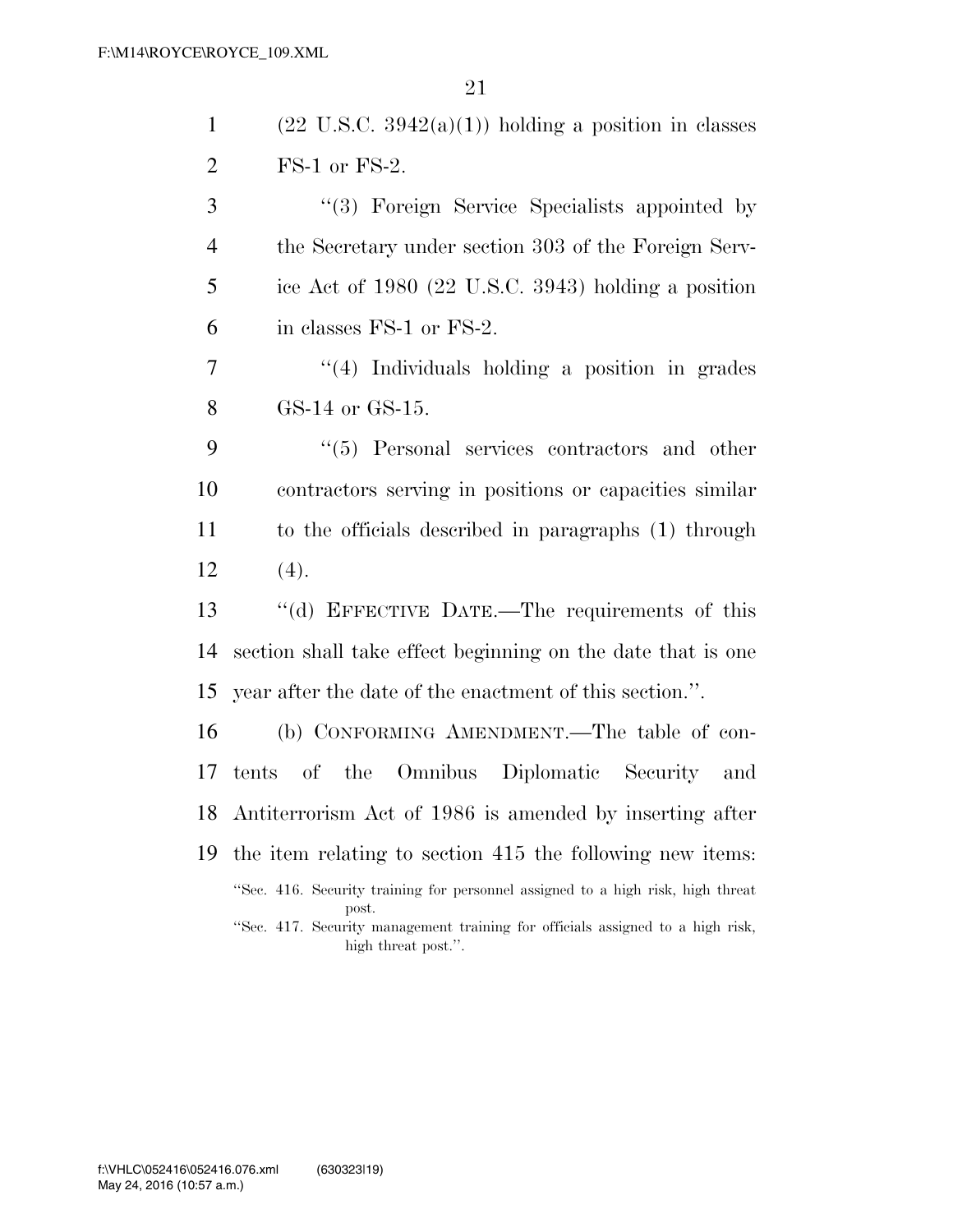**SEC. 122. SENSE OF CONGRESS REGARDING LANGUAGE RE- QUIREMENTS FOR DIPLOMATIC SECURITY PERSONNEL ASSIGNED TO HIGH RISK, HIGH THREAT POST.** 

 (a) IN GENERAL.—It is the sense of Congress that diplomatic security personnel assigned permanently to or who are in long-term temporary duty status as designated by the Secretary at a high risk, high threat post should receive language training described in subsection (b) in order to prepare such personnel for duty requirements at such post.

 (b) LANGUAGE TRAINING DESCRIBED.—Language training referred to in subsection (a) should prepare per-sonnel described in such subsection to—

 (1) speak the language at issue with sufficient structural accuracy and vocabulary to participate ef- fectively in most formal and informal conversations on subjects germane to security; and

 (2) read within an adequate range of speed and with almost complete comprehension on subjects ger-mane to security.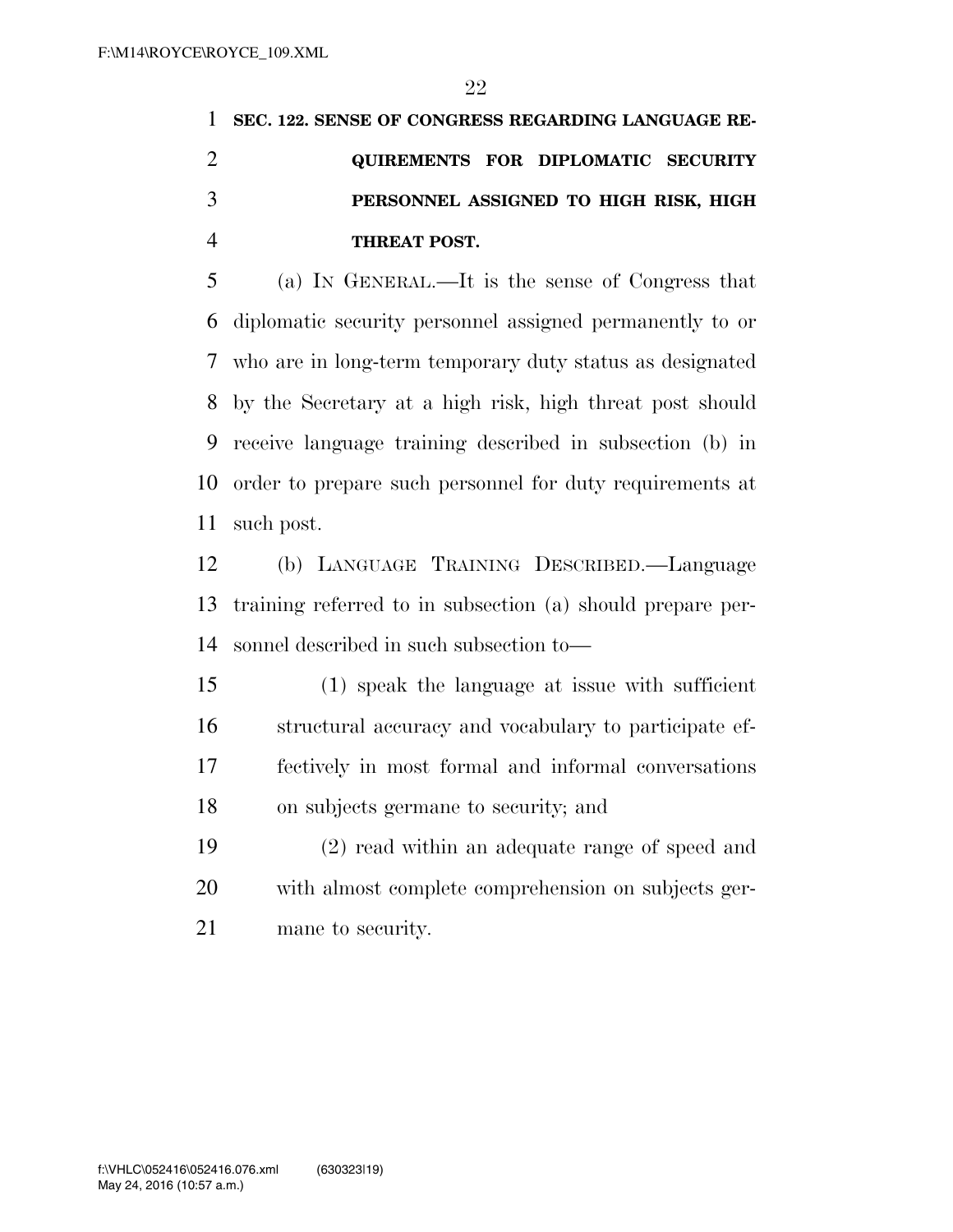# **Subtitle D—Expansion of the Ma-**

# **rine Corps Security Guard De-tachment Program**

**SEC. 131. MARINE CORPS SECURITY GUARD PROGRAM.** 

 (a) IN GENERAL.—Pursuant to the responsibility of the Secretary of State for diplomatic security under sec- tion 103 of the Diplomatic Security Act (22 U.S.C. 4802; enacted as part of the Omnibus Diplomatic Security and Antiterrorism Act of 1986 (Public Law 99-399)), the Sec- retary of State, in consultation with the Secretary of De- fense, shall conduct an annual review of the Marine Corps Security Guard Program, including the following:

 (1) An evaluation of whether the size and com- position of the Marine Corps Security Guard Pro- gram is adequate to meet global diplomatic security requirements.

 (2) An assessment of whether the Marine Corps security guards are appropriately deployed among United States embassies, consulates, and other dip- lomatic facilities to respond to evolving security de- velopments and potential threats to United States interests abroad.

 (3) An assessment of the mission objectives of the Marine Corps Security Guard Program and the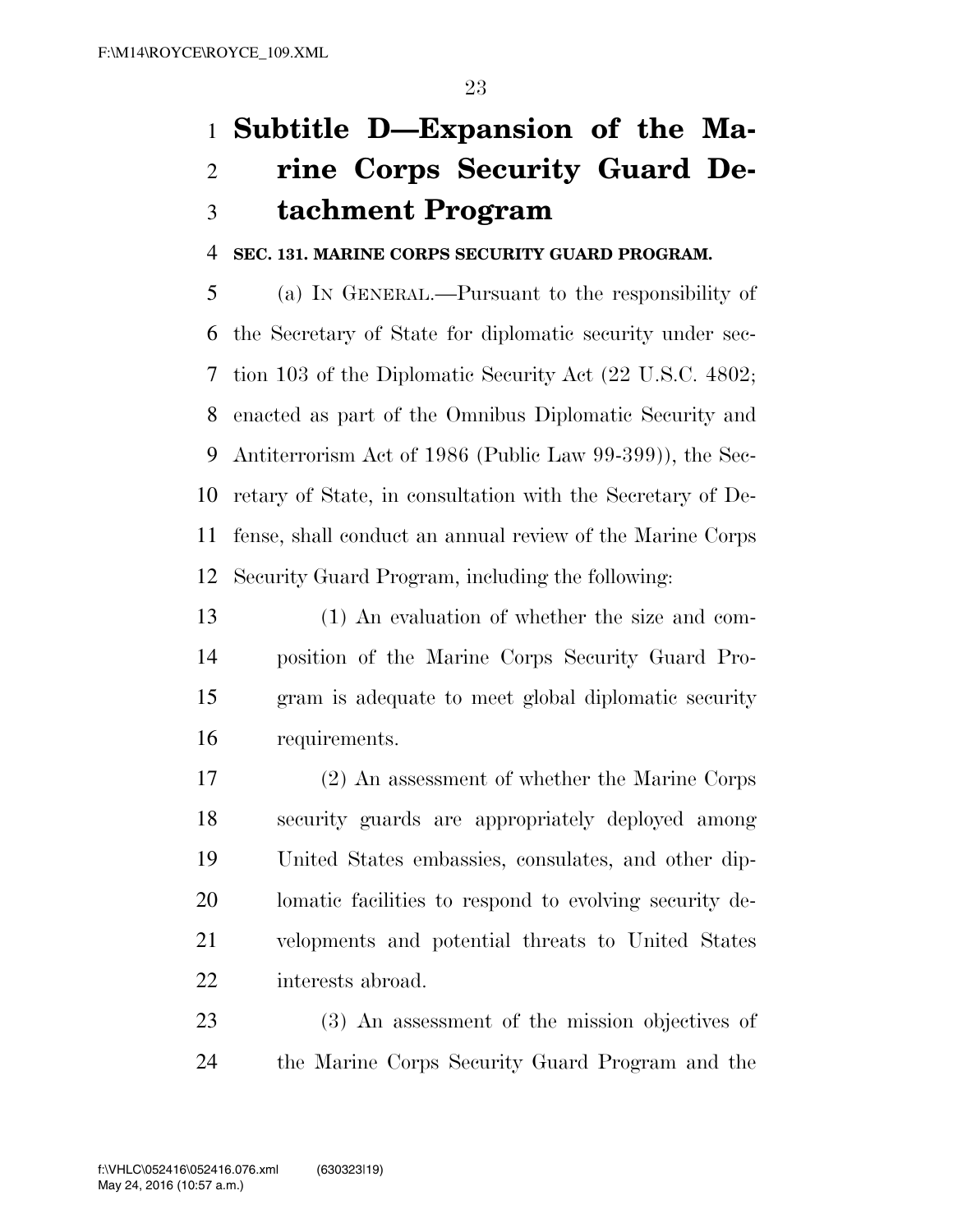procedural rules of engagement to protect diplomatic personnel under the Program.

 (b) REPORTING REQUIREMENT.—Not later than 180 days after the date of the enactment of this Act and annu- ally thereafter for three years, the Secretary of State, in consultation with the Secretary of Defense, shall submit to the Committee on Foreign Affairs, the Committee on Armed Services, and the Committee on Appropriations of the House of Representatives and the Committee on For- eign Relations, the Committee on Armed Services, and the Committee on Appropriations of the Senate an unclassi- fied report, with a classified annex as necessary, that ad-dresses the requirements specified in subsection (a).

# **TITLE II—OFFICE OF INSPEC- TOR GENERAL OF THE DE- PARTMENT OF STATE AND BROADCASTING BOARD OF GOVERNORS**

 **SEC. 201. COMPETITIVE HIRING STATUS FOR FORMER EM- PLOYEES OF THE OFFICE OF THE SPECIAL INSPECTOR GENERAL FOR IRAQ RECON-STRUCTION.** 

 Notwithstanding any other provision of law, any em- ployee of the Office of the Special Inspector General for Iraq Reconstruction who completes at least 12 months of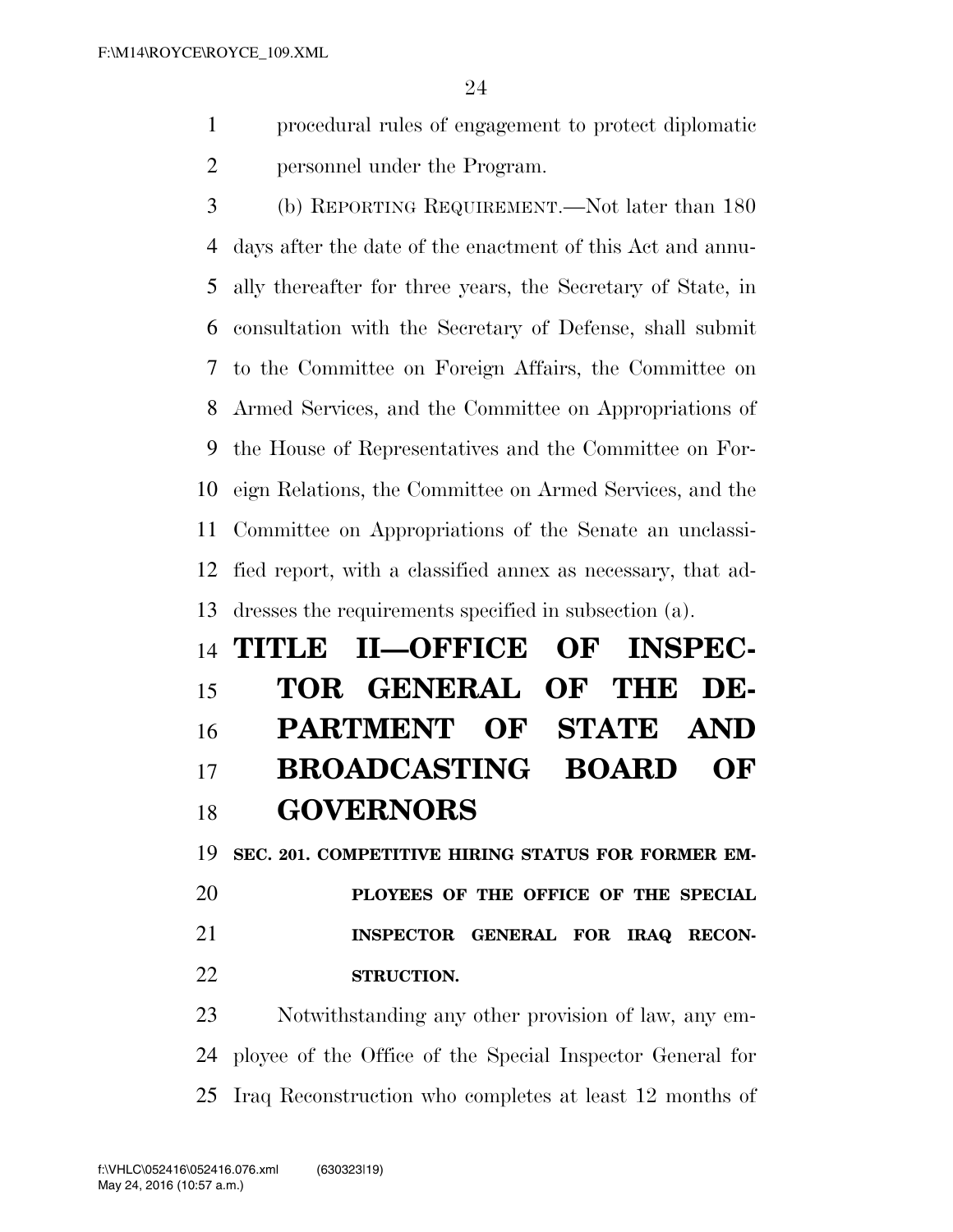continuous employment within the Office at any time prior to October 5, 2013, and was not terminated for cause shall acquire competitive status for appointment to any position in the competitive service for which the employee possesses the required qualifications.

# **SEC. 202. CERTIFICATION OF INDEPENDENCE OF INFORMA- TION TECHNOLOGY SYSTEMS OF THE OFFICE OF INSPECTOR GENERAL OF THE DEPART- MENT OF STATE AND BROADCASTING BOARD OF GOVERNORS.**

 Not later than one year after the date of the enact- ment of this Act and annually thereafter for four years, the Secretary of State shall submit to the appropriate con- gressional committees, with respect to the network, infor- mation systems, and files of the Office of Inspector Gen- eral of the Department of State and Broadcasting Board of Governors, a certification that the Department has en- sured the integrity and independence of such network, in- formation systems, and files, including the prevention of access to such network, information systems, and files other than as authorized by the Inspector General or the Attorney General.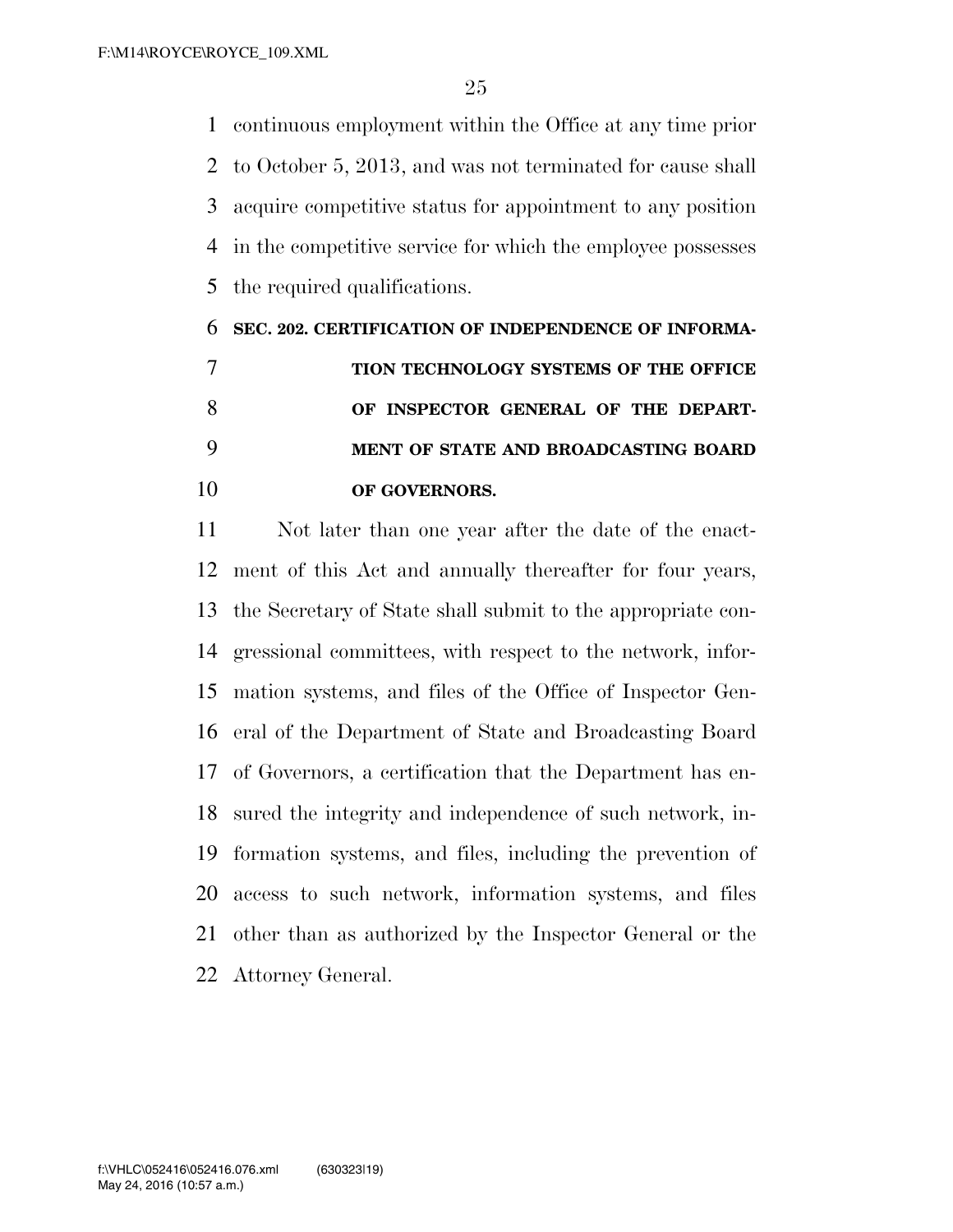**SEC. 203. PROTECTING THE INTEGRITY OF INTERNAL IN- VESTIGATIONS.**  Subsection (c) of section 209 of the Foreign Service Act of 1980 (22 U.S.C. 3929) is amended by adding at the end the following new paragraph: ''(6) REQUIRED REPORTING OF ALLEGATIONS AND INVESTIGATIONS AND INSPECTOR GENERAL AU- THORITY.— 9 "(A) IN GENERAL.—The head of a bureau, post, or other office of the Department of State (in this paragraph referred to as a 'Department entity') shall submit to the Inspector General of the Department a report of any allegation of—  $\lq$  (i) waste, fraud, or abuse in a De- partment program or operation;  $"$ (ii) criminal or serious misconduct on the part of a Department employee at 18 the FS-1, GS-15, or GM-15 level or high- er;  $\frac{1}{1}$  (iii) criminal misconduct on the part of a Department employee; and ''(iv) serious, noncriminal misconduct on the part of any Department employee who is authorized to carry a weapon, make arrests, or conduct searches, such as con-

duct that, if proved, would constitute per-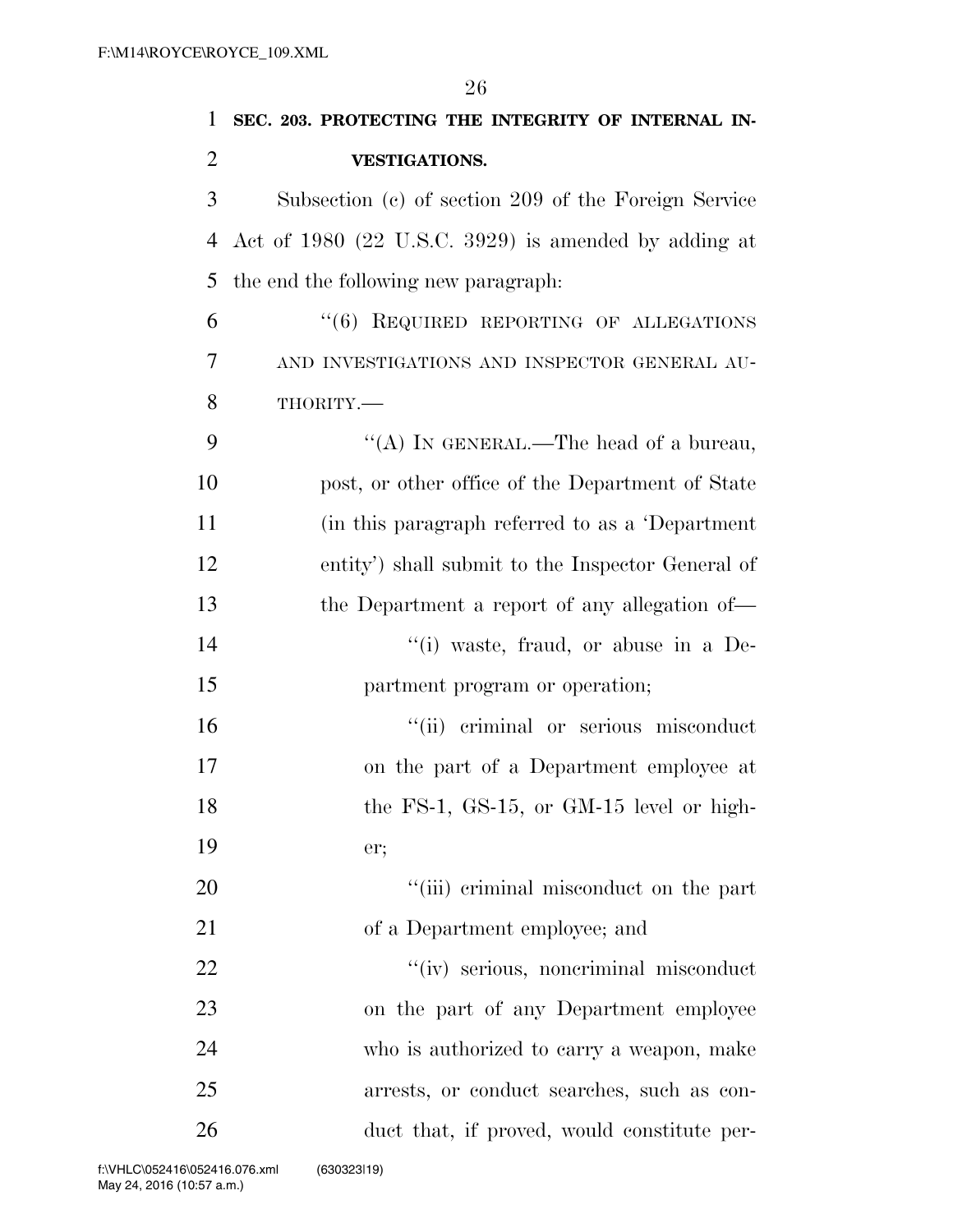| $\mathbf{1}$   | jury or material dishonesty, warrant sus-                     |
|----------------|---------------------------------------------------------------|
| $\overline{2}$ | pension as discipline for a first offense, or                 |
| 3              | result in loss of law enforcement authority.                  |
| $\overline{4}$ | "(B) DEADLINE.—The head of a Depart-                          |
| 5              | ment entity shall submit to the Inspector Gen-                |
| 6              | eral of the Department a report of an allegation              |
| 7              | described in subparagraph (A) not later than                  |
| 8              | five business days after the date on which the                |
| 9              | head of such Department entity is made aware                  |
| 10             | of such allegation.".                                         |
| 11             | SEC. 204. REPORT ON INSPECTOR GENERAL INSPECTION              |
|                |                                                               |
| 12             | AND AUDITING OF FOREIGN SERVICE POSTS                         |
| 13             | AND BUREAUS AND OTHER OFFICES OF THE                          |
|                | DEPARTMENT OF STATE.                                          |
| 14<br>15       | (a) IN GENERAL.—Not later than 180 days after the             |
| 16             | date of the enactment of this Act, the Inspector General      |
| 17             | of the Department of State shall submit to the appropriate    |
| 18             | congressional committees a report on the requirement          |
| 19             | under section $209(a)(1)$ of the Foreign Service Act of       |
| 20             | 1980 (22 U.S.C. 3929(a)(1)) that the Inspector General        |
| 21             | inspect and audit, at least every five years, the administra- |
| 22             | tion of activities and operations of each Foreign Service     |
| 23             | post and each bureau or other office of the Department        |

of State.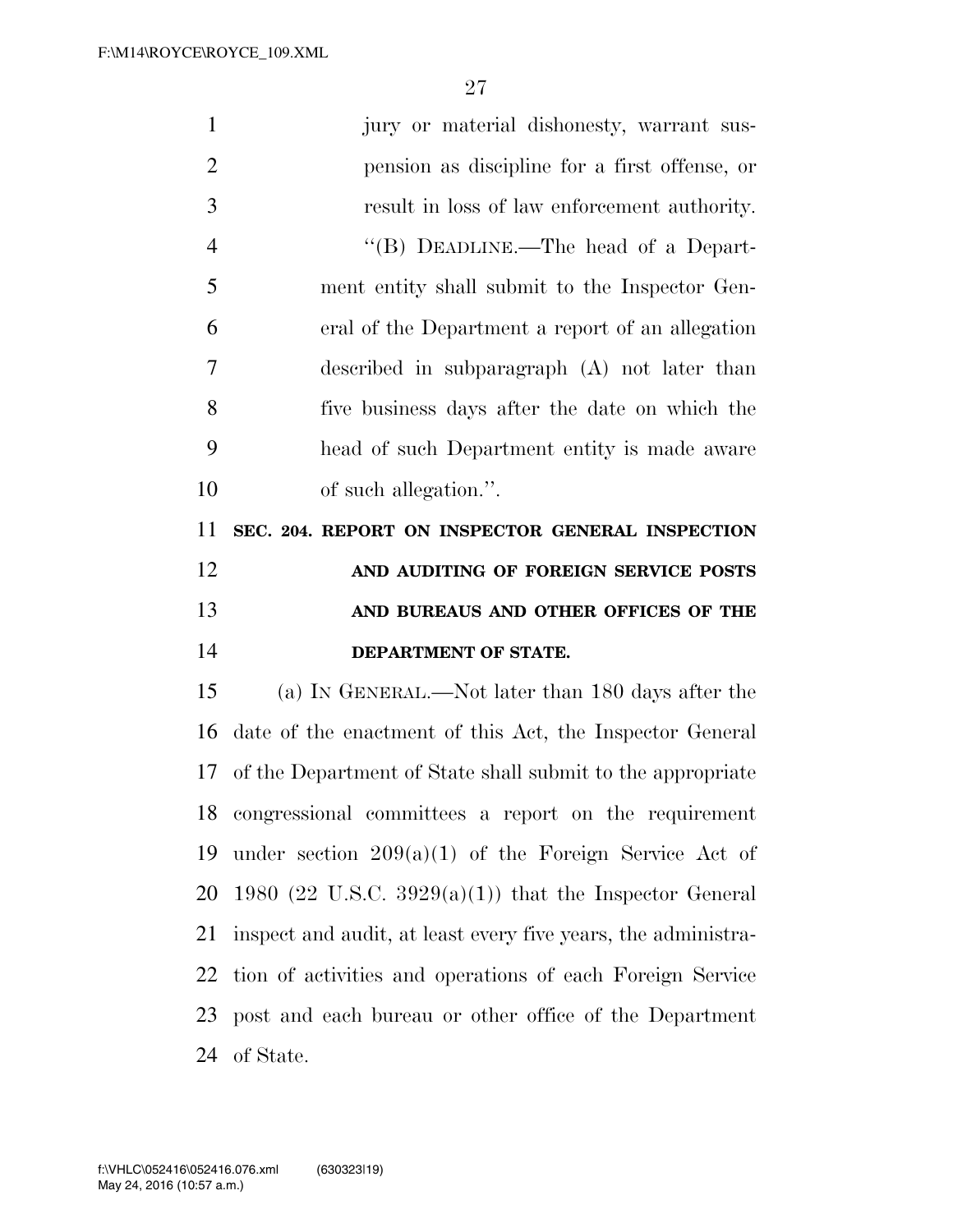(b) CONSIDERATION OF MULTI-TIER SYSTEM.—The report required under subsection (a) shall assess the advis- ability and feasibility of implementing a multi-tier system for inspecting Foreign Service posts and bureaus and other offices of the Department of State under section 209(a)(1) of the Foreign Service Act of 1980 featuring more or less frequent inspections and audits based on risk, including security risk, as may be determined by the In-spector General.

# **TITLE III—INTERNATIONAL ORGANIZATIONS**

# **SEC. 301. OVERSIGHT OF AND ACCOUNTABILITY FOR PEACEKEEPER ABUSES.**

 (a) STRATEGY TO ENSURE REFORM AND ACCOUNT- ABILITY.—Not later than 180 days after the date of the enactment of this Act, the Secretary shall submit, in un- classified form, to the appropriate congressional commit-tees—

 (1) a United States strategy for combating sex- ual exploitation and abuse in United Nations peace-keeping operations; and

 (2) an implementation plan for achieving the objectives set forth in the strategy described in para-graph (1).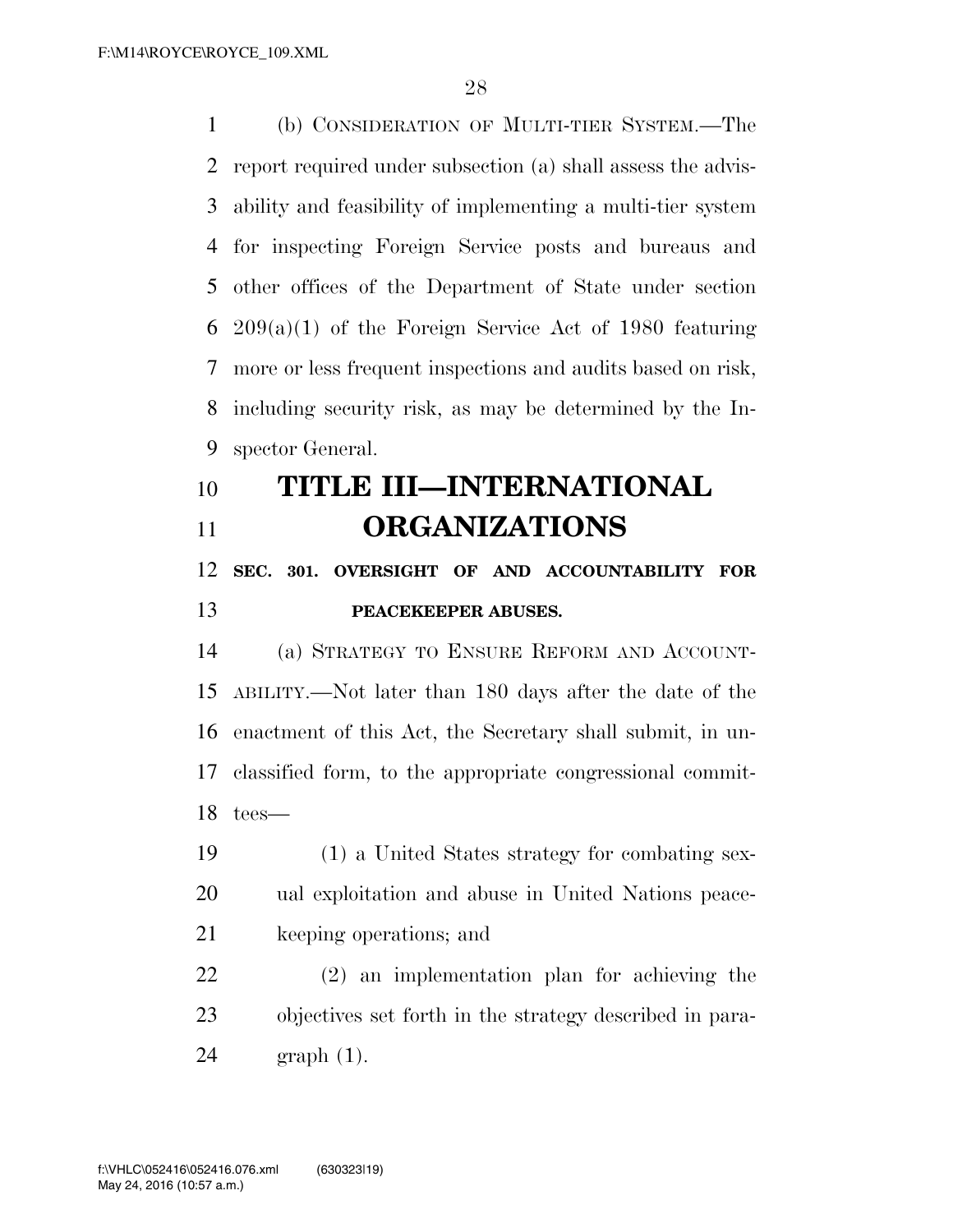(b) OBJECTIVES.—The objectives of the strategy re- quired under subsection (a) shall be the following: (1) To dramatically reduce the incidence of sex- ual exploitation and abuse committed by civilian and military personnel assigned to United Nations peace-keeping operations.

 (2) To ensure the introduction and implementa- tion by the United Nations of improved training, oversight, and accountability mechanisms for United Nations peacekeeping operations and the personnel involved with such operations.

 (3) To ensure swift justice for any such per- sonnel who are found to have committed sexual ex-ploitation or abuse.

 (4) To assist the United Nations and troop- or police-contributing countries, as necessary and ap- propriate, to improve their ability to prevent, iden- tify, and prosecute sexual exploitation or abuse by personnel involved in peacekeeping operations.

 (c) ELEMENTS.—The strategy required under sub- section (a) shall include the following elements and objec-tives:

 (1) The amendment of the model memorandum of understanding and review of all current memoran-dums of understanding for troop- or police-contrib-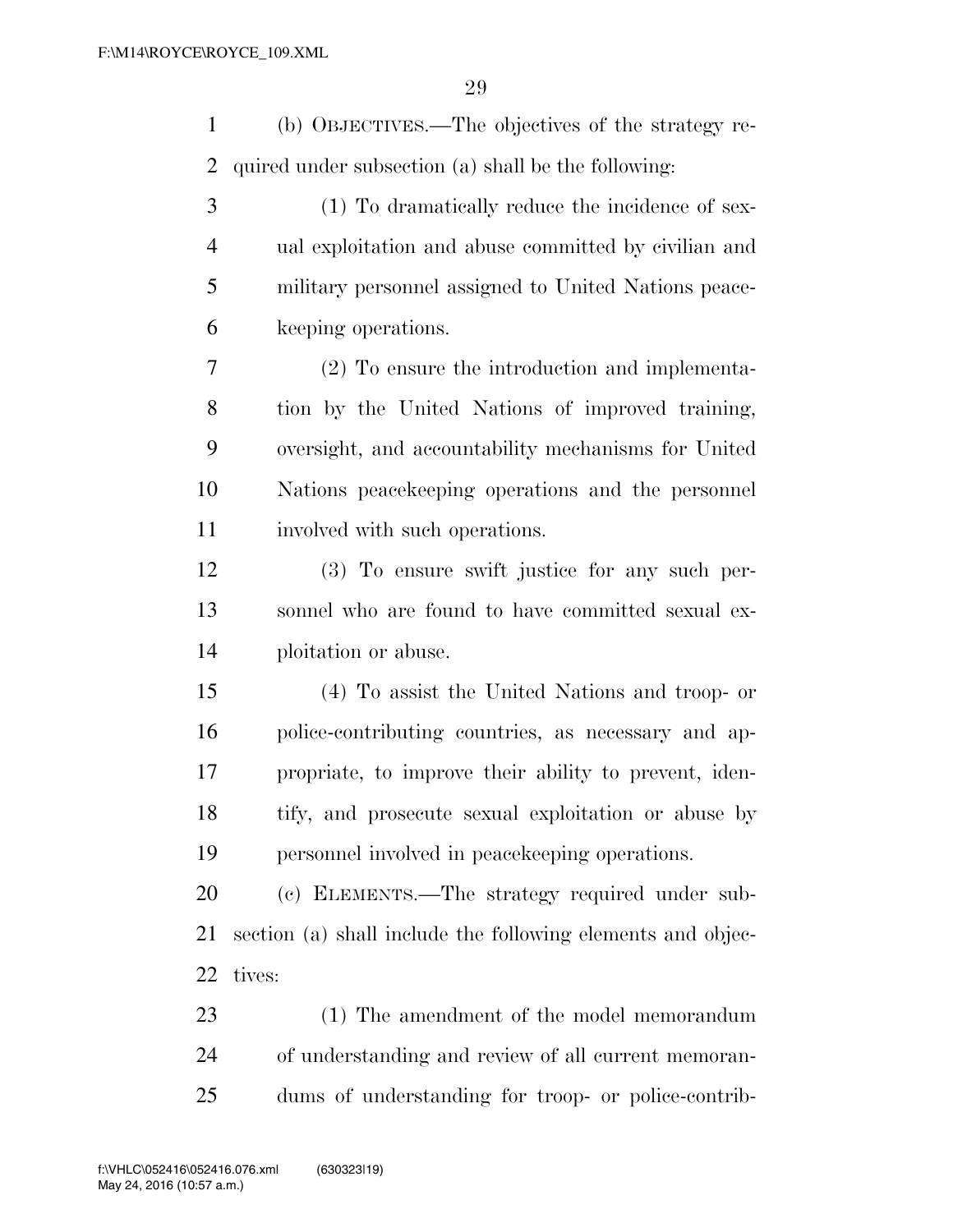uting countries participating in United Nations peacekeeping operations to strengthen provisions re- lating to the investigation, repatriation, prosecution, and discipline of troops or police that are credibly al- leged to have engaged in cases of misconduct. (2) The establishment of onsite courts-martial,

 as appropriate, for the prosecution of crimes com- mitted by peacekeeping personnel, that is consistent with each peacekeeping operations' status of forces agreement with its host country.

 (3) The exploration of appropriate arrange- ments to waive the immunity of civilian employees of the United Nations and its specialized agencies, funds, and programs to enable the prosecution of such employees who are credibly alleged to have en- gaged in sexual exploitation, abuse, or other crimes. (4) The creation of a United Nations Security

Council ombudsman office that—

 (A) is authorized to conduct ongoing over-20 sight of peacekeeping operations;

 (B) reports directly to the Security Council on—

23 (i) offenses committed by peace- keeping personnel or United Nations civil-ian staff or volunteers; and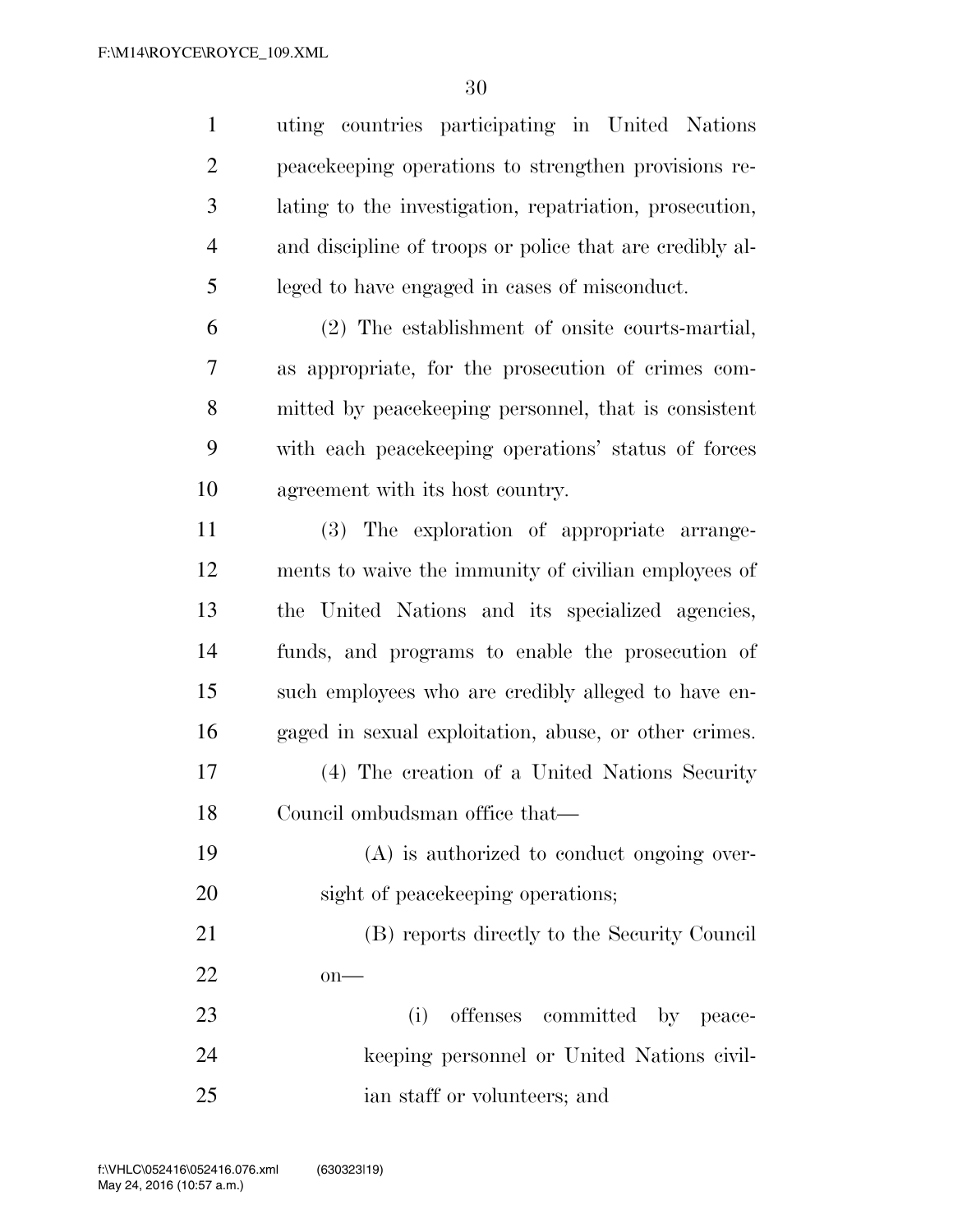| $\mathbf{1}$   | (ii) the actions taken in response to               |
|----------------|-----------------------------------------------------|
| $\overline{2}$ | such offenses; and                                  |
| 3              | (C) provides reports to the Security Coun-          |
| 4              | cil on the conduct of personnel in each peace-      |
| 5              | keeping operation not less frequently than an-      |
| 6              | nually and before the expiration or renewal of      |
| 7              | the mandate of any such peacekeeping oper-          |
| 8              | ation.                                              |
| 9              | (5) The provision of guidance from the United       |
| 10             | Nations on the establishment of a standing claims   |
| 11             | commission for each peacekeeping operation-         |
| 12             | (A) to address any grievances by a host             |
| 13             | country's civilian population against United Na-    |
| 14             | tions personnel in cases of alleged abuses by       |
| 15             | peace keeping personnel; and                        |
| 16             | (B) to provide means for the government             |
| 17             | of the country of which culpable United Nations     |
| 18             | peacekeeping or civilian personnel are nationals    |
| 19             | to compensate the victims of such crimes.           |
| 20             | (6) The adoption of a United Nations policy         |
| 21             | and plan that increases the number of troop- or po- |
| 22             | lice-contributing countries that—                   |
| 23             | (A) obtain and maintain DNA samples                 |
| 24             | from each national of such country who is a         |
| 25             | member of a United Nations military contin-         |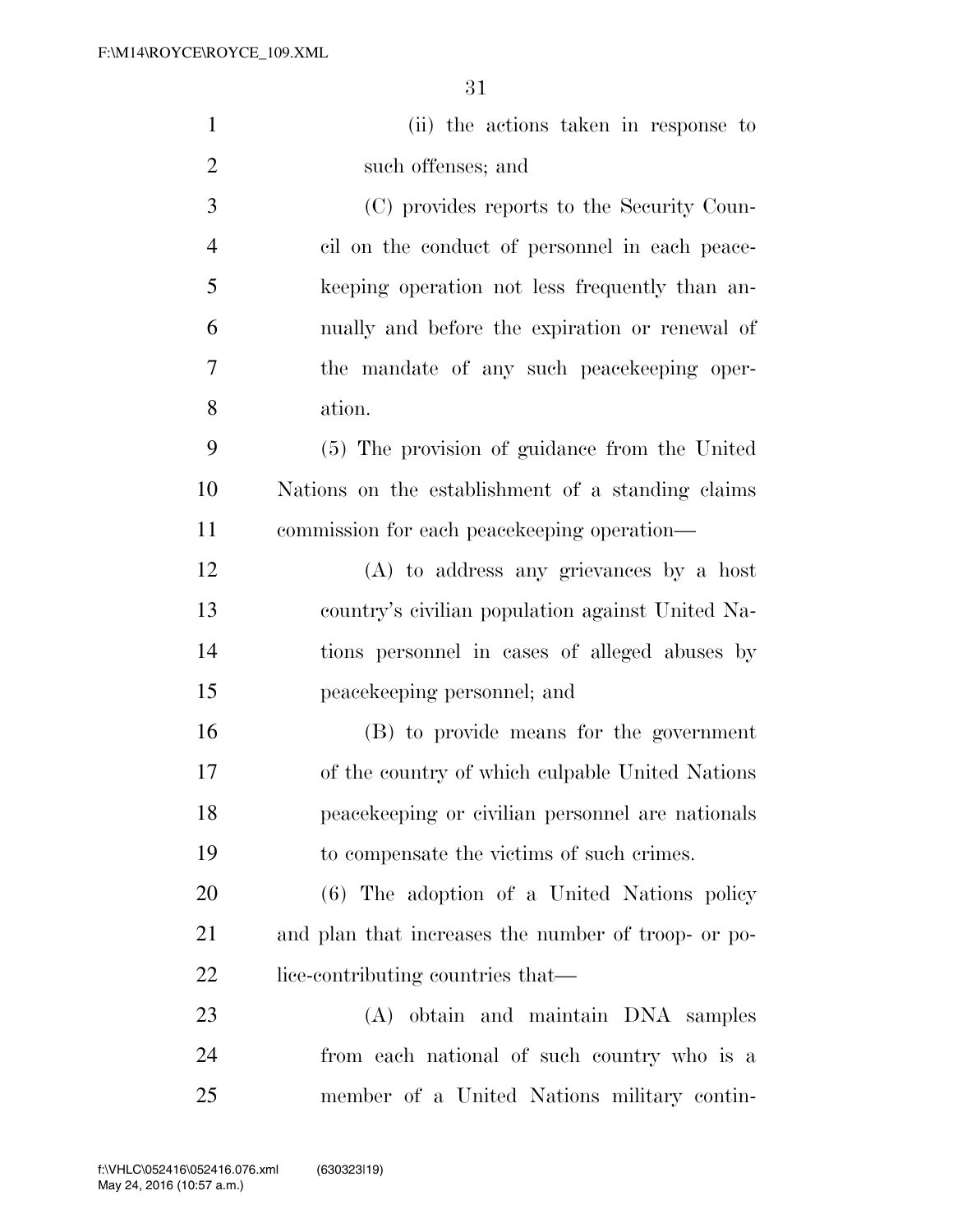gent or formed police unit, consistent with na-tional laws, of such contingent or unit; and

 (B) make such DNA samples available to investigators from the troop- or police contrib- uting country (except that such should not be made available to the United Nations) if allega-tions of sexual exploitation or abuse arise.

 (7) The adoption of a United Nations policy that bars troop- or police-contributing countries that fail to fulfill their obligation to ensure good order and discipline among their troops from providing any further troops for peace operations or restricts peacekeeper reimbursements to such countries until appropriate training, institutional reform, and over- sight mechanisms to prevent such problems from re-curring have been put in place.

 (8) The implementation of appropriate risk re- duction policies, including refusal by the United Na- tions to deploy uniformed personnel from any troop- or police-contributing country that does not ade-quately—

 (A) investigate allegations of sexual exploi- tation or abuse involving nationals of such country; and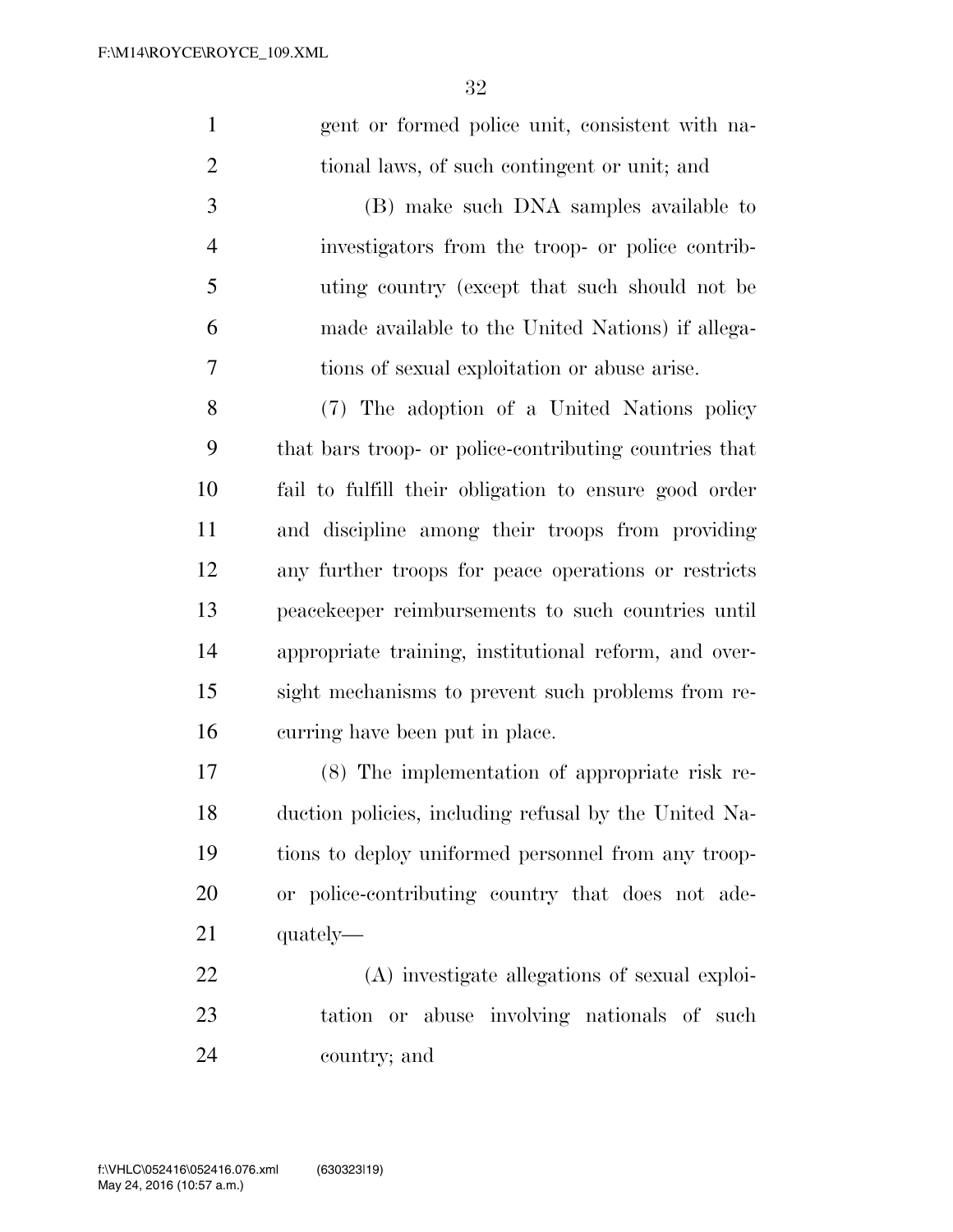(B) ensure justice for those personnel de- termined to have been responsible for such sex-ual exploitation or abuse.

 (d) IMPLEMENTATION.—The United States Perma- nent Representative to the United Nations shall use the voice, vote, and influence of the United States at the United Nations to advance the objectives of the strategy required by subsection (a).

 (e) PEACEKEEPING TRAINING.—The United States should deny further United States peacekeeper training or related assistance, except for training specifically designed to reduce the incidence of sexual exploitation or abuse, or to assist in its identification or prosecution, to any troop-or police-contributing country that does not—

 (1) implement and maintain effective measures to enhance the discovery of sexual exploitation and abuse offenses committed by peacekeeping personnel who are nationals of such country;

 (2) adequately respond to complaints about such offenses by carrying out swift and effective dis- ciplinary action against the personnel who are found to have committed such offenses; and

 (3) provide detailed reporting to the ombuds- man described in subsection (c)(4) (or other appro-priate United Nations official) that describes the of-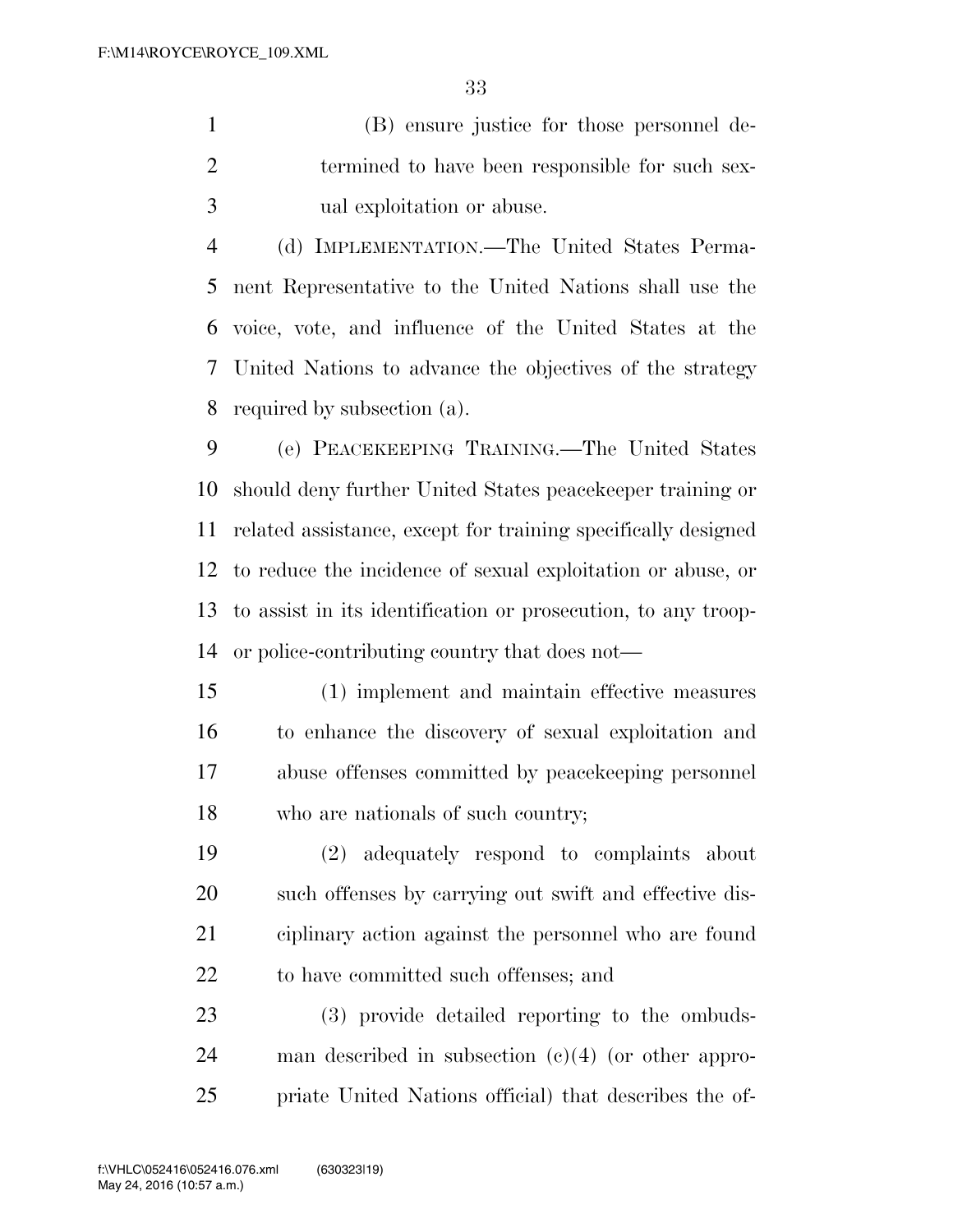fenses committed by the nationals of such country and such country's responses to such offenses.

 (f) ASSISTANCE.—The United States should develop support mechanisms to assist troop- or police-contributing countries, as necessary and appropriate—

 (1) to improve their capacity to investigate alle- gations of sexual exploitation and abuse offenses committed by nationals of such countries while par- ticipating in a United Nations peacekeeping oper-ation; and

 (2) to appropriately hold accountable any indi- vidual who commits an act of sexual exploitation or abuse.

 (g) HUMAN RIGHTS REPORTING.—In coordination with the ombudsman described in subsection (c)(4) (or other appropriate United Nations official), the Secretary shall identify, in the Department's annual country reports on human rights practices, the countries of origin of any peacekeeping personnel or units that—

 (1) are characterized by noteworthy patterns of sexual exploitation or abuse; or

 (2) have failed to institute appropriate institu- tional and procedural reforms after being made aware of any such patterns.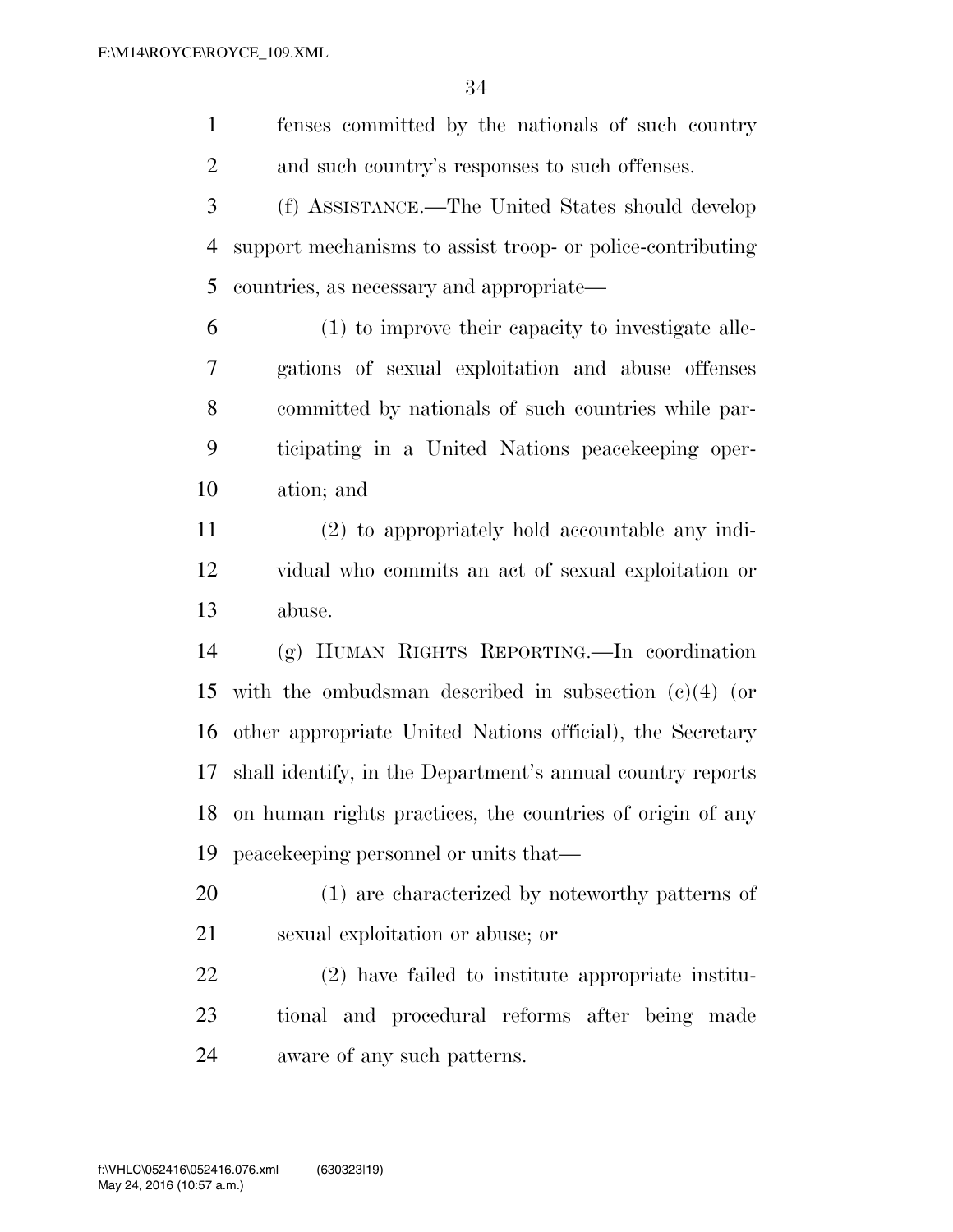| 1              | 59<br>SEC. 302. REIMBURSEMENT OF CONTRIBUTING COUN-   |
|----------------|-------------------------------------------------------|
| $\overline{2}$ | TRIES.                                                |
| 3              | It is the policy of the United States that—           |
| $\overline{4}$ | $(1)$ the present formula for determining the         |
| 5              | troop reimbursement rate paid to troop- and police-   |
| 6              | contributing countries for United Nations peace-      |
| 7              | keeping operations should be clearly explained and    |
| 8              | made available to the public on the United Nations    |
| 9              | Department of Peacekeeping Operations website;        |
| 10             | (2) regular audits of the nationally-determined       |
| 11             | pay and benefits given to personnel from troop- and   |
| 12             | police-contributing countries participating in United |
| 13             | Nations peace keeping operations should be con-       |
| 14             | ducted to help inform the reimbursement rate re-      |
| 15             | ferred to in paragraph $(1)$ ; and                    |
| 16             | (3) the survey mechanism developed by the             |
| 17             | United Nations Secretary General's Senior Advisory    |
| 18             | Group on Peacekeeping Operations for collecting       |
| 19             | troop- and police-contributing country data on com-   |
| 20             | mon and extraordinary expenses associated with de-    |
| 21             | ploying personnel to peace keeping operations should  |
| 22             | be coordinated with the audits described in para-     |
| 23             | graph (2) to ensure proper oversight and account-     |
| 24             | ability.                                              |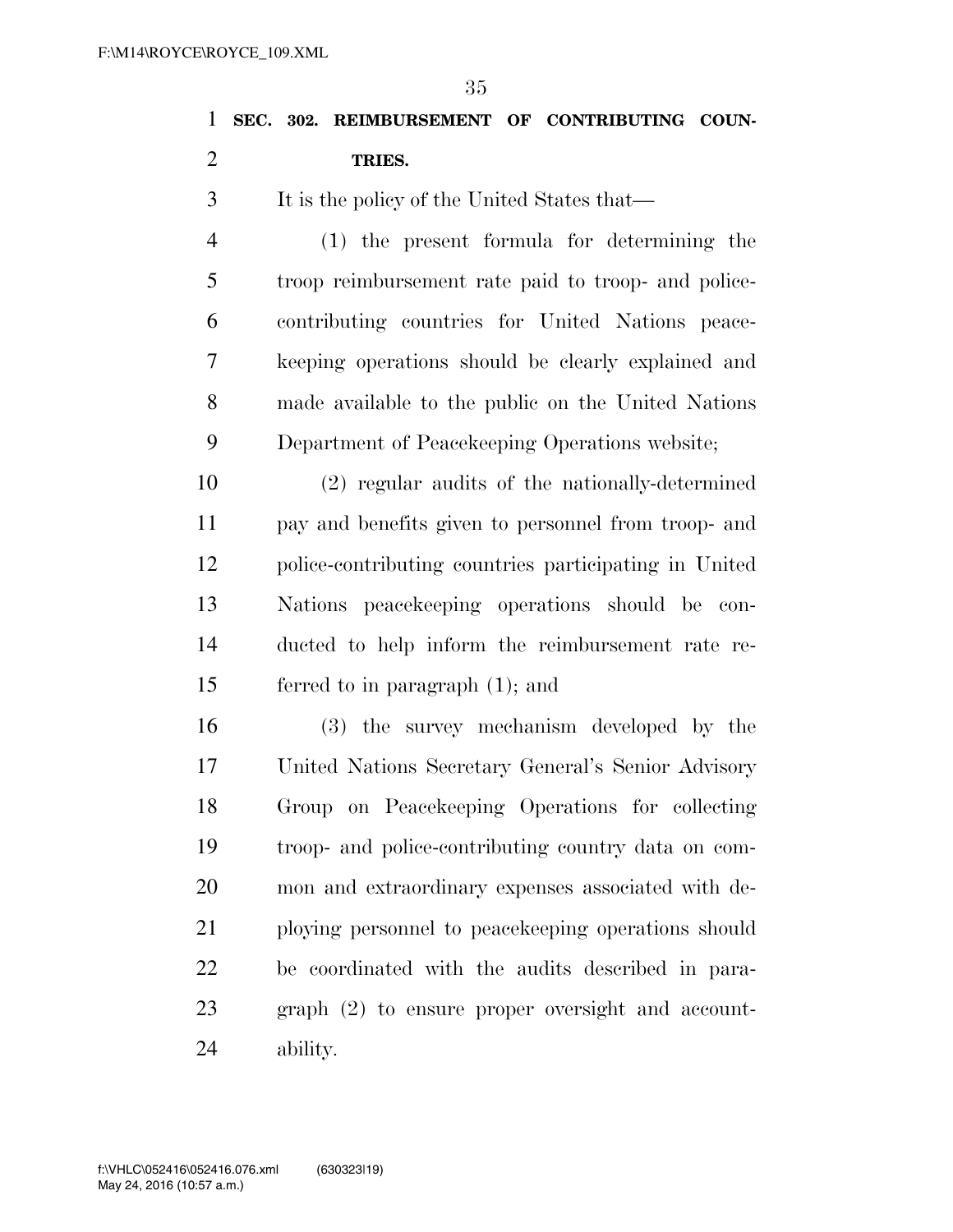## **SEC. 303. WITHHOLDING OF ASSISTANCE.**

 It is the policy of the United States that security as- sistance should not be provided to any unit of the security forces of a foreign country if such unit has engaged in a gross violation of human rights or in acts of sexual ex- ploitation or abuse, including while serving in a United Nations peacekeeping operation.

# **SEC. 304. REPORT ON FEDERAL GOVERNMENT CONTRIBU-**

# **TIONS TO THE UNITED NATIONS.**

10 (a) IN GENERAL.—Paragraph (1) of section  $4(c)$  of the United Nations Participation Act of 1945 (22 U.S.C.  $12 \quad 287b(c)$  is amended—

 (1) by amending subparagraph (A) to read as follows:

 ''(A) A description of all assistance from 16 the United States to the United Nations to sup-17 port peace keeping operations that—

18 ''(i) was provided during the previous

fiscal year;

20  $\frac{1}{1}$  is expected to be provided during 21 the fiscal year or

22  $\frac{1}{2}$   $\frac{1}{2}$   $\frac{1}{2}$   $\frac{1}{2}$  is included in the annual budget request to Congress for the forthcoming fiscal year.'';

 (2) by amending subparagraph (D) to read as follows: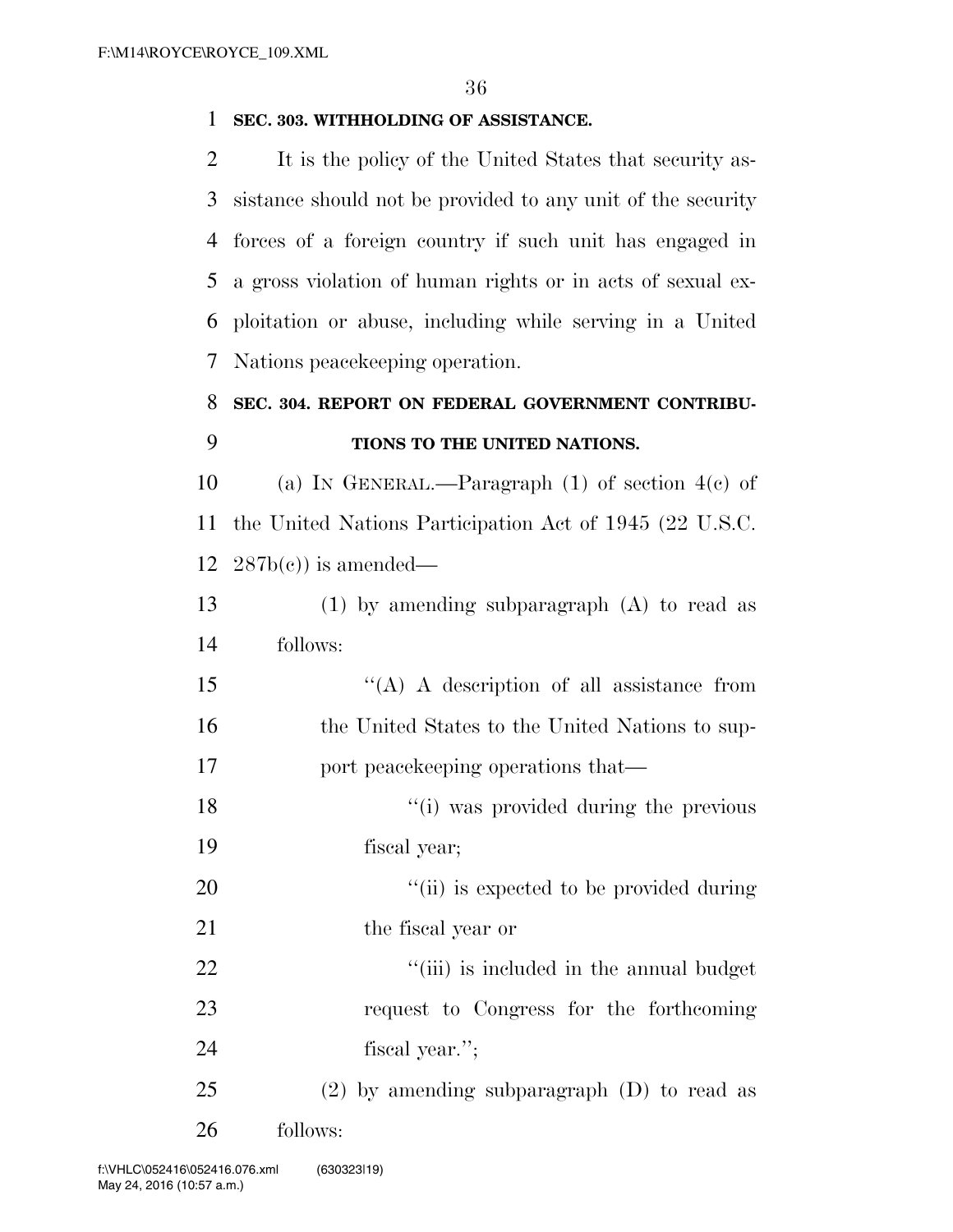| $\mathbf{1}$   | "(D) For assessed or voluntary contribu-             |
|----------------|------------------------------------------------------|
| $\overline{2}$ | tions described in subparagraph $(B)(iii)$ or        |
| 3              | $(C)(iii)$ that exceed \$100,000 in value, including |
| $\overline{4}$ | in-kind contributions—                               |
| 5              | "(i) the total amount or estimated                   |
| 6              | value of all such contributions to the               |
| $\overline{7}$ | United Nations and to each of its affiliated         |
| 8              | agencies and related bodies;                         |
| 9              | "(ii) the nature and estimated total                 |
| 10             | value of all in-kind contributions in sup-           |
| 11             | port of United Nations peacekeeping oper-            |
| 12             | ations and other international peace-                |
| 13             | keeping operations, including—                       |
| 14             | $\lq\lq$ (I) logistics;                              |
| 15             | $\lq\lq$ (II) airlift;                               |
| 16             | "(III) arms and materiel;                            |
| 17             | $\lq\lq$ (IV) nonmilitary technology and             |
| 18             | equipment;                                           |
| 19             | $\lq\lq(V)$ personnel; and                           |
| 20             | $\lq\lq$ (VI) training;                              |
| 21             | "(iii) the approximate percentage of                 |
| 22             | all such contributions to the United Na-             |
| 23             | tions and to each such agency or body                |
| 24             | when compared with all contributions to              |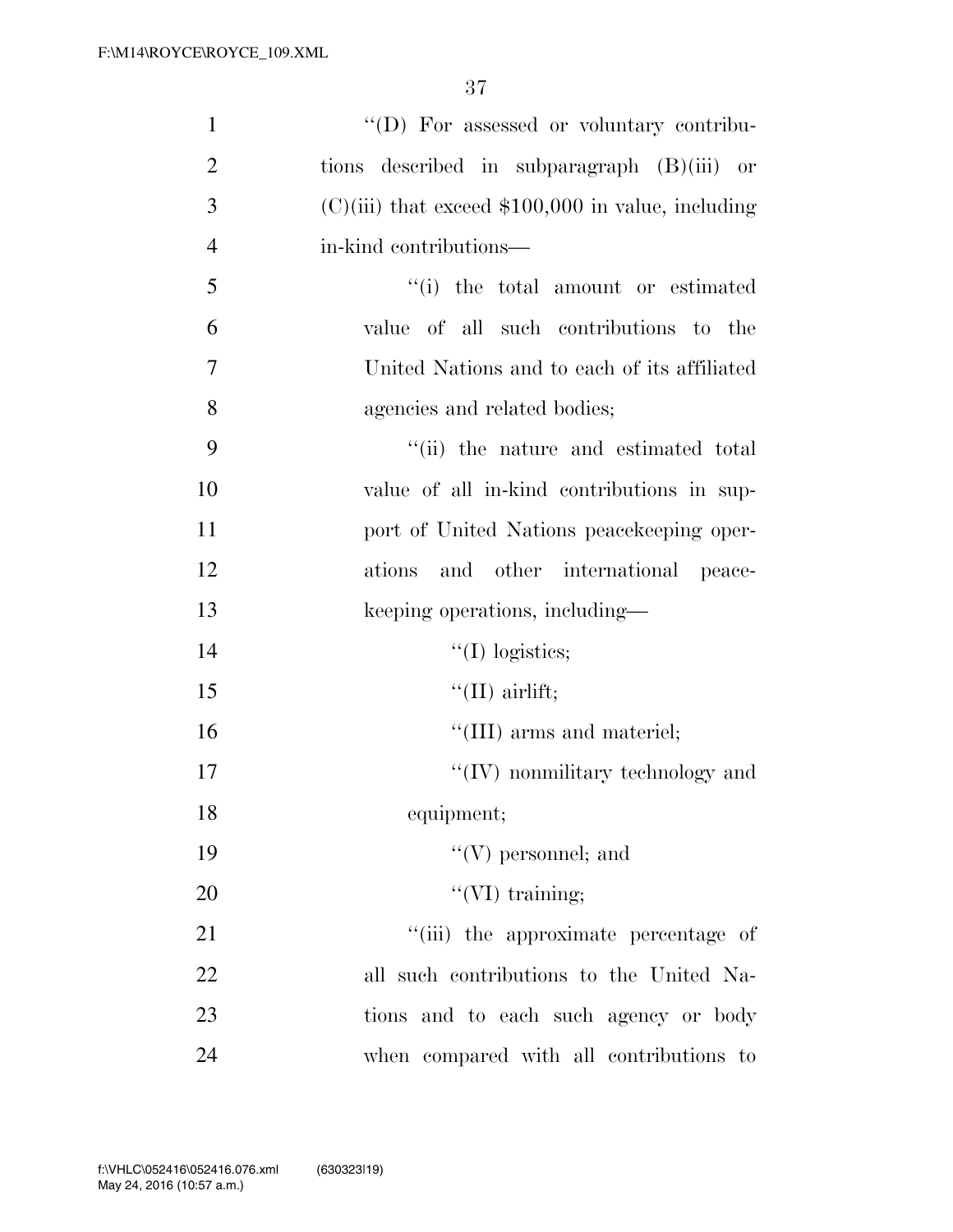| $\mathbf{1}$   | the United Nations and to each such agen-         |
|----------------|---------------------------------------------------|
| $\overline{2}$ | cy or body from any source; and                   |
| 3              | "(iv) for each such United States                 |
| $\overline{4}$ | Government contribution to the United             |
| 5              | Nations and to each such agency or                |
| 6              | $body$ —                                          |
| 7              | "(I) the amount or value of the                   |
| 8              | contribution;                                     |
| 9              | $\lq\lq$ (II) a description of the con-           |
| 10             | tribution, including whether it is an             |
| 11             | assessed or voluntary contribution;               |
| 12             | $\lq\lq$ (III) the purpose of the con-            |
| 13             | tribution;                                        |
| 14             | $\lq\lq (IV)$ the department or agency            |
| 15             | of the United States Government re-               |
| 16             | sponsible for the contribution; and               |
| 17             | $``(V)$ the United Nations<br><b>or</b>           |
| 18             | United Nations affiliated agency or               |
| 19             | related body that received the con-               |
| 20             | tribution."; and                                  |
| 21             | $(3)$ by adding at the end the following new sub- |
| 22             | paragraph:                                        |
| 23             | $\lq\lq(E)$ The report required under this sub-   |
| 24             | section shall be submitted in unclassified form,  |
| 25             | but may include a classified annex.".             |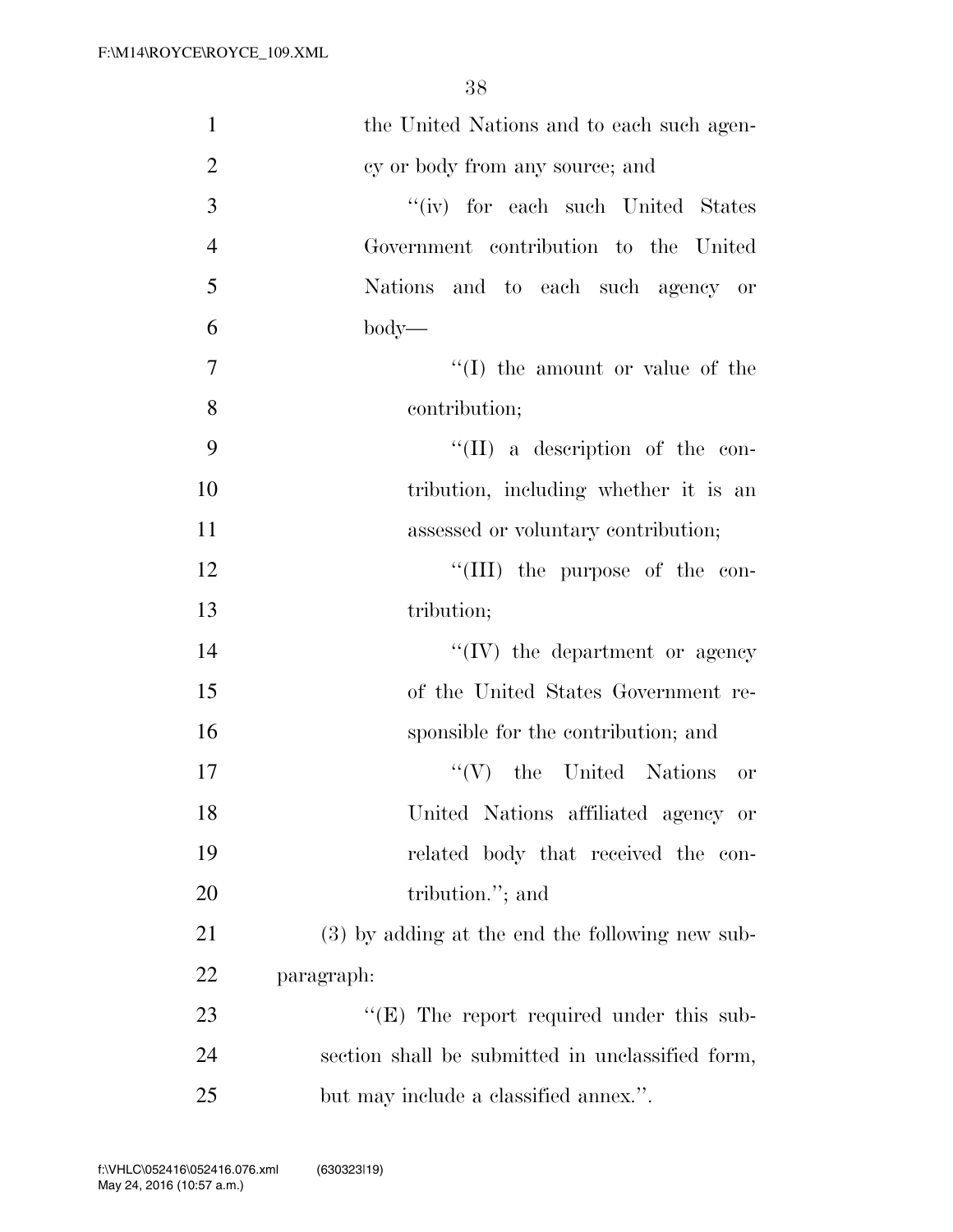(b) PUBLIC AVAILABILITY OF INFORMATION.—Not later than 14 days after submitting each report under sec- tion 4(c) of the United Nations Participation Act of 1945 (22 U.S.C. 287b(c)), the Director of the Office of Manage- ment and Budget shall post a text-based, searchable version of any unclassified information described in para- graph (1)(D) of such section (as amended by subsection (a) of this section) on a publicly available website.

#### **SEC. 305. REIMBURSEMENT OR APPLICATION OF CREDITS.**

 Notwithstanding any other provision of law, the President shall direct the United States Permanent Rep- resentative to the United Nations to use the voice, vote, and influence of the United States at the United Nations to seek and timely obtain a commitment from the United Nations to make available to the United States any peace- keeping credits that are generated from a closed peace-keeping operation.

### **SEC. 306. UNITED NATIONS PEACEKEEPING ASSESSMENT**

**FORMULA.** 

 The Secretary shall direct the United States Perma- nent Representative to the United Nations to use the voice, vote, and influence of the United States at the United Nations to urge the United Nations to share the raw data used to calculate Member State peacekeeping as-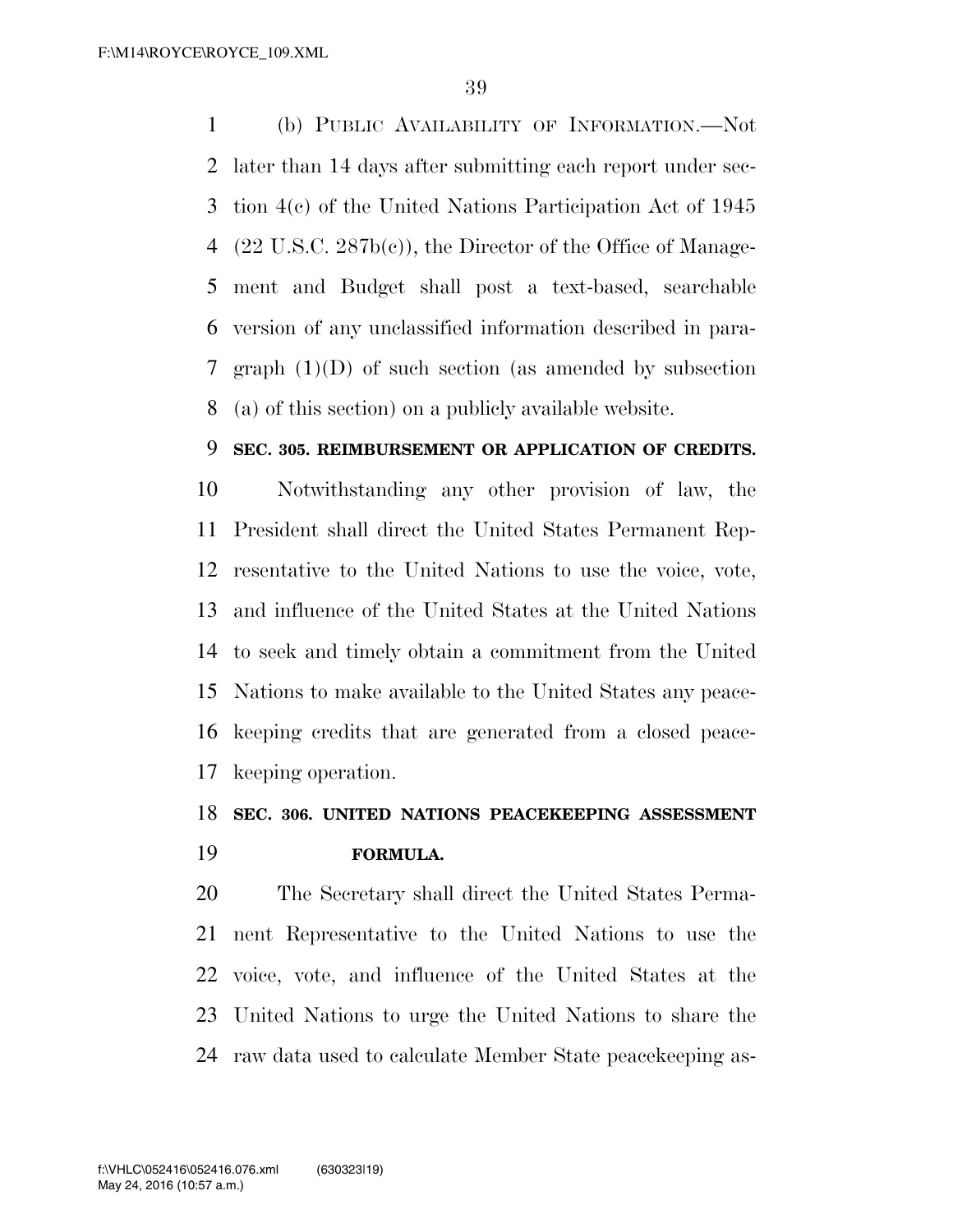sessment rates and to make available the formula for de-termining peacekeeping assessments.

### **SEC. 307. WHISTLEBLOWER PROTECTIONS FOR UNITED NA-TIONS PERSONNEL.**

 The President shall direct the United States Perma- nent Representative to the United Nations to use the voice, vote, and influence of the United States at the United Nations—

 (1) to call for the removal of any official at the United Nations or at any United Nations agency whom the Secretary determines has failed to uphold the highest standards of ethics and integrity estab-13 lished by the United Nations, or whose conduct, with respect to preventing sexual exploitation and abuse by United Nations peacekeepers, has resulted in the erosion of public confidence in the United Nations;

 (2) to ensure that adequate whistleblower pro- tections are extended to personnel participating in United Nations peacekeeping operations, United Na- tions police officers, United Nations staff, contrac-21 tors, and victims of misconduct involving United Na-tions personnel;

 (3) to ensure that the United Nations imple- ments adequate protection measures for whistle-blowers who report significant allegations of mis-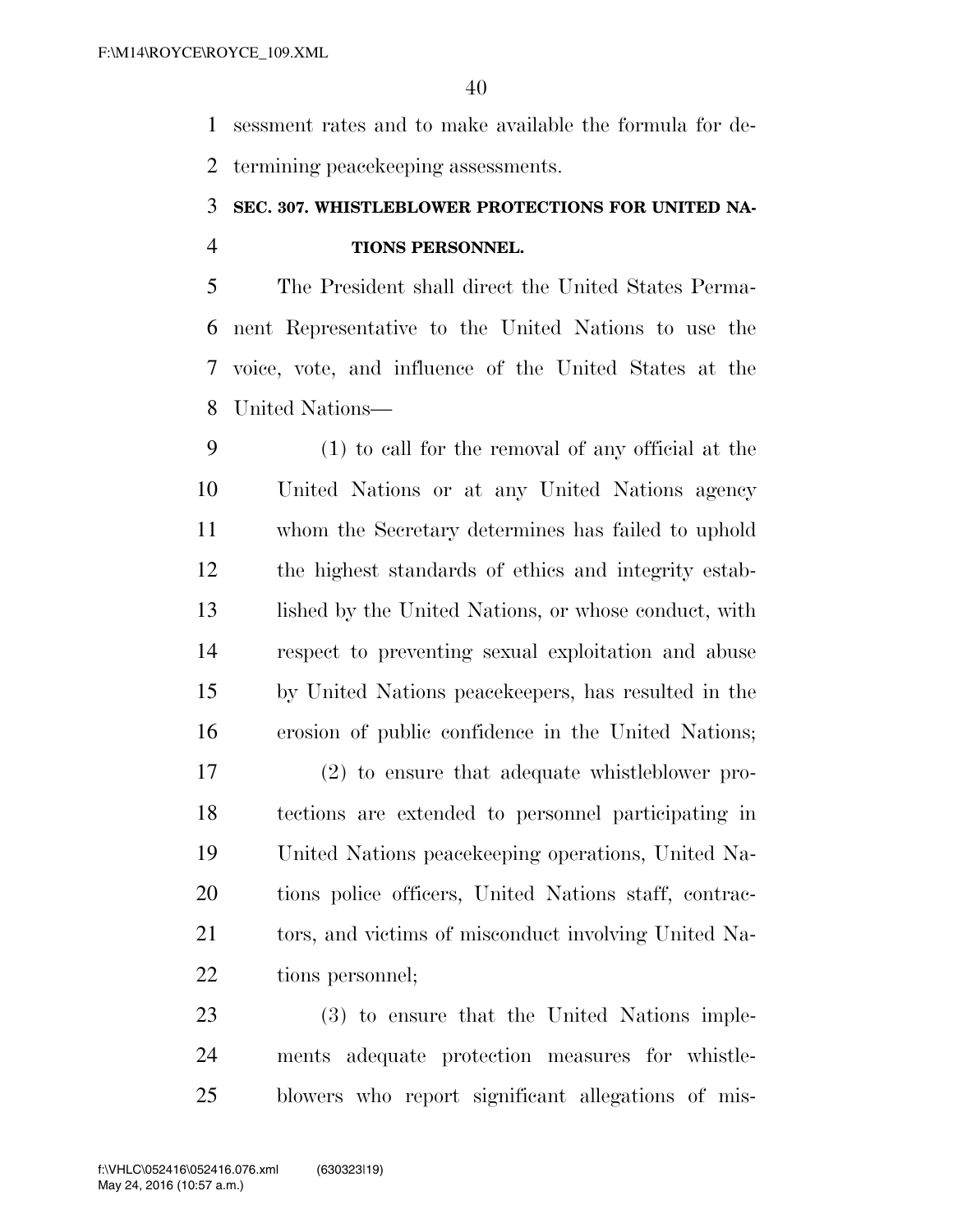| $\mathbf{1}$   | conduct by United Nations personnel participating     |
|----------------|-------------------------------------------------------|
| $\overline{2}$ | in United Nations peacekeeping operations, United     |
| 3              | Nations staff, or contractors, specifically by imple- |
| $\overline{4}$ | menting best practices for the protection of whistle- |
| 5              | blowers from retaliation, including best practices    |
| 6              | $for-$                                                |
| 7              | (A) protection against retaliation for inter-         |
| 8              | nal and lawful public disclosures;                    |
| 9              | (B) legal burdens of proof;                           |
| 10             | (C) statutes of limitation for reporting re-          |
| 11             | taliation;                                            |
| 12             | access to independent adjudicative<br>(D)             |
| 13             | bodies, including external arbitration; and           |
|                |                                                       |
| 14             | (E) results that eliminate the effects of             |
| 15             | proven retaliation; and                               |
| 16             | (4) to insist that the United Nations provides        |
| 17             | adequate redress to any whistleblower who has suf-    |
| 18             | fered from retribution in violation of the protective |
| 19             | measures specified in paragraph $(3)$ .               |
| 20             | SEC. 308. ENCOURAGING EMPLOYMENT OF UNITED STATES     |
| 21             | CITIZENS AT THE UNITED NATIONS.                       |
| 22             | Section 181 of the Foreign Relations Authorization    |
| 23             | Act, Fiscal Years 1992 and 1993 (22 U.S.C. 276c-4) is |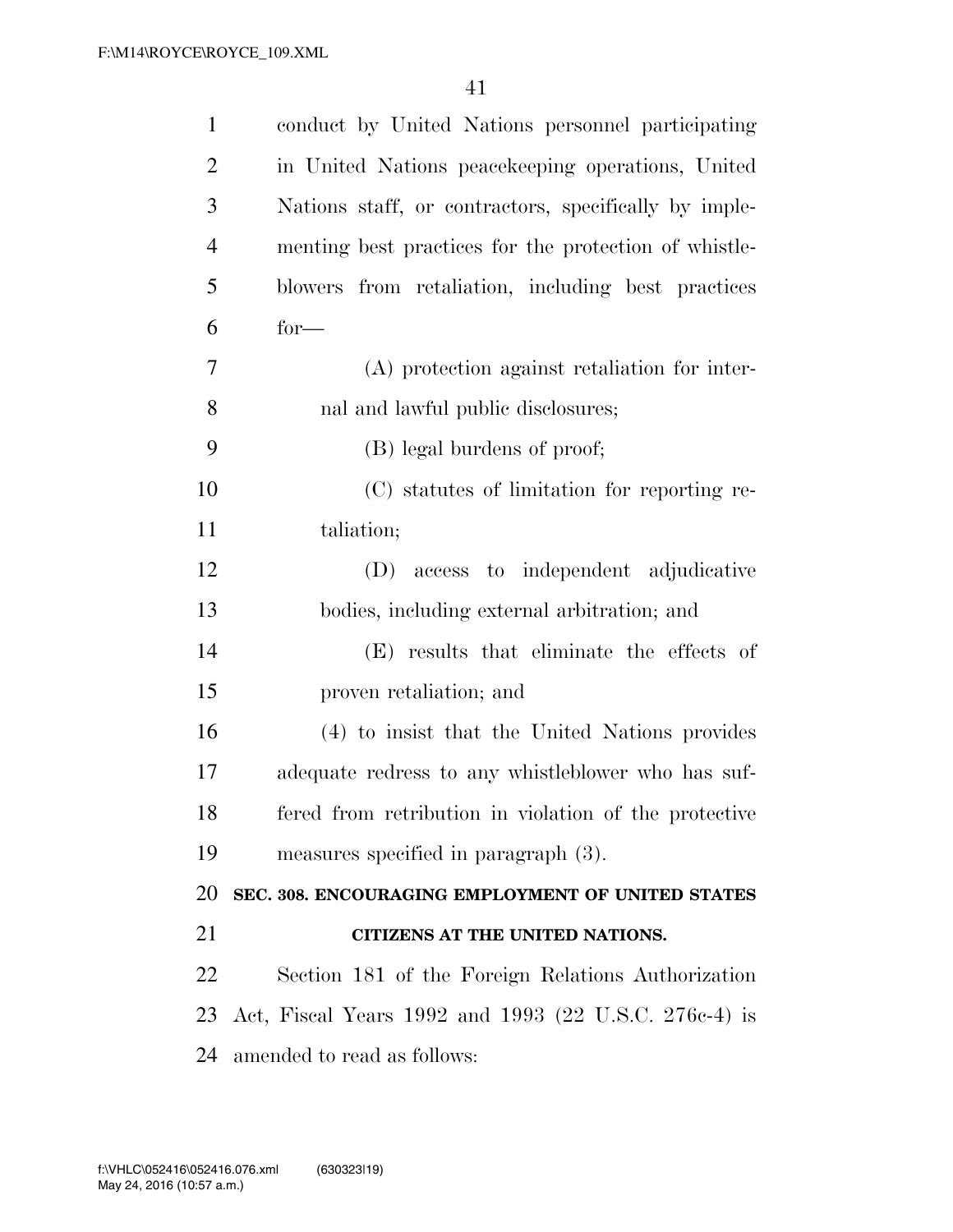| 1              | "SEC. 181. EMPLOYMENT OF UNITED STATES CITIZENS BY            |
|----------------|---------------------------------------------------------------|
| $\overline{2}$ | CERTAIN INTERNATIONAL ORGANIZATIONS.                          |
| 3              | "Not later than 180 days after the date of the enact-         |
| $\overline{4}$ | ment of the Department of State Authorization Act, Fiscal     |
| 5              | Year 2017, and annually thereafter, the Secretary of State    |
| 6              | shall submit to Congress a report that provides—              |
| 7              | $\lq(1)$ for each international organization that             |
| 8              | had a geographic distribution formula in effect on            |
| 9              | January 1, 1991, an assessment of whether that or-            |
| 10             | ganization—                                                   |
| 11             | $\lq\lq$ is taking good faith steps to increase               |
| 12             | the staffing of United States citizens, including,            |
| 13             | as appropriate, as assessment of any additional               |
| 14             | steps the organization could be taking to in-                 |
| 15             | crease such staffing; and                                     |
| 16             | $\lq\lq (B)$ has met the requirements of its geo-             |
| 17             | graphic distribution formula; and                             |
| 18             | $\cdot\cdot\cdot(2)$ an assessment of United States represen- |
| 19             | tation among professional and senior-level positions          |
| 20             | at the United Nations, including—                             |
| 21             | $\lq\lq$ an assessment of the proportion of                   |
| 22             | United States citizens employed at the United                 |
| 23             | Nations Secretariat and at all United Nations                 |
| 24             | specialized agencies, funds, and programs rel-                |
| 25             | ative to the total employment at the United Na-               |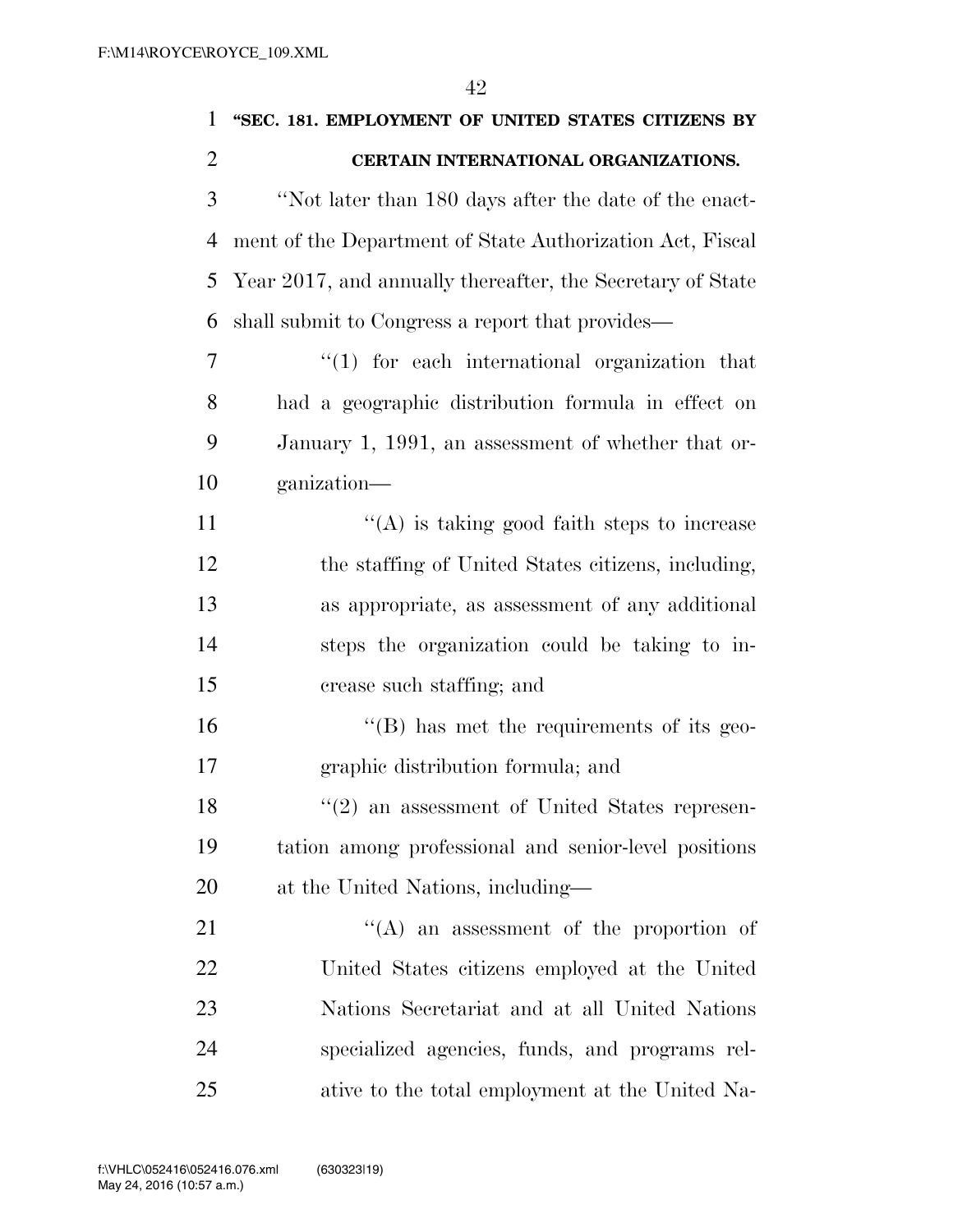| $\mathbf{1}$   | tions Secretariat and at all such agencies,               |
|----------------|-----------------------------------------------------------|
| $\overline{2}$ | funds, and programs;                                      |
| 3              | $\lq\lq (B)$ an assessment of compliance by the           |
| $\overline{4}$ | United Nations Secretariat and such agencies,             |
| $\mathfrak{S}$ | funds, and programs with any applicable geo-              |
| 6              | graphic distribution formula; and                         |
| $\overline{7}$ | $\lq\lq$ (C) a description of any steps taken or          |
| 8              | planned to be taken by the United States to in-           |
| 9              | crease the staffing of United States citizens at          |
| 10             | the United Nations Secretariat and such agen-             |
| 11             | cies, funds and programs.".                               |
| 12             | SEC. 309. COMPARATIVE REPORT ON PEACEKEEPING OP-          |
| 13             | <b>ERATIONS.</b>                                          |
|                |                                                           |
| 14             | Not later than one year after the date of the enact-      |
| 15             | ment of this Act, the Comptroller General of the United   |
| 16             | States shall submit to the appropriate congressional com- |
| 17             | mittees a report on the costs, strengths, and limitations |
|                | 18 of United States and United Nations peacekeeping oper- |
| 19             | ations, which shall include—                              |
| 20             | (1) a comparison of the costs of current United           |
| 21             | Nations peace keeping operations and the estimated        |
| 22             | cost of comparable United States peace keeping oper-      |
| 23             | ations; and                                               |
| 24             | (2) an analysis of the strengths and limitations          |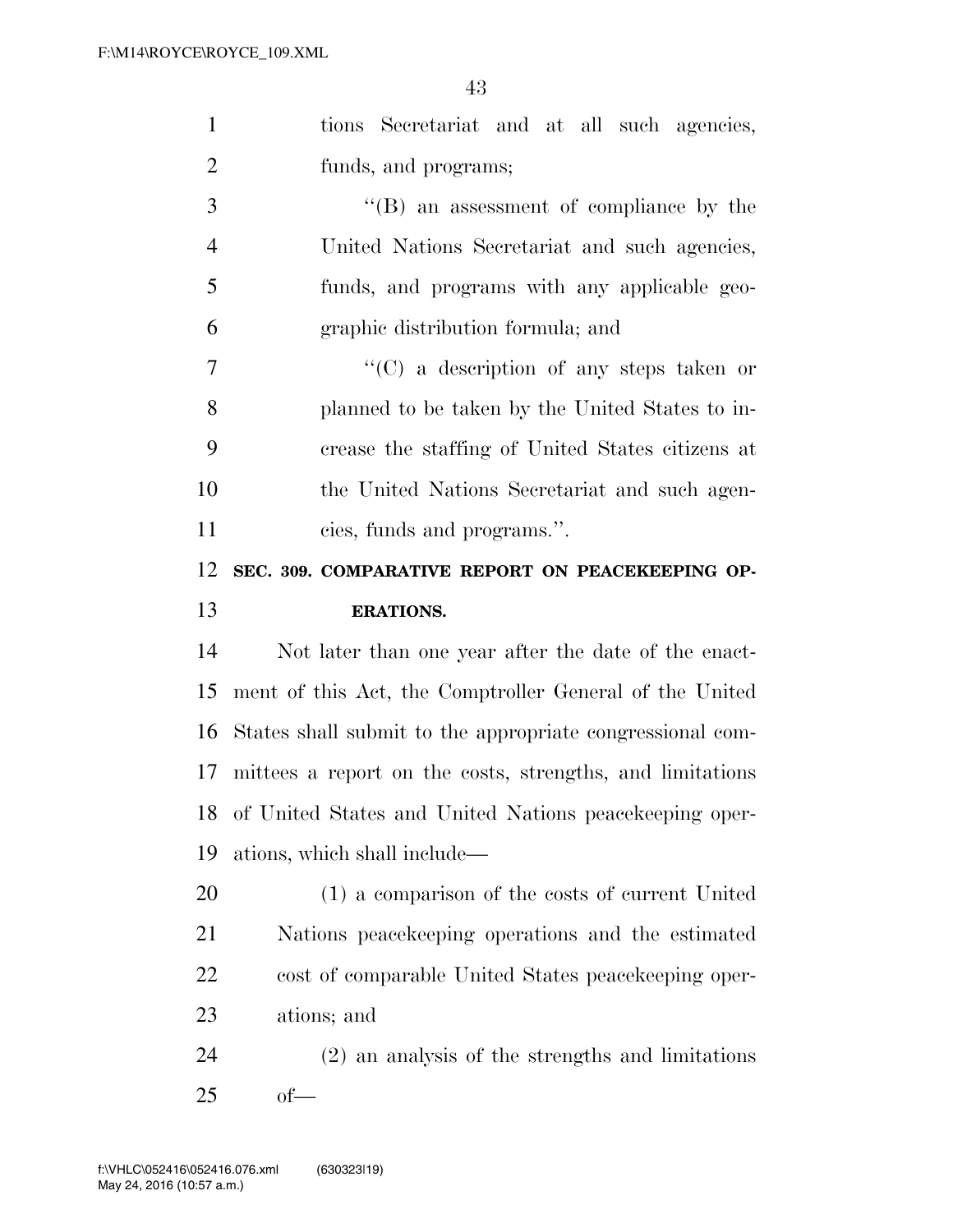|     | (A) a peace keeping operation led by the |
|-----|------------------------------------------|
| 2   | United States; and                       |
| - 3 | (B) a peace keeping operation led by the |
|     | United Nations.                          |

## **TITLE IV—PERSONNEL AND ORGANIZATIONAL ISSUES**

### **SEC. 401. LOCALLY-EMPLOYED STAFF WAGES.**

 (a) MARKET-RESPONSIVE STAFF WAGES.—Not later than 180 days after the date of enactment of this Act and periodically thereafter, the Secretary shall establish and implement a prevailing wage rates goal for positions in the local compensation plan, as described in section 408 of the Foreign Service Act of 1980 (22 U.S.C. 3968), at each diplomatic post that—

- (1) is based on the specific recruiting and re- tention needs of each such post and local labor mar-ket conditions, as determined annually; and
- (2) is not less than the 50th percentile of the prevailing wage for comparable employment in the labor market surrounding each such post.

 (b) EXCEPTION.—The prevailing wage rate goal es- tablished under subsection (a) shall not apply if compli- ance with such subsection would be inconsistent with ap- plicable United States law, the law in the locality of em-ployment, or the public interest.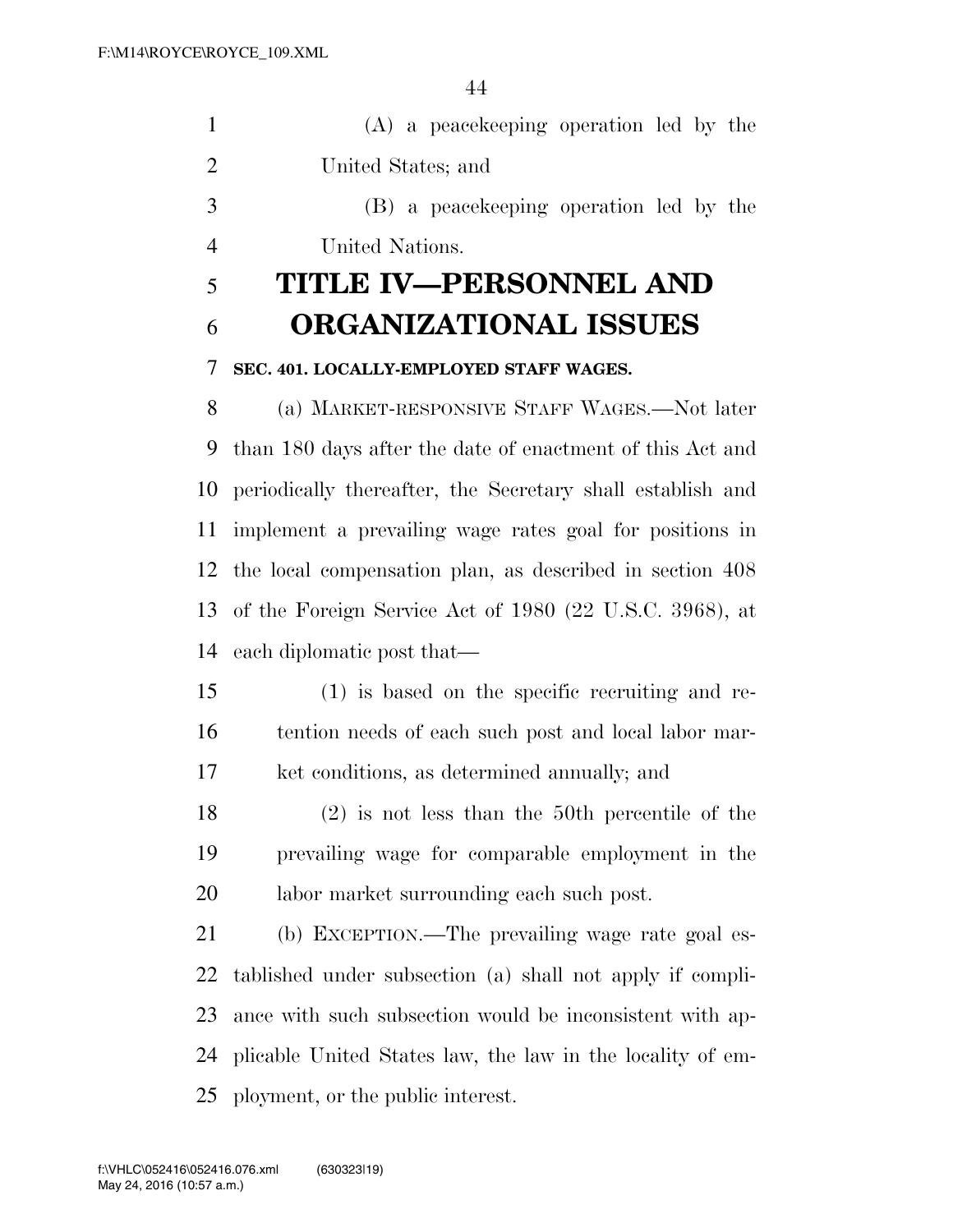(c) RECORDKEEPING REQUIREMENT.—The analyt- ical assumptions underlying the calculation of wage levels at each diplomatic post under subsection (a), and the data upon which such calculation is based— (1) shall be filed electronically and retained for not less than five years; and (2) shall be made available to the appropriate congressional committees upon request. **SEC. 402. EXPANSION OF CIVIL SERVICE OPPORTUNITIES.**  It is the sense of Congress that the Department should— (1) expand the Overseas Development Program from 20 positions to not fewer than 40 positions within one year of the date of the enactment of this Act; (2) analyze the costs and benefits of further ex- pansion of the Overseas Development Program; and (3) expand the Overseas Development Program to more than 40 positions if the benefits identified in paragraph (2) outweigh the costs identified in such paragraph. **SEC. 403. PROMOTION TO THE SENIOR FOREIGN SERVICE.**  Section 601(c) of the Foreign Service Act of 1980  $(22 \text{ U.S.C. } 4001(c))$  is amended by adding at the end the following new paragraph: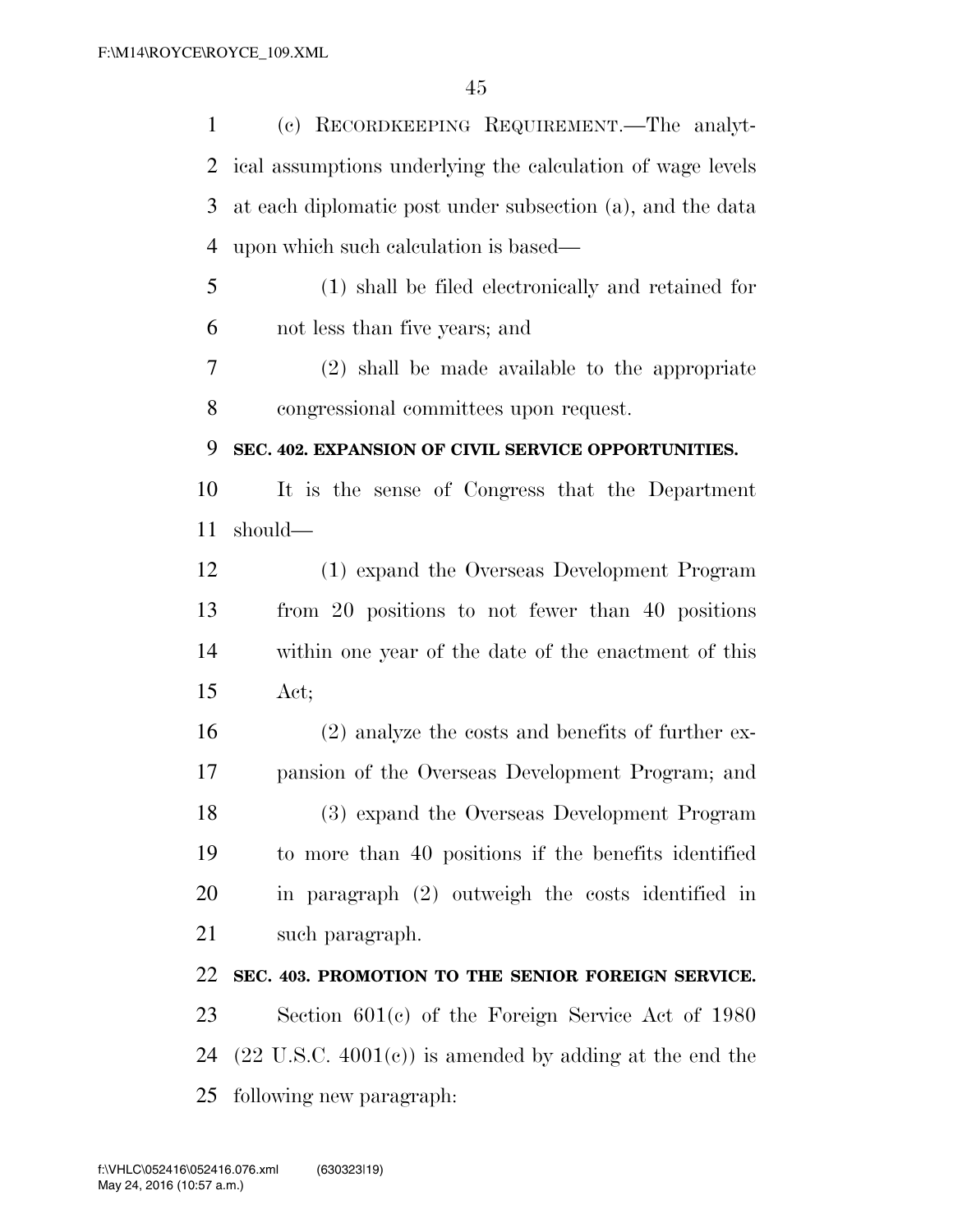| $\mathbf{1}$   | $``(6)(A)$ The promotion of any individual joining      |
|----------------|---------------------------------------------------------|
| $\overline{2}$ | the Service on or after January 1, 2017, to the Sen-    |
| 3              | ior Foreign Service shall be contingent upon such in-   |
| $\overline{4}$ | dividual completing at least one tour in-               |
| 5              | "(i) a global affairs bureau; or                        |
| 6              | "(ii) a global affairs position.                        |
| 7              | "(B) The requirements under subparagraph $(A)$          |
| 8              | shall not apply if the Secretary certifies that the in- |
| 9              | dividual proposed for promotion to the Senior For-      |
| 10             | eign Service-                                           |
| 11             | "(i) has met all other requirements appli-              |
| 12             | cable to such promotion; and                            |
| 13             | "(ii) was unable to complete a tour in a                |
| 14             | global affairs bureau or global affairs position        |
| 15             | because there was not a reasonable opportunity          |
| 16             | for such individual to be assigned to such a po-        |
| 17             | sition.                                                 |
| 18             | $\lq\lq$ <sup>"</sup> (C) In this paragraph—            |
| 19             | "(i) the term 'global affairs bureau' means             |
| <b>20</b>      | any bureau of the Department that is under the          |
| 21             | responsibility of—                                      |
| 22             | $\lq\lq$ (I) the Under Secretary for Eco-               |
| 23             | nomic Growth, Energy, and Environment;                  |
| 24             | "(II) the Under Secretary for Arms                      |
| 25             | Control and International Security Affairs;             |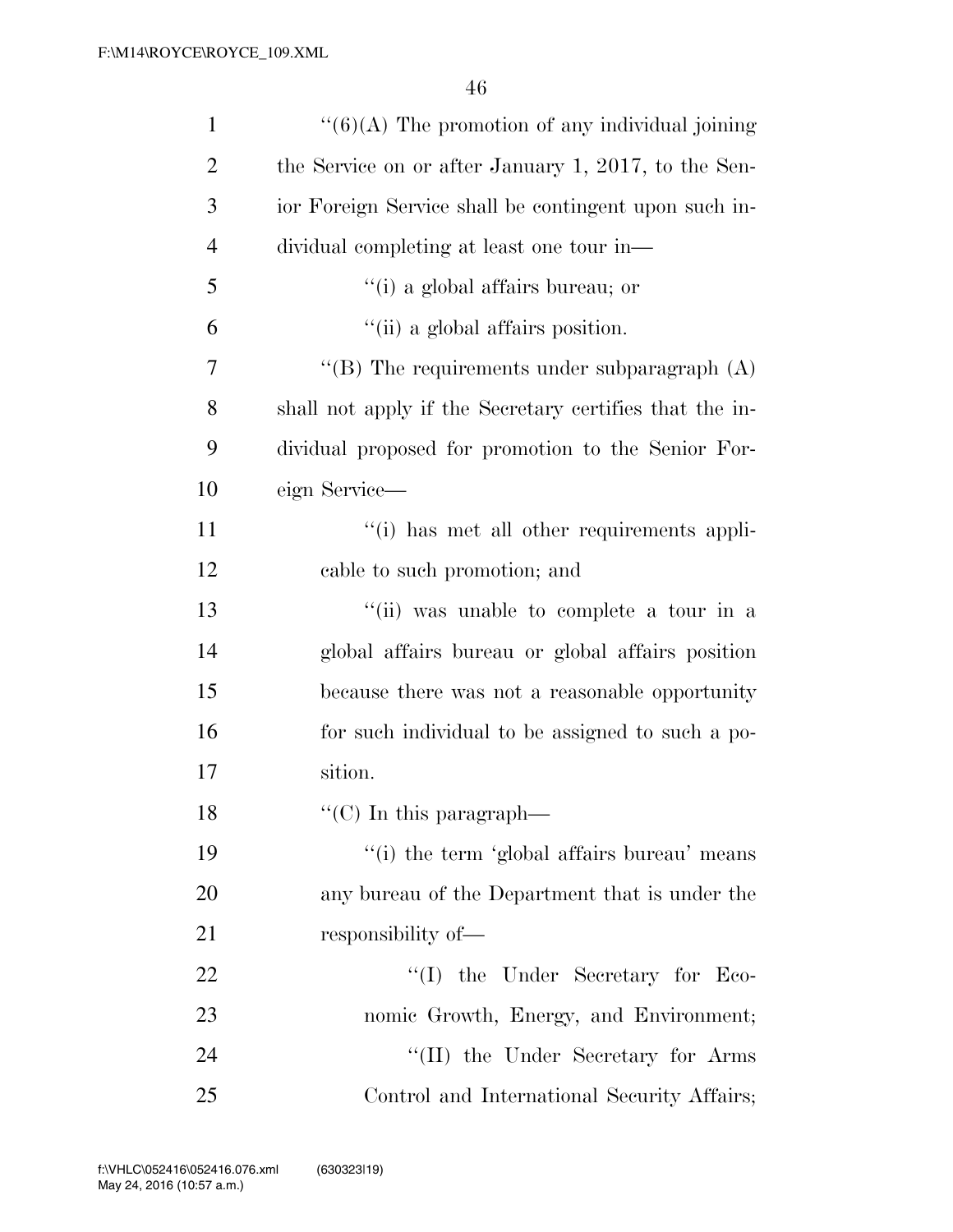| $\mathbf{1}$   | "(III) the Under Secretary for Man-                         |
|----------------|-------------------------------------------------------------|
| $\overline{2}$ | agement;                                                    |
| 3              | $``(IV)$ the Assistant Secretary for                        |
| $\overline{4}$ | International Organization Affairs;                         |
| 5              | $\lq\lq(V)$ the Under Secretary for Public                  |
| 6              | Diplomacy and Public Affairs; or                            |
| $\tau$         | "(VI) the Under Secretary for Civil-                        |
| 8              | ian, Security, Democracy, and Human                         |
| 9              | Rights; and                                                 |
| 10             | "(ii) the term 'global affairs position'                    |
| 11             | means any position funded with amounts appro-               |
| 12             | priated to the Department under the heading                 |
| 13             | 'Diplomatic Policy and Support'.".                          |
| 14             | SEC. 404. LATERAL ENTRY INTO THE FOREIGN SERVICE.           |
| 15             | (a) SENSE OF CONGRESS.—It is the sense of Con-              |
|                | 16 gress that the Foreign Service should permit mid-career  |
| 17             | entry into the Foreign Service for qualified individuals    |
| 18             |                                                             |
|                | who are willing to bring their outstanding talents and ex-  |
| 19             | periences to the work of the Foreign Service.               |
| 20             | (b) PILOT PROGRAM.—Not later than 180 days after            |
| 21             | the date of the enactment of this Act, the Secretary shall  |
| 22             | establish a three-year pilot program for lateral entry into |
| 23             | the Foreign Service that—                                   |
| 24             | (1) targets mid-career individuals from the civil           |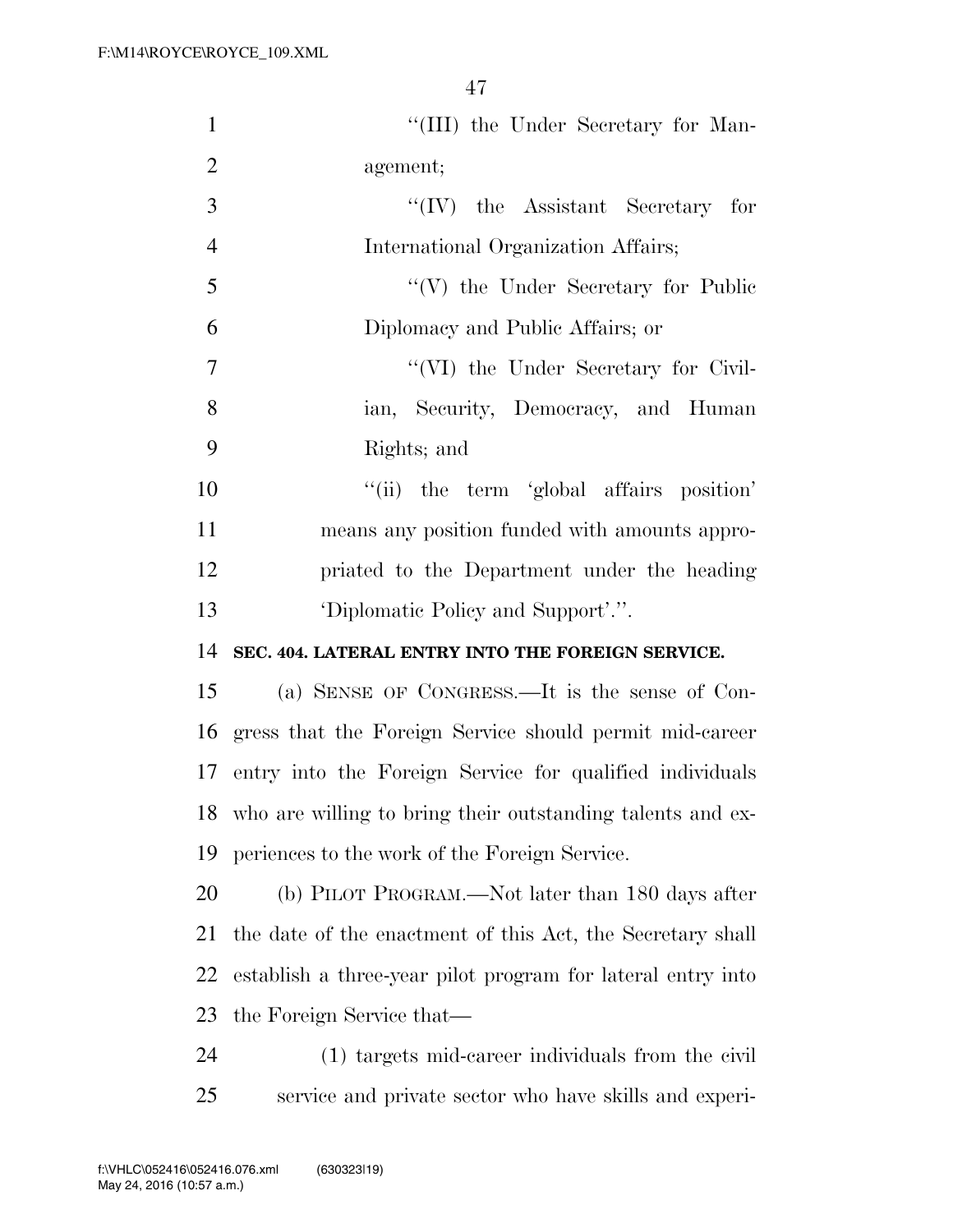ence that would be extremely valuable to the Foreign Service;

 (2) is in full comportment with current Foreign Service intake procedures, including the requirement to pass the Foreign Service exam;

 (3) offers participants in such pilot program placement in the Foreign Service at a grade level higher than FS–4 if such placement is warranted by the education and qualifying experience of such indi-viduals;

 (4) requires only one directed assignment in a position appropriate to such pilot program partici-pant's grade level;

 (5) includes, as part of the required initial training, a class or module that specifically prepares participants in such pilot program for life in the Foreign Service, including conveying to such partici- pants essential elements of the practical knowledge that is normally acquired during a Foreign Service officer's initial assignments; and

 (6) includes an annual assessment of the progress of such pilot program by a review board consisting of Department officials with appropriate expertise, including employees of the Foreign Serv-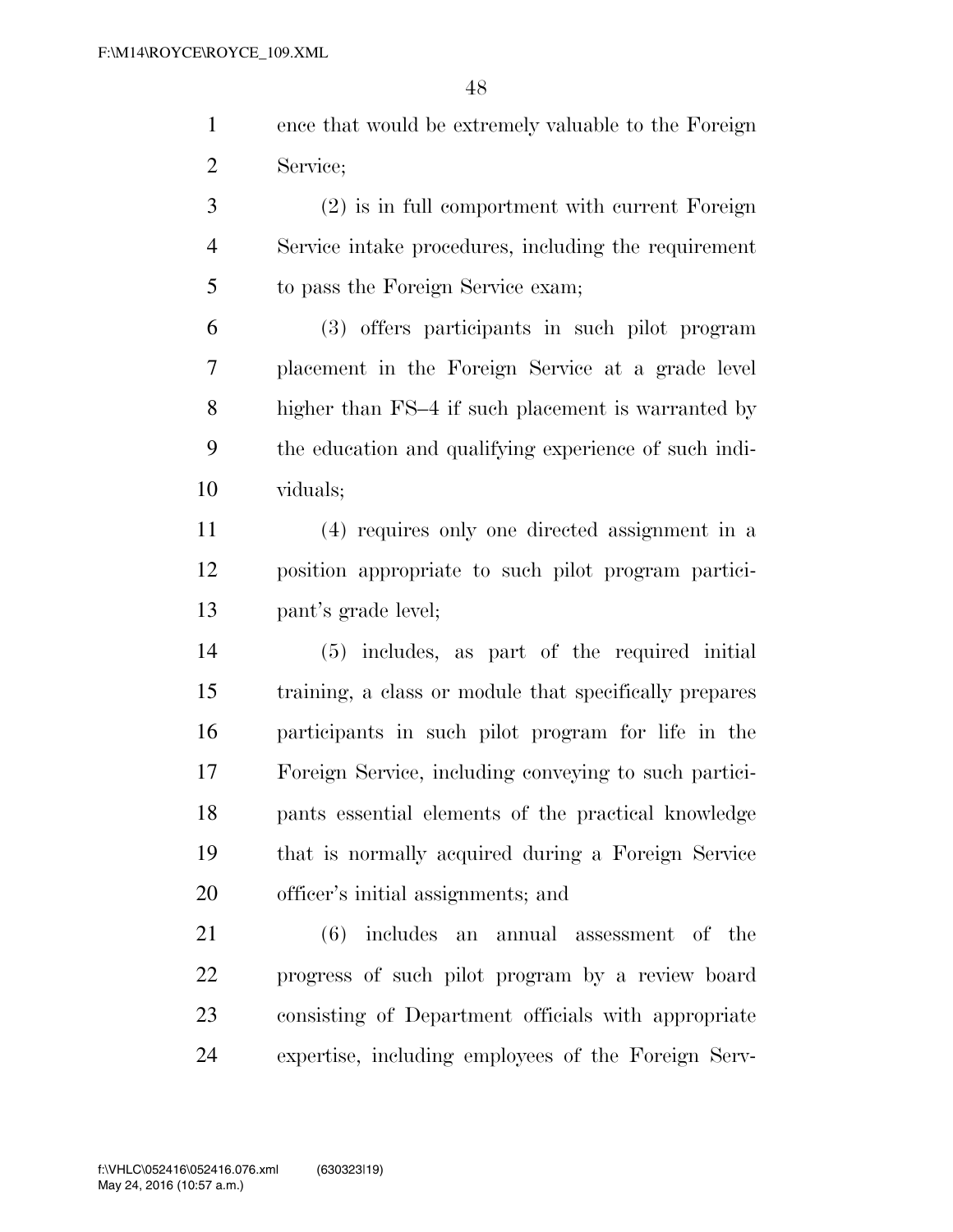ice, in order to evaluate such pilot program's suc-cess.

 (c) ANNUAL REPORTING.—Not later than one year after the date of the enactment of this Act and annually thereafter for the duration of the pilot program described in subsection (b), the Secretary shall submit to the appro- priate congressional committees a report that describes the following:

 (1) The cumulative number of accepted and unaccepted applicants to such pilot program.

 (2) The cumulative number of pilot program participants placed into each Foreign Service cone. (3) The grade level at which each pilot program participant entered the Foreign Service.

 (4) Information about the first assignment to which each pilot program participant was directed.

 (5) The structure and operation of such pilot program, including—

 (A) the operation of such pilot program to date; and

 (B) any observations and lessons learned about such pilot program that the Secretary considers relevant.

(d) LONGITUDINAL DATA.—The Secretary shall—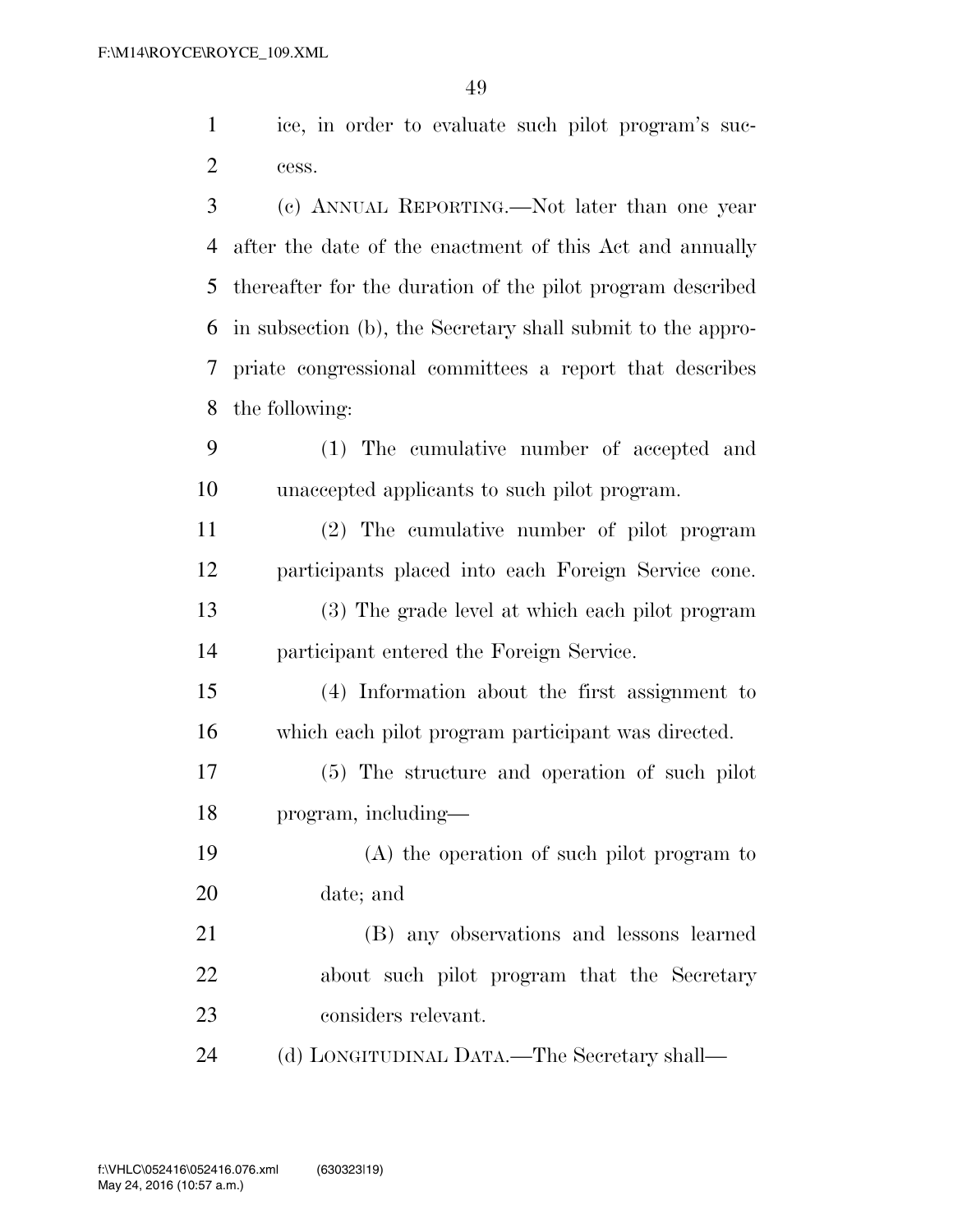(1) collect and maintain data on the career pro- gression of each pilot program participant for the length of each participant's Foreign Service career; and (2) make the data described in paragraph (1) available to the appropriate congressional commit- tees upon request. **SEC. 405. REEMPLOYMENT OF ANNUITANTS AND WORK- FORCE RIGHTSIZING.**  (a) WAIVER OF ANNUITY LIMITATIONS.—Subsection (g) of section 824 of the Foreign Service Act of 1980 (22 U.S.C. 4064) is amended— 13 (1) in paragraph  $(1)(B)$ , by striking "to facili- tate the'' and all that follows through ''Afghani- stan,''; (2) by striking paragraph (2); and (3) by redesignating paragraph (3) as para- graph (2). (b) REPEAL OF SUNSET PROVISION.—Subsection (a) of section 61 of the State Department Basic Authorities Act of 1956 (22 U.S.C. 2733) is amended to read as fol- lows: 23 "(a) AUTHORITY.—The Secretary of State may waive the application of section 8344 or 8468 of title 5, United States Code, on a case-by-case basis, for employment of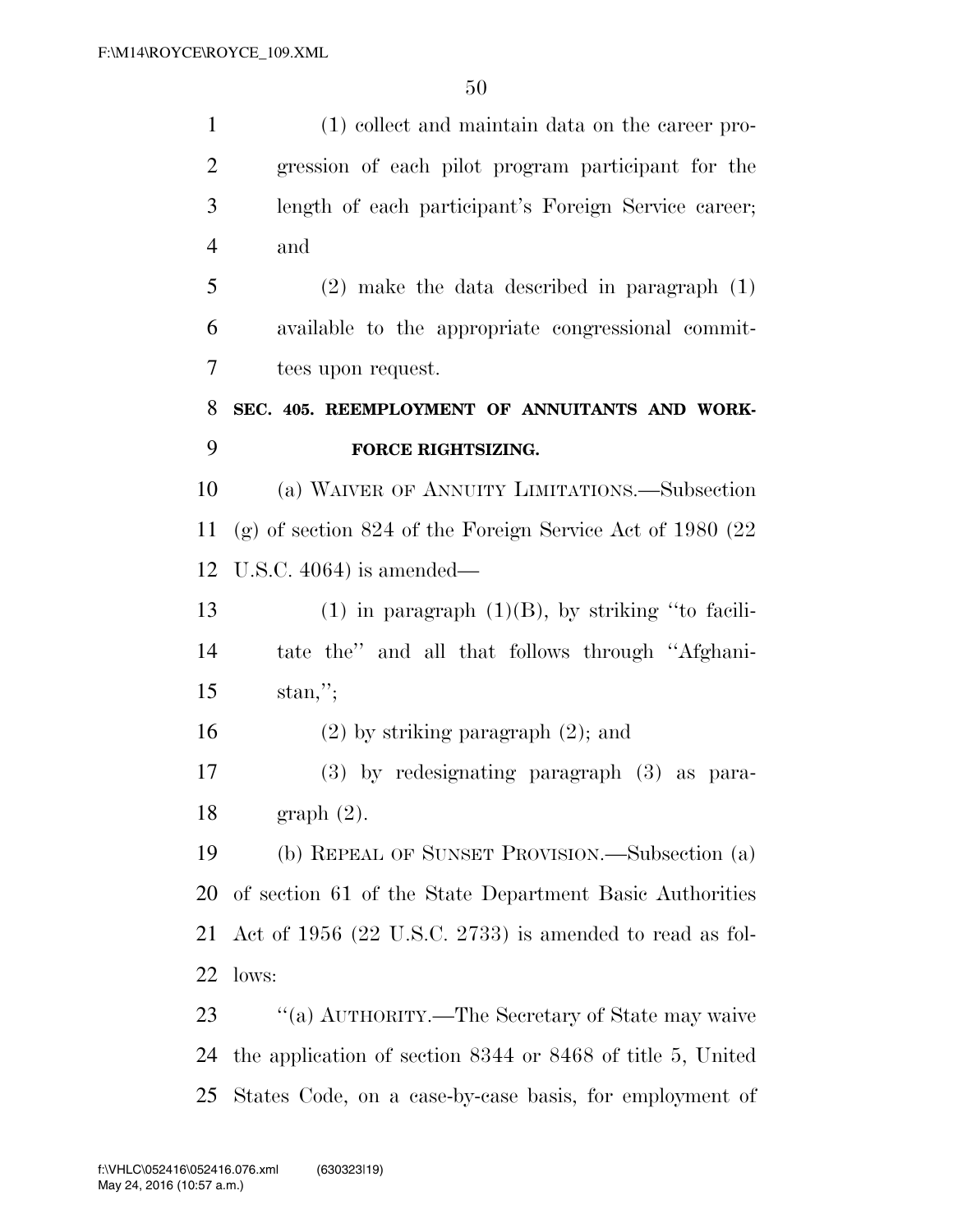an annuitant in a position in the Department of State for which there is exceptional difficulty in recruiting or retain- ing a qualified employee, or when a temporary emergency hiring need exists.''.

 (c) RIGHTSIZING REPORT.—On the date on which the President's annual budget request is submitted to Con- gress each year through 2022, the Secretary shall submit to the appropriate congressional committees a report that describes the implementation status of all rightsizing rec- ommendations made by the Office of Management, Policy, Rightsizing, and Innovation of the Department related to overseas staffing levels, including whether each such rec- ommendation was accepted or rejected by the relevant chief of mission and regional bureau.

#### **SEC. 406. INTEGRATION OF FOREIGN ECONOMIC POLICY.**

 (a) IN GENERAL.—The Secretary, in conjunction with the Under Secretary of Economic Growth, Energy, and the Environment, shall establish—

 (1) foreign economic policy priorities for each regional bureau, including for individual countries, as appropriate; and

 (2) policies and guidance for integrating such foreign economic policy priorities throughout the De-partment.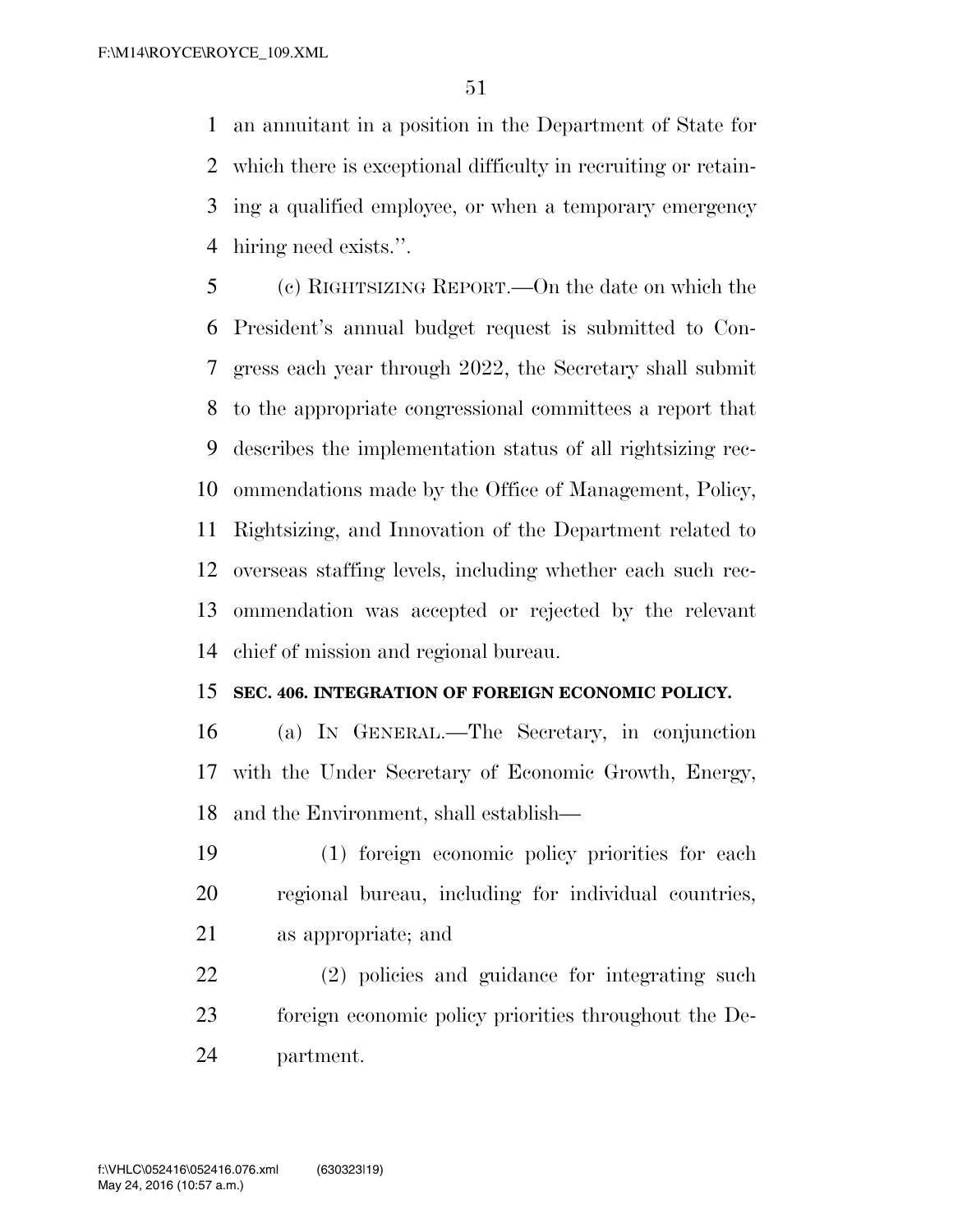(b) DEPUTY ASSISTANT SECRETARY.—Within each regional bureau of the Department, the Secretary shall task an existing Deputy Assistant Secretary with appro- priate training and background in economic and commer- cial affairs with the responsibility for economic matters and interests within the responsibilities of each such re- gional bureau, including the integration of the foreign eco- nomic policy priorities established pursuant to subsection (a).

 (c) TRAINING.—The Secretary shall establish cur- riculum at the George P. Shultz National Foreign Affairs Training Center to develop the practical foreign economic policy expertise and skill sets of Foreign Service officers, including by making available distance-learning courses in commercial, economic, and business affairs, including in the following:

- (1) The global business environment.
- (2) The economics of development.

(3) Development and infrastructure finance.

- (4) Current trade and investment agreements negotiations.
- (5) Implementing existing multilateral and World Trade Organization agreements, and United States trade and investment agreements.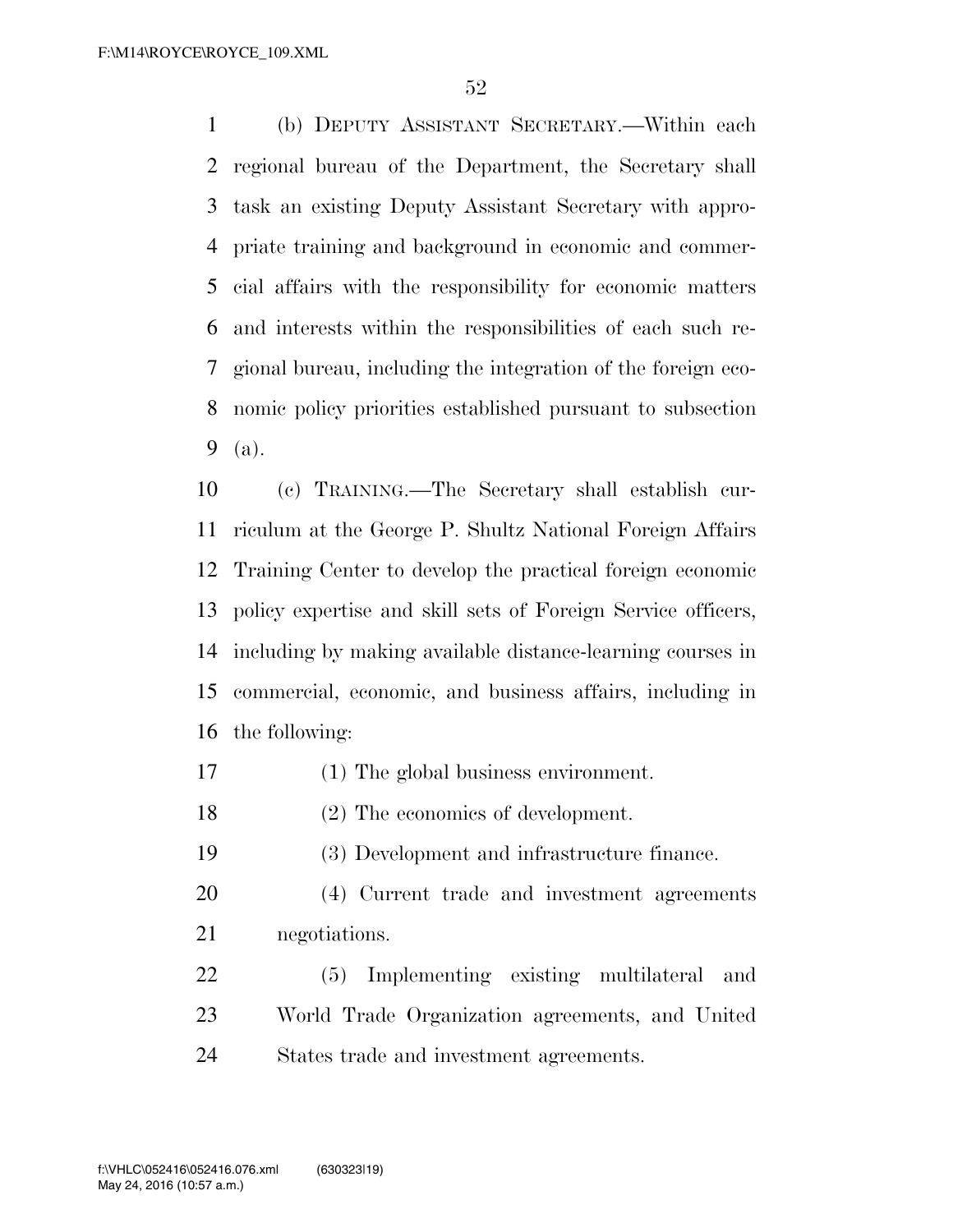(6) Best practices for customs and export pro-cedures.

 (7) Market analysis and global supply chain management.

#### **SEC. 407. TRAINING SUPPORT SERVICES.**

6 Subparagraph (B) of section  $704(a)(4)$  of the For- eign Service Act of 1980 (22 U.S.C. 4024(a)(4)) is amended by striking ''language instructors, linguists, and other academic and training specialists'' and inserting ''education and training specialists, including language in- structors and linguists, and other specialists who perform work directly relating to the design, delivery, oversight, or coordination of training delivered by the institution''.

### **SEC. 408. SPECIAL AGENTS.**

15 (a) IN GENERAL.—Paragraph (1) of section  $37(a)$  of the State Department Basic Authorities Act of 1956 (22 U.S.C. 2709(a)) is amended to read as follows:

18  $\frac{1}{2}$  (1) conduct investigations concerning—

19 ''(A) illegal passport or visa issuance or use;

21 ''(B) identity the ft or document fraud af- fecting or relating to the programs, functions, or authorities of the Department of State; or

 ''(C) Federal offenses committed within the special maritime and territorial jurisdiction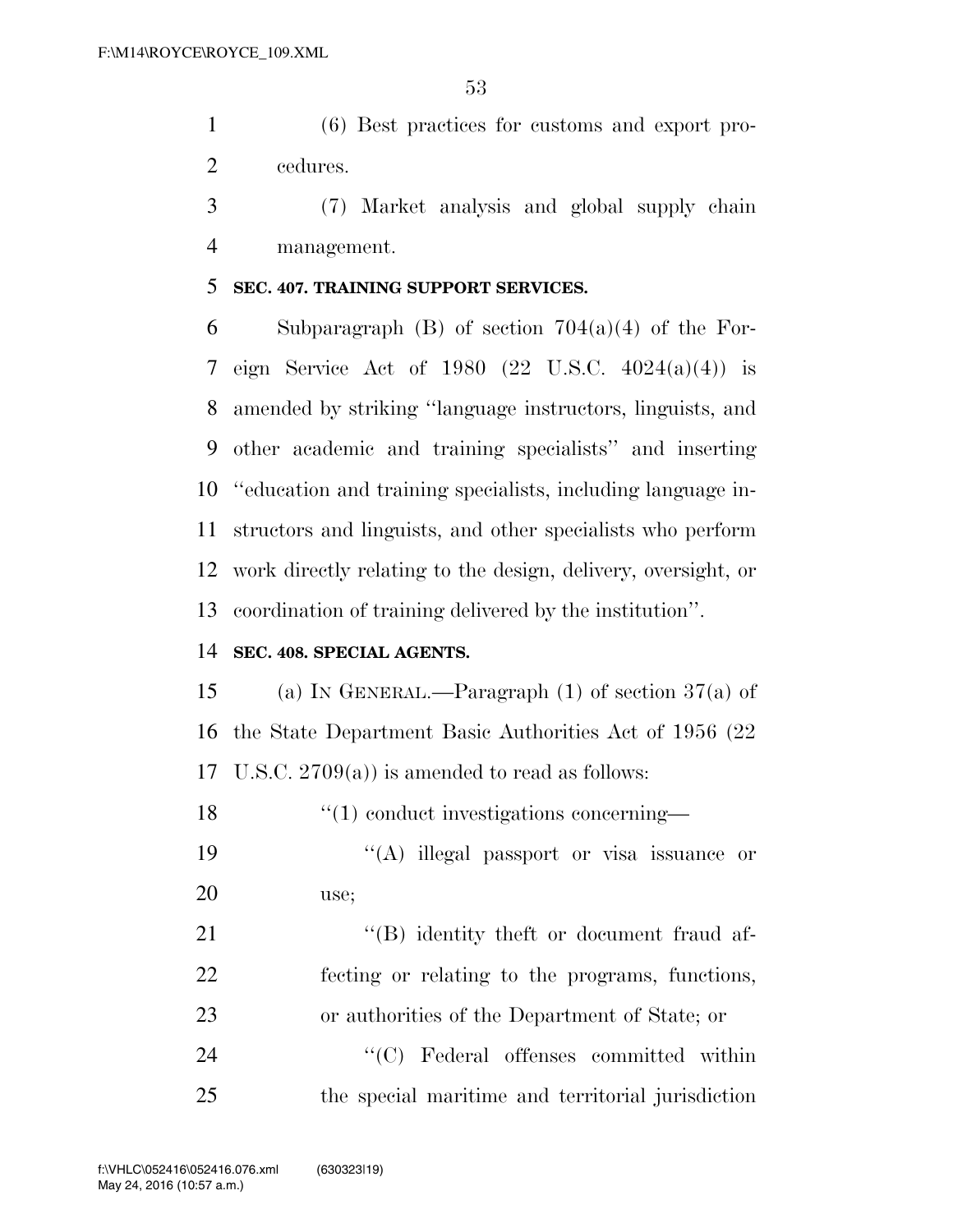| $\mathbf{1}$   | of the United States (as defined in section $7(9)$ )      |
|----------------|-----------------------------------------------------------|
| $\overline{2}$ | of title 18, United States Code), except as such          |
| 3              | jurisdiction relates to the premises of United            |
| $\overline{4}$ | States military missions and related<br>resi-             |
| 5              | dences;".                                                 |
| 6              | CONSTRUCTION.—Nothing in the amendment<br>(b)             |
| 7              | made by subsection (a) may be construed to limit the in-  |
| 8              | vestigative authority of any Federal department or agency |
| 9              | other than the Department of State.                       |
| 10             | SEC. 409. LIMITED APPOINTMENTS IN THE FOREIGN SERV-       |
| 11             | ICE.                                                      |
| 12             | Section 309 of the Foreign Service Act (22 U.S.C.         |
| 13             | $(3949)$ , is amended—                                    |
| 14             | (1) in subsection (a) by striking "subsection             |
| 15             | (b)" and inserting "subsections (b) and $(e)$ ";          |
| 16             | $(2)$ in subsection $(b)$ —                               |
| 17             | $(A)$ in paragraph $(3)$ —                                |
| 18             | (i) by striking "if continued service"                    |
| 19             | and inserting the following: "if-                         |
| 20             | $"$ (A) continued service";                               |
| 21             | (ii) in such subparagraph (A) (as so                      |
| 22             | inserted and designated by clause (i) of                  |
| 23             | this subparagraph), by inserting "or" after               |
| 24             | the semicolon at the end; and                             |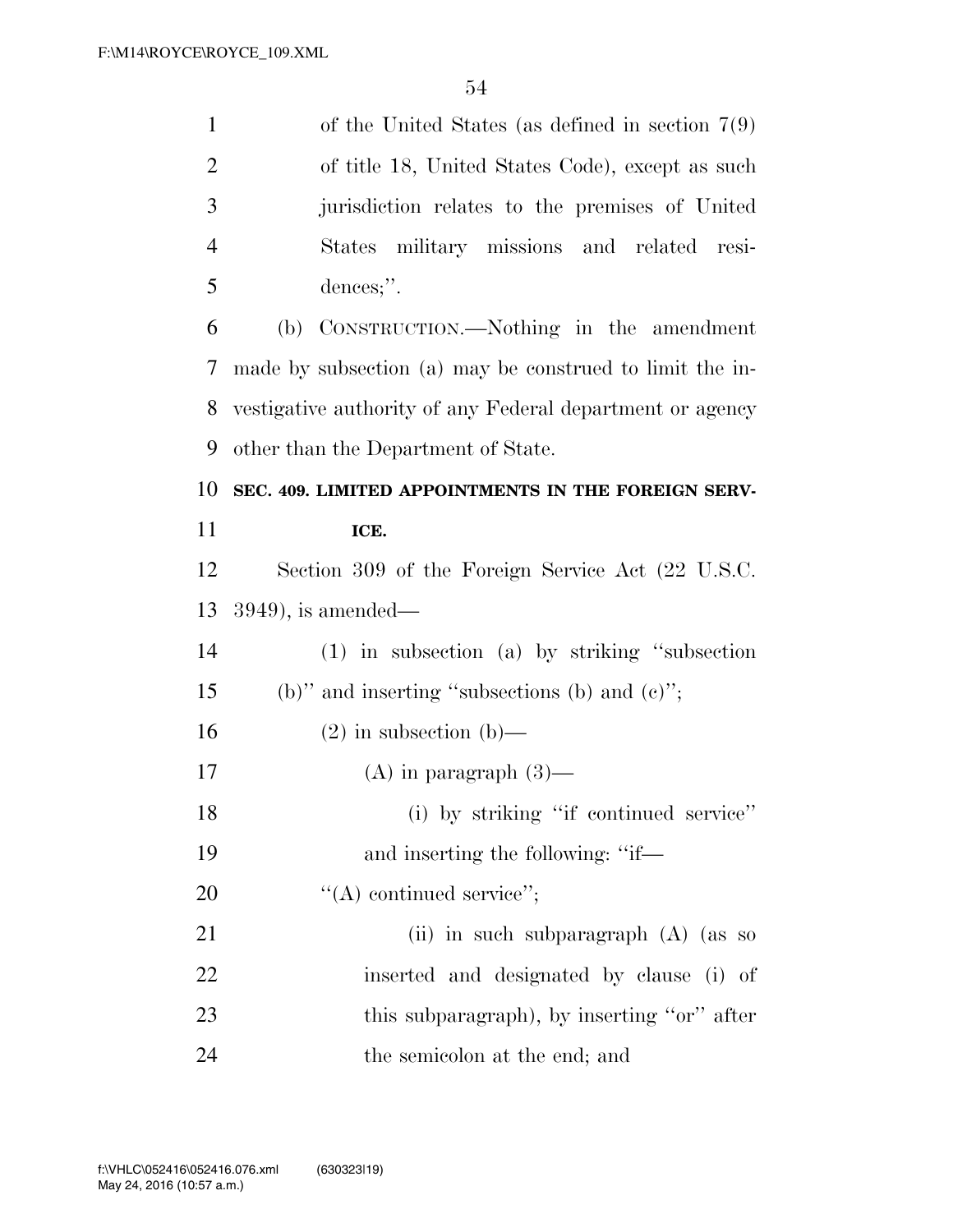| $\mathbf{1}$   | (iii) by adding at the end the fol-                      |
|----------------|----------------------------------------------------------|
| $\overline{2}$ | lowing new subparagraph:                                 |
| 3              | "(B) the individual is serving in the uniformed          |
| $\overline{4}$ | services (as defined in section 4303 of title 38,        |
| 5              | United States Code) and the limited appointment ex-      |
| 6              | pires in the course of such service;";                   |
| 7              | $(B)$ in paragraph $(4)$ , by striking "and" at          |
| 8              | the end;                                                 |
| 9              | $(C)$ in paragraph $(5)$ , by striking the pe-           |
| 10             | riod at the end and inserting a semicolon; and           |
| 11             | (D) by adding at the end the following new               |
| 12             | paragraph:                                               |
| 13             | $"(6)$ in exceptional circumstances if the Secretary de- |
| 14             | termines the needs of the Service require the extension  |
| 15             | $of$ —                                                   |
| 16             | $\lq\lq(A)$ a limited noncareer appointment for a pe-    |
| $17$           | riod not to exceed one year; or                          |
| 18             | "(B) a limited appointment of a career can-              |
| 19             | didate for the minimum time needed to resolve a          |
| 20             | grievance, claim, investigation, or complaint not oth-   |
| 21             | erwise provided for in this section."; and               |
| 22             | (3) by adding at the end the following new sub-          |
| 23             | section:                                                 |
| 24             | " $(e)(1)$ Except as provided in paragraph $(2)$ non-    |
| 25             | career employees who have served for five consecutive    |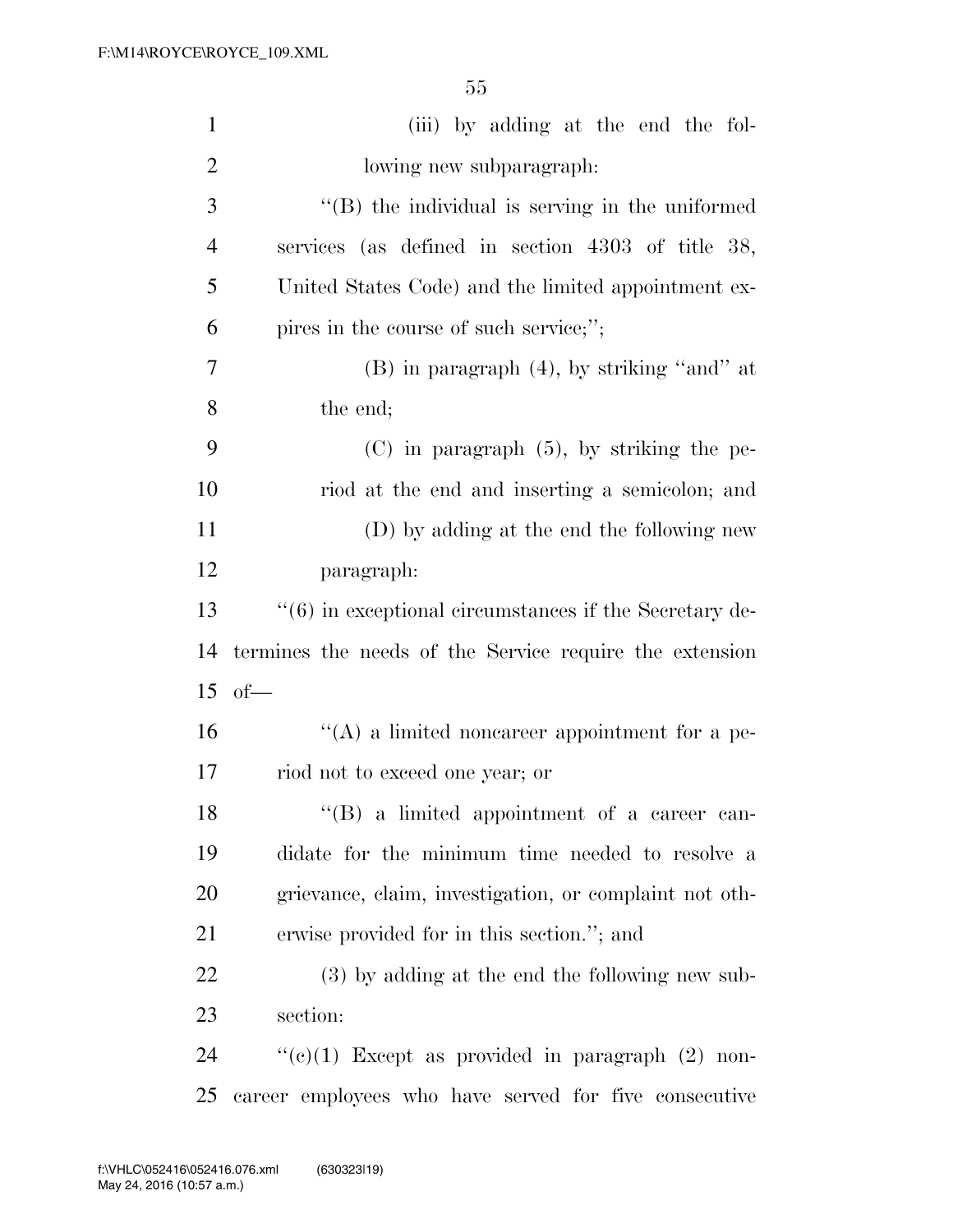years under a limited appointment under this section may be reappointed to a subsequent noncareer limited appoint- ment if there is at least a one-year break in service before such new appointment.

 ''(2) The Secretary may waive the one-year break re- quirement under paragraph (1) in cases of special need.''. **SEC. 410. REPORT ON DIVERSITY RECRUITMENT, EMPLOY-MENT, RETENTION, AND PROMOTION.** 

 (a) IN GENERAL.—The Secretary should provide oversight to the employment, retention, and promotion of traditionally under-represented minority groups.

 (b) ADDITIONAL RECRUITMENT AND OUTREACH RE- QUIRED.—The Department should conduct recruitment activities that—

 (1) develop and implement effective mechanisms to ensure that the Department is able effectively to recruit and retain highly qualified candidates from a wide diversity of institutions; and

 (2) improve and expand recruitment and out-reach programs at minority-serving institutions.

 (c) REPORT.—Not later than 180 days after the date of the enactment of this Act and quadrennially thereafter, the Secretary shall submit to Congress a comprehensive report that describes the efforts, consistent with existing law, including procedures, effects, and results of the De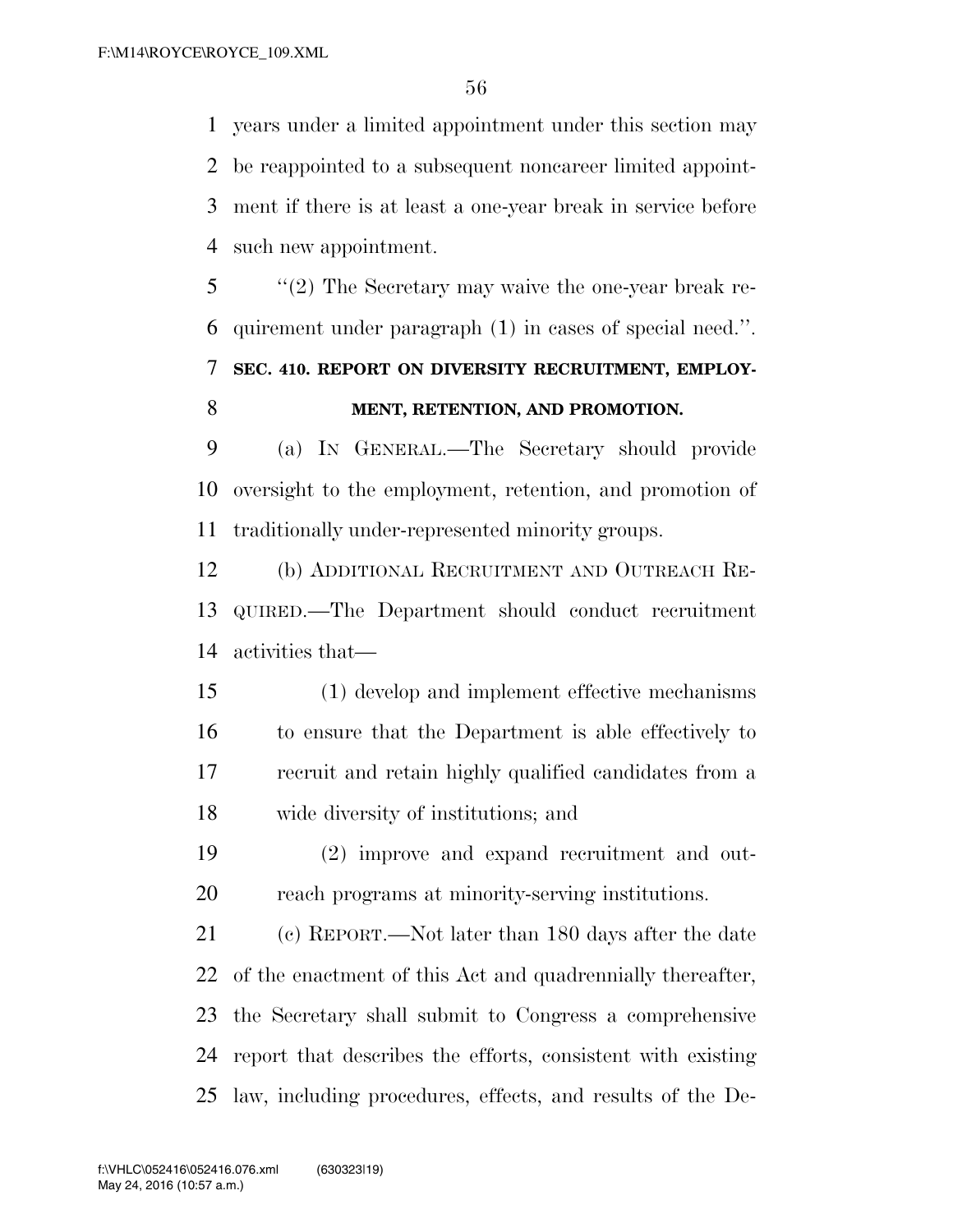partment since the period covered by the prior such report, to promote equal opportunity and inclusion for all Amer- ican employees in direct hire and personal service contrac- tors status, particularly employees of the Foreign Service, including equal opportunity for all traditionally under-rep-resented minority groups.

### **SEC. 411. MARKET DATA FOR COST-OF-LIVING ADJUST-MENTS.**

 (a) REPORT.—Not later than 180 days after the date of the enactment of this Act, the Secretary shall submit to the appropriate congressional committees a report that examines the feasibility and cost effectiveness of using pri- vate sector market data to determine cost of living adjust- ments for Foreign Service officers and Federal Govern-ment civilians who are stationed abroad.

 (b) CONTENT.—The report required under subsection (a) shall include—

 (1) a list of at least four private sector pro- viders of international cost-of-living data that the Secretary determines are qualified to provide such data;

 (2) a list of cities in which the Department maintains diplomatic posts for which private sector cost-of-living data is not available;

(3) a comparison of—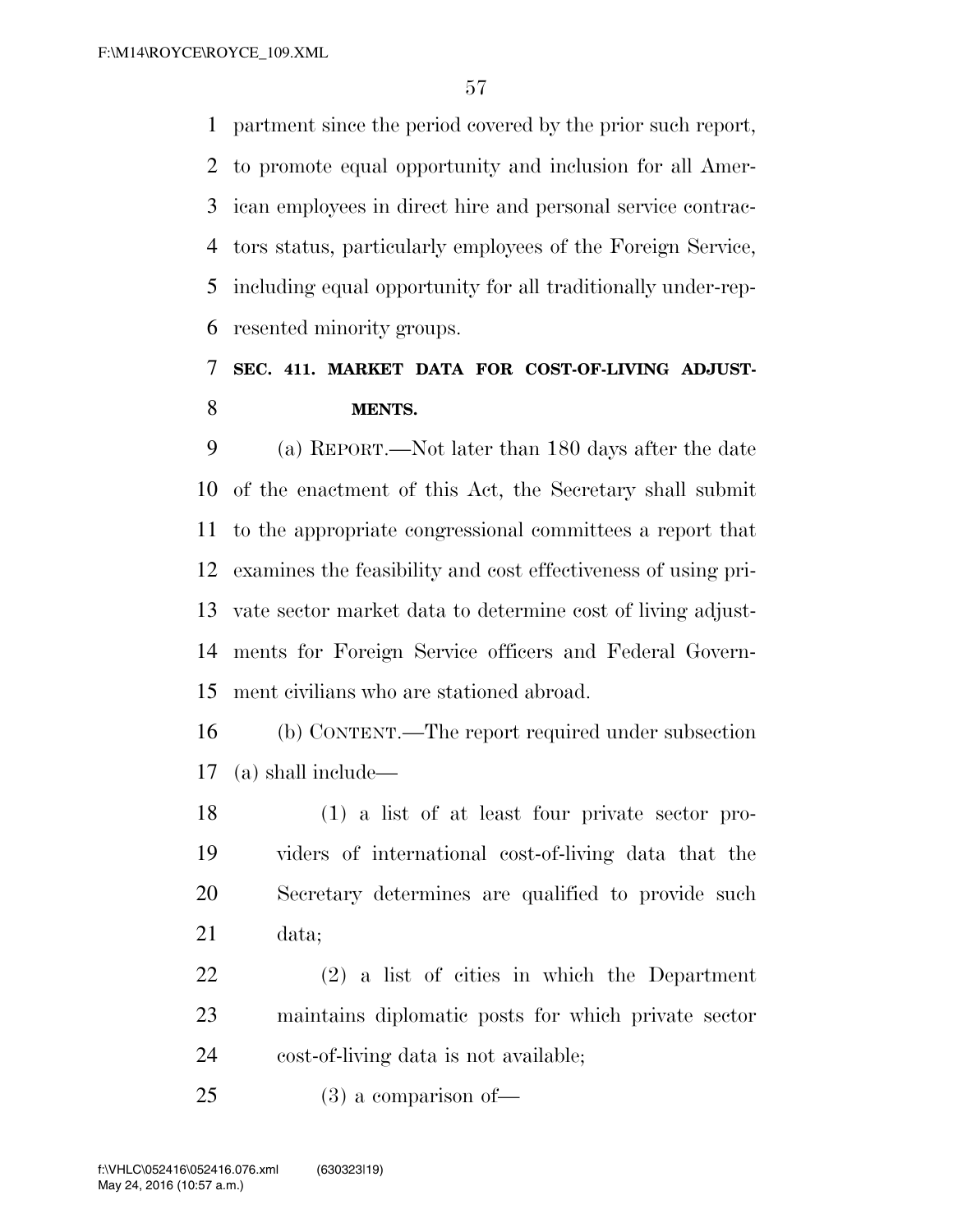(A) the cost of purchasing cost-of-living 2 data from each provider listed in paragraph  $(1)$ ; and

 (B) the cost (including Department labor costs) of producing such rates internally; and (4) for countries in which the Department pro- vides a cost-of-living allowance greater than zero and the World Bank estimates that the national price level of the country is less than the national price level of the United States, a comparison of cost-of- living allowances, excluding housing costs, of the pri- vate sector providers referred to in paragraph (1) to rates constructed by the Department's Office of Al-lowances.

 (c) WAIVER.—If the Secretary determines that com- pliance with subsection (b)(4) at a particular location is cost-prohibitive, the Secretary may waive the requirement under such subsection for such location if the Secretary submits to the appropriate congressional committees writ- ten notice and an explanation of the reasons for such waiv-er.

### **SEC. 412. TECHNICAL AMENDMENT TO FEDERAL WORK-FORCE FLEXIBILITY ACT.**

 Chapter 57 of title 5, United States Code, is amend-ed—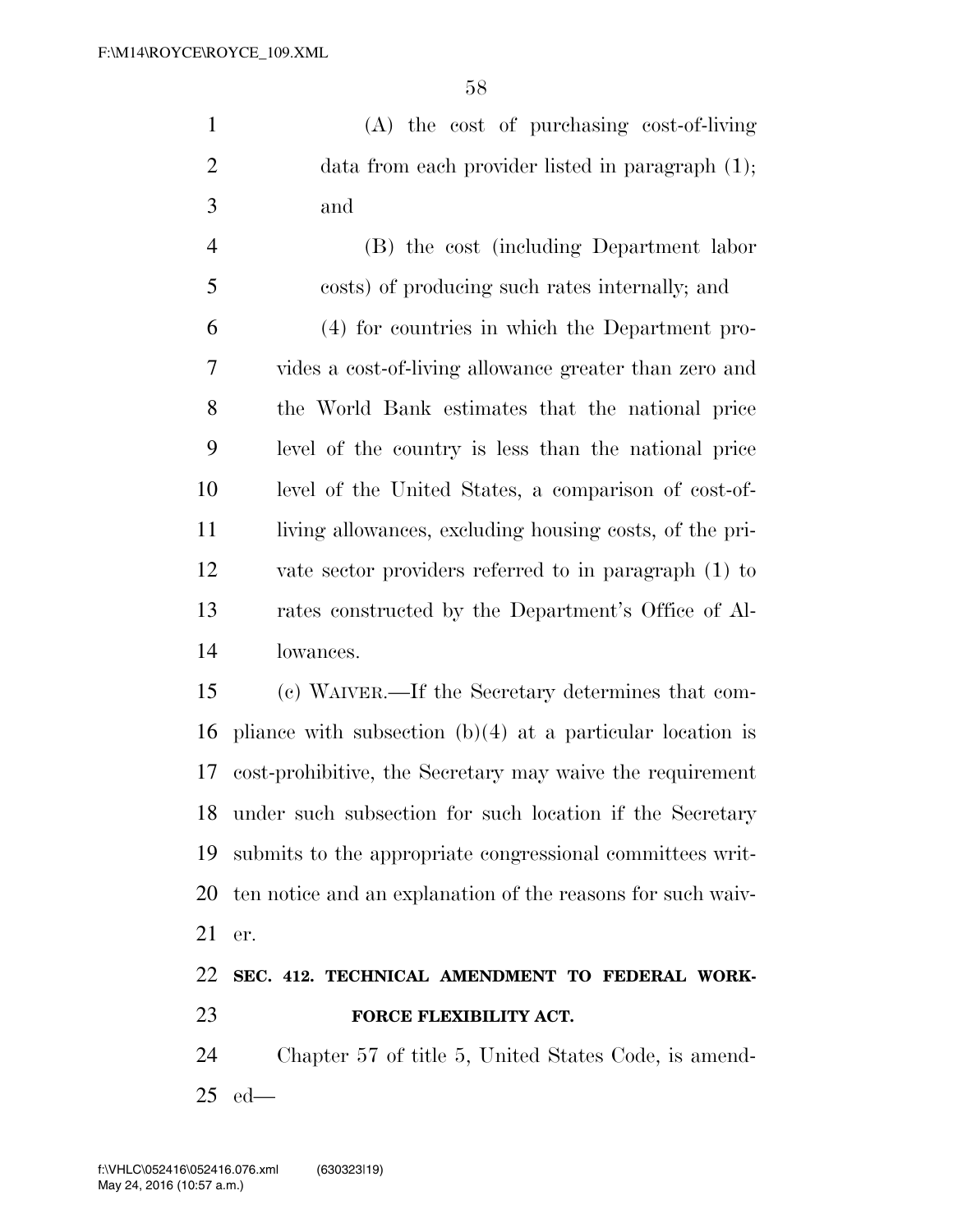| $\mathbf{1}$         | (1) in subparagraph (A) of section $5753(a)(2)$ ,         |
|----------------------|-----------------------------------------------------------|
| $\overline{2}$       | by inserting ", excluding members of the Foreign          |
| 3                    | Service other than chiefs of mission and ambas-           |
| $\overline{4}$       | sadors at large" before the semicolon at the end;         |
| 5                    | and                                                       |
| 6                    | (2) in subparagraph (A) of section $5754(a)(2)$ ,         |
| 7                    | by inserting ", excluding members of the Foreign          |
| 8                    | Service other than chiefs of mission and ambas-           |
| 9                    | sadors at large" before the semicolon at the end.         |
| 10                   | SEC. 413. RETENTION OF MID- AND SENIOR-LEVEL PROFES-      |
| 11                   | SIONALS FROM TRADITIONALLY UNDER-REP-                     |
| 12                   | RESENTED MINORITY GROUPS.                                 |
|                      |                                                           |
| 13                   | The Secretary should provide attention and oversight      |
| 14                   | to the employment, retention, and promotion of tradition- |
|                      | ally under-represented minority groups to promote a di-   |
|                      | verse representation among mid- and senior-level career   |
|                      | professionals through programs such as—                   |
| 15<br>16<br>17<br>18 | (1) the International Career Advancement Pro-             |
| 19                   | gram;                                                     |
| 20                   | (2) Seminar XXI at the Massachusetts Insti-               |
| 21                   | tute of Technology's Center for International Stud-       |
| 22                   | ies; and                                                  |
| 23                   | (3) other highly respected international leader-          |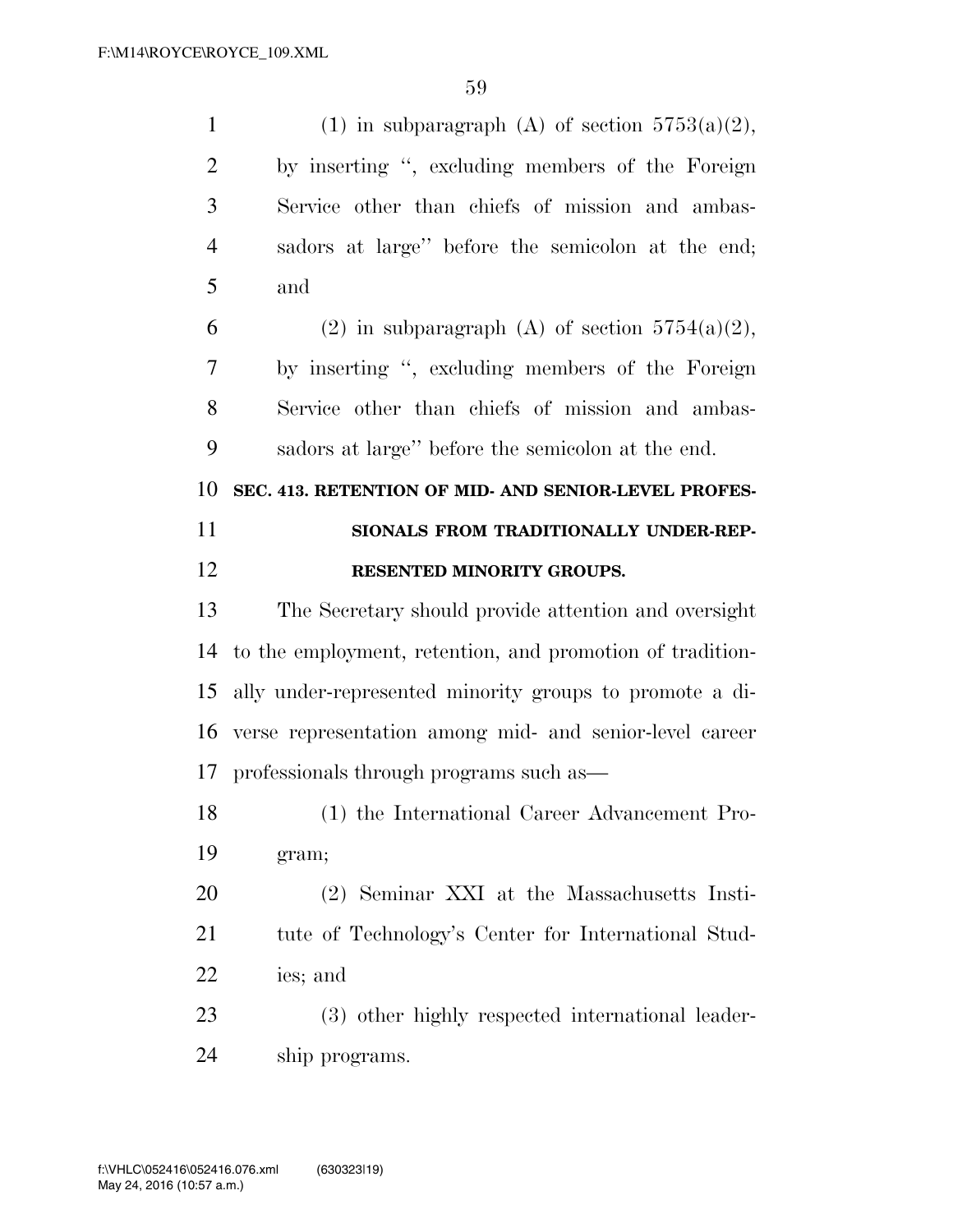#### **SEC. 414. EMPLOYEE ASSIGNMENT RESTRICTIONS.**

 (a) APPEAL OF ASSIGNMENT RESTRICTION.—The Secretary shall establish a right and process for employees to appeal any assignment restriction or preclusion.

 (b) CERTIFICATION.—Upon full implementation of a right and process for employees to appeal an assignment restriction or preclusion under subsection (a), the Sec- retary shall submit to the appropriate congressional com-mittee a report that—

 (1) certifies that such process has been fully implemented;

 (2) includes a detailed description of such proc-ess; and

 (3) details the number and nature of assign- ment restrictions and preclusions for the previous three years.

(c) NOTICE.—The Secretary shall—

 (1) publish in the Foreign Affairs Manual infor- mation relating to the right and process established pursuant to subsection (a); and

 (2) include a reference to such publication in 22 the report required under subsection (b).

 (d) PROHIBITING DISCRIMINATION.—Paragraph (2) of section 502(a) of the Foreign Service Act of 1980 (22 25 U.S.C.  $3982(a)$  is amended—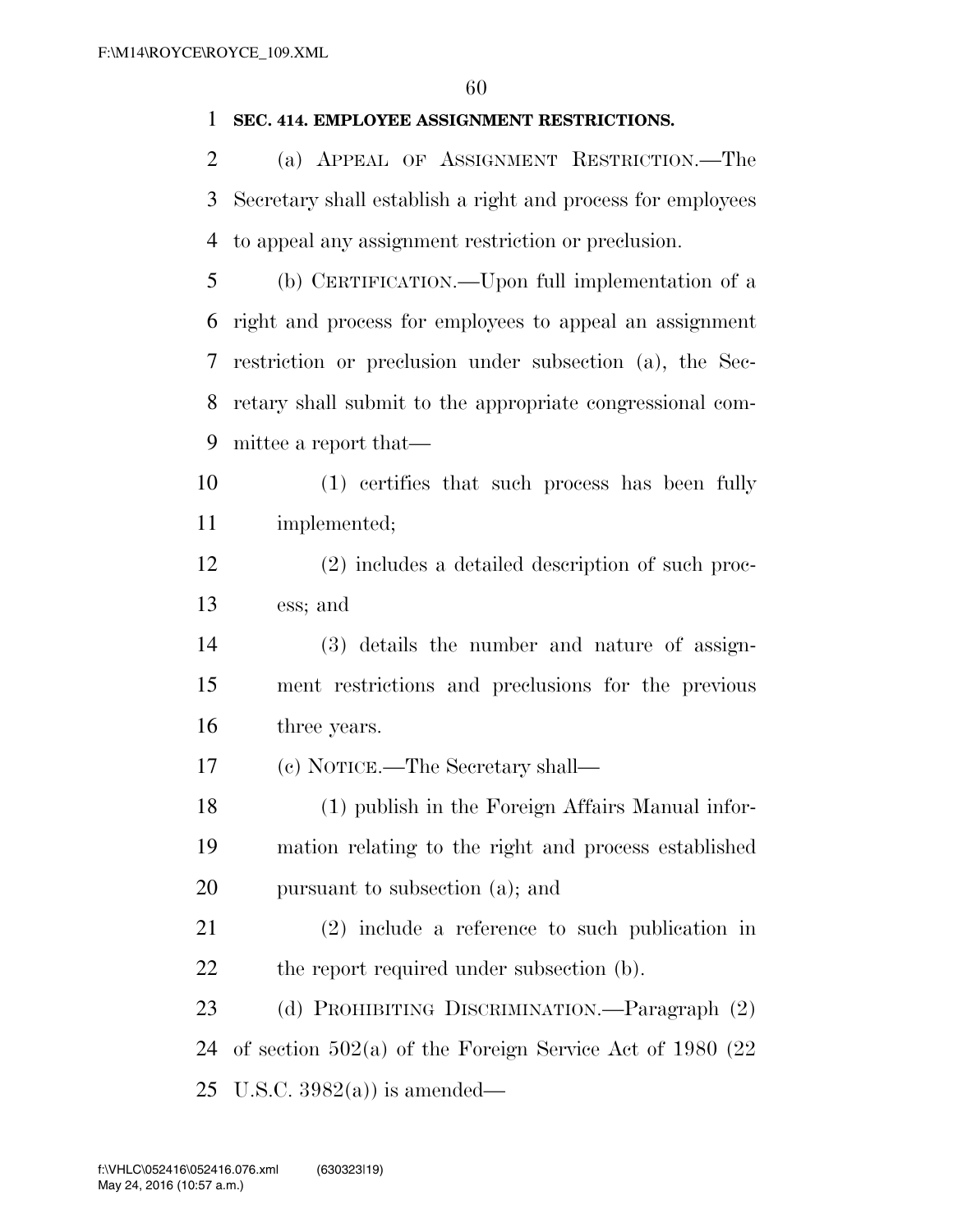| $\mathbf{1}$   | (1) by inserting "or prohibited from being as-       |
|----------------|------------------------------------------------------|
| $\overline{2}$ | signed to" after "assigned to"; and                  |
| 3              | $(2)$ by striking "exclusively".                     |
| $\overline{4}$ | <b>TITLE V—CONSULAR</b>                              |
| 5              | <b>AUTHORITIES</b>                                   |
| 6              | SEC. 501. CODIFICATION OF ENHANCED CONSULAR IMMU-    |
| 7              | NITIES.                                              |
| 8              | Section 4 of the Diplomatic Relations Act (22 U.S.C. |
| 9              | $254c$ is amended—                                   |
| 10             | (1) by striking "The President" and inserting        |
| 11             | the following:                                       |
| 12             | "(a) IN GENERAL.—The President"; and                 |
| 13             | $(2)$ by adding at the end the following new sub-    |
| 14             | section:                                             |
| 15             | "(b) CONSULAR IMMUNITY.—                             |
| 16             | "(1) IN GENERAL.—The Secretary of State,             |
| 17             | with the concurrence of the Attorney General, may,   |
| 18             | on the basis of reciprocity and under such terms and |
| 19             | conditions as the Secretary may determine, specify   |
| 20             | privileges and immunities for a consular post, the   |
| 21             | members of a consular post, and their families which |
| <u>22</u>      | result in more favorable or less favorable treatment |
| 23             | than is provided in the Vienna Convention on Con-    |
| 24             | sular Relations, of April 24, 1963 (T.I.A.S. 6820),  |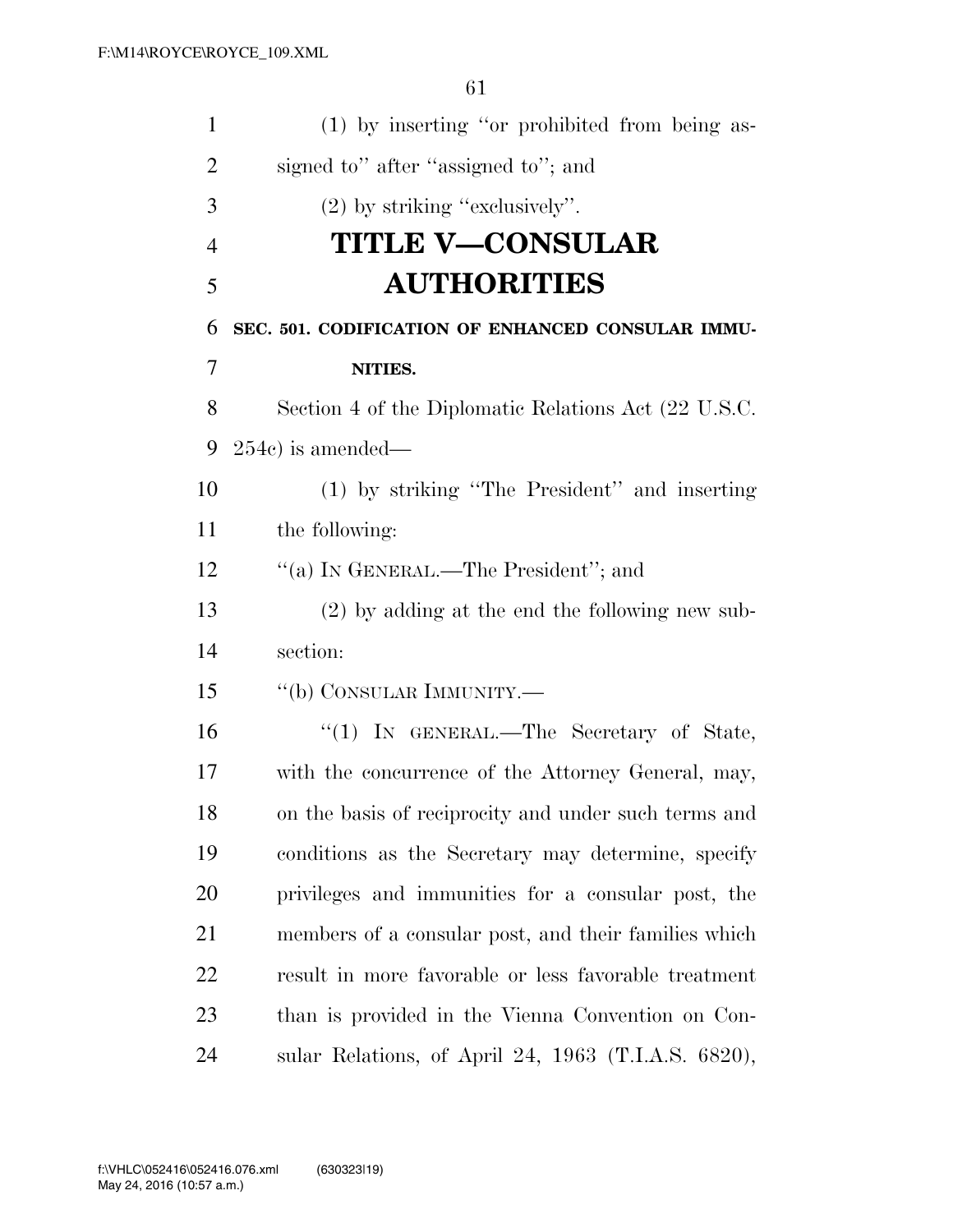entered into force for the United States on Decem-ber 24, 1969.

 ''(2) CONSULTATION.—Before exercising the authority under paragraph (1), the Secretary of State shall consult with the Committee on Foreign Affairs of the House of Representatives and the Committee on Foreign Relations of the Senate re- garding the circumstances that may warrant the need for privileges and immunities providing more favorable or less favorable treatment than is pro-vided in the Vienna Convention.''.

### **SEC. 502. PASSPORTS MADE IN THE UNITED STATES OF AMERICA.**

 (a) SENSE OF CONGRESS.—It is the sense of Con- gress that all components of United States passports, in- cluding all passport security features, should be printed, manufactured, and assembled exclusively within the United States by United States companies and personnel, contractors, and subcontractors with appropriate security clearances.

 (b) BRIEFINGS.—The Secretary, in coordination with the heads of other relevant Federal agencies, shall provide a briefing, which may be given in a classified environment if necessary, to the appropriate congressional committees that includes the following details: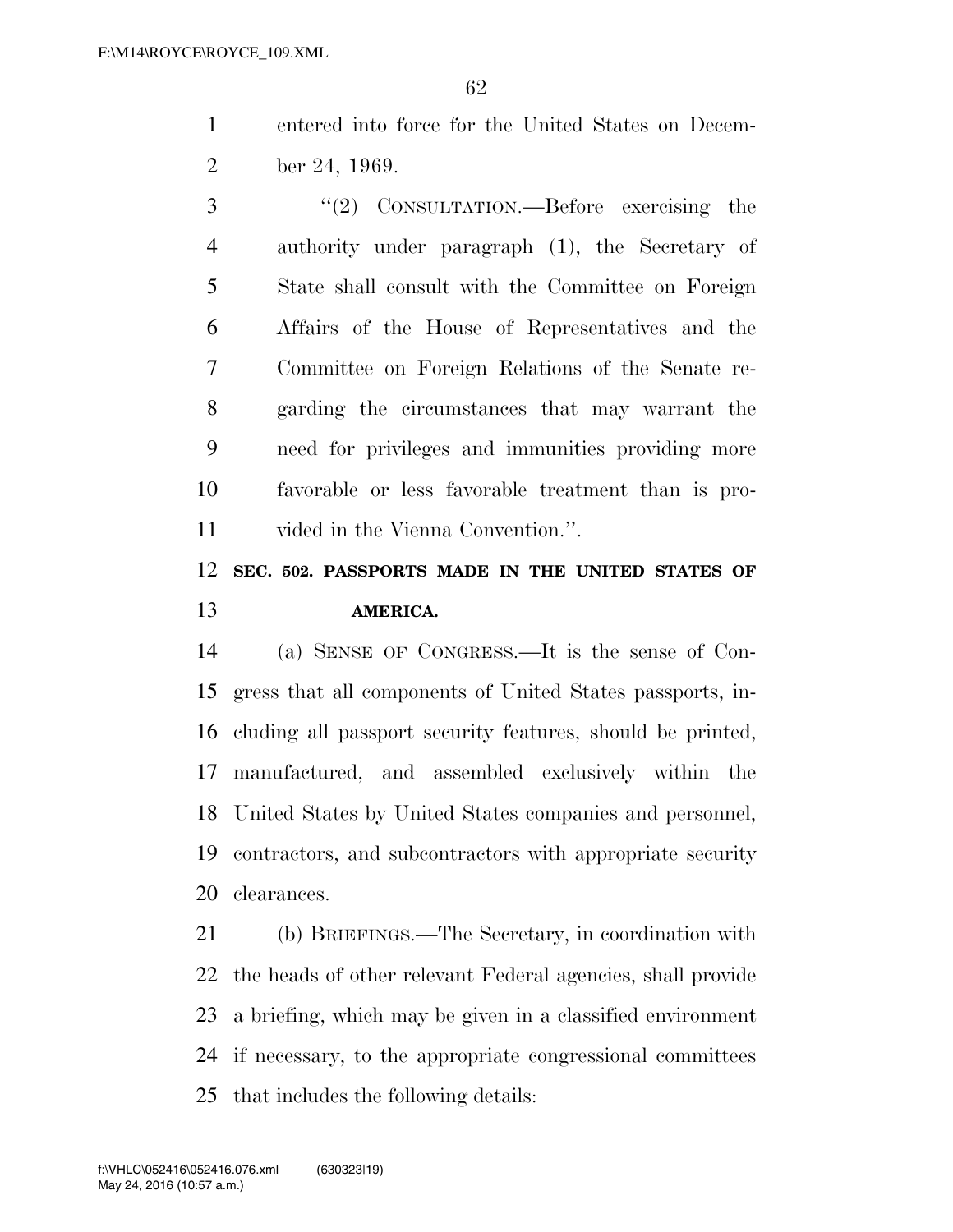(1) A list of all components of the United States passport made outside the United States.

 (2) The costs of all components of the United States passports made outside the United States.

 (3) Comparable costs to produce and procure in the United States the items identified in paragraphs 7  $(1)$  and  $(2)$ .

# **TITLE VI—WESTERN HEMI- SPHERE DRUG POLICY COM-MISSION**

### **SEC. 601. ESTABLISHMENT.**

 There is established an independent commission to be known as the ''Western Hemisphere Drug Policy Commis-sion'' (in this title referred to as the ''Commission'').

### **SEC. 602. DUTIES.**

 (a) REVIEW OF ILLICIT DRUG CONTROL POLICIES.— The Commission shall conduct a comprehensive review of United States foreign policy in the Western Hemisphere to reduce the illicit drug supply and drug abuse and re- duce the damage associated with illicit drug markets and trafficking. The Commission shall also identify policy and program options to improve existing international counter- narcotics policy. The review shall include the following top-ics: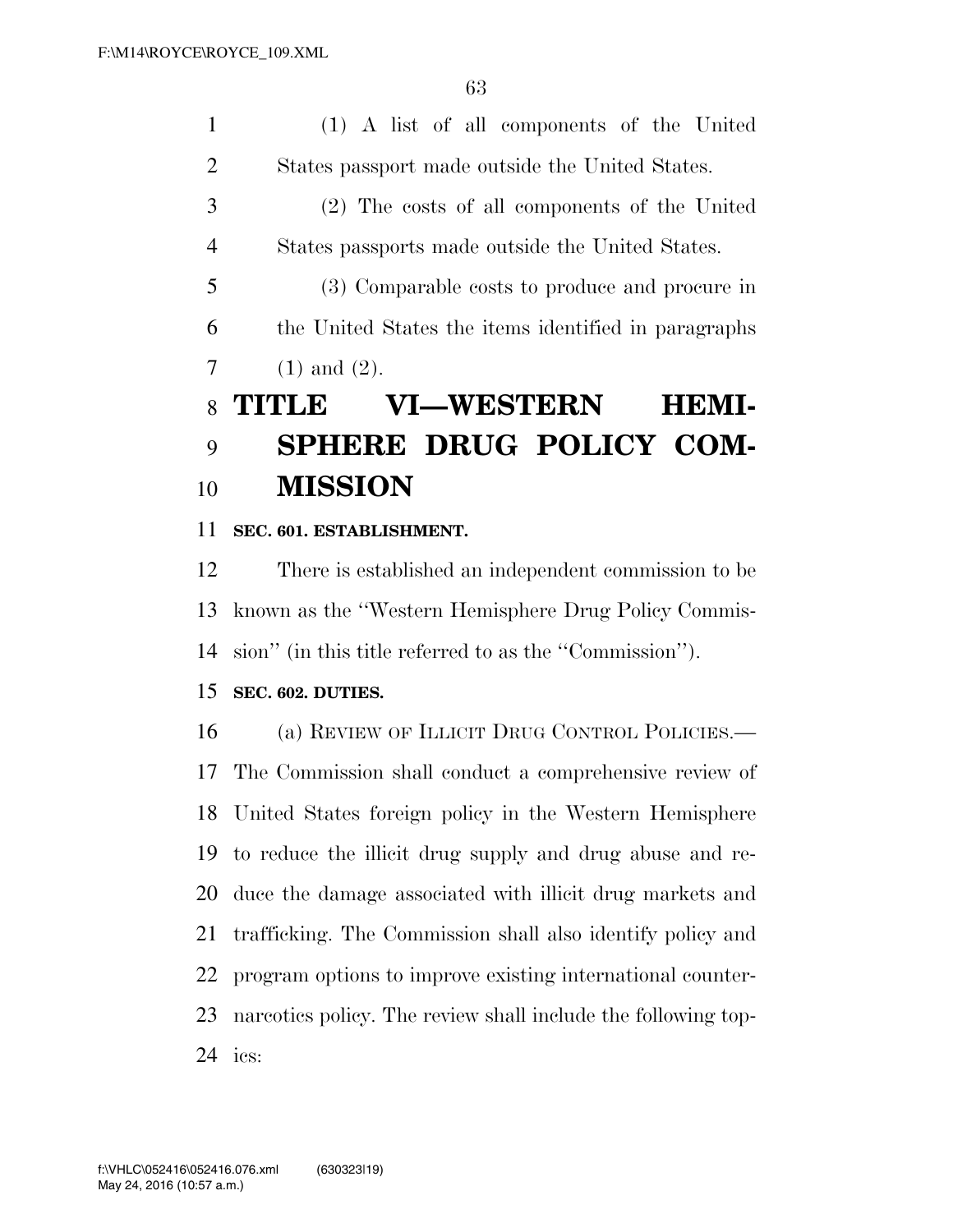(1) An evaluation of United States-funded international illicit drug control programs in the Western Hemisphere, including drug interdiction, crop eradication, alternative development, drug pro- duction surveys, police and justice sector training, demand reduction, and strategies to target drug kingpins.

 (2) An evaluation of the impact of United States counternarcotics assistance programs in the Western Hemisphere, including the Colombia Stra- tegic Development Initiative, the Merida Initiative, the Caribbean Basin Security Initiative and the Cen- tral America Regional Security Initiative, in curbing drug production, drug trafficking, and drug-related violence and improving citizen security.

 (3) An evaluation of how the President's annual determination of major drug-transit and major illicit drug producing countries pursuant to section 706 of the Foreign Relations Authorization Act, Fiscal Year 2003 (22 U.S.C. 2291j–1) serves United States interests with respect to United States inter-national illicit drug control policies.

 (4) An evaluation of whether the proper indica- tors of success are being used to evaluate United States international illicit drug control policy.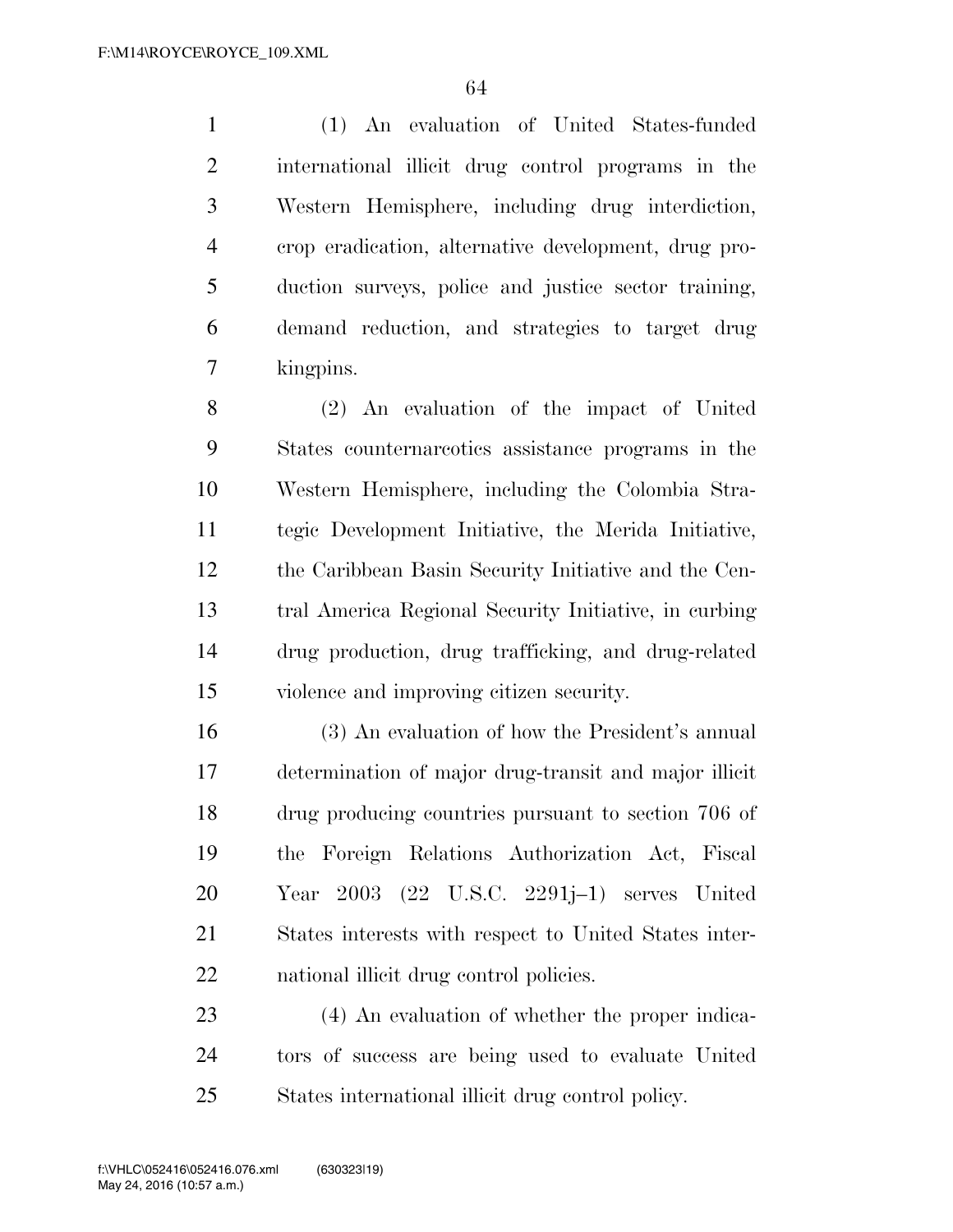| $\mathbf{1}$   | (5) An evaluation of United States efforts to         |
|----------------|-------------------------------------------------------|
| $\overline{2}$ | stop illicit proceeds from drug trafficking organiza- |
| 3              | tions from entering the United States financial sys-  |
| $\overline{4}$ | tem.                                                  |
| 5              | $(6)$ An evaluation of the links between the ille-    |
| 6              | gal narcotics trade in the Western Hemisphere and     |
| 7              | terrorist activities around the world.                |
| 8              | (7) An evaluation of United States efforts to         |
| 9              | combat narco-terrorism in the Western Hemisphere.     |
| 10             | (8) An evaluation of the financing of foreign         |
| 11             | terrorist organizations by drug trafficking organiza- |
| 12             | tions and an evaluation of United States efforts to   |
| 13             | stop such activities.                                 |
| 14             | (9) An evaluation of alternative drug policy          |
| 15             | models in the Western Hemisphere.                     |
| 16             | $(10)$ An evaluation of the impact of local drug      |
| 17             | consumption in Latin America and the Caribbean in     |
| 18             | promoting violence and insecurity.                    |
| 19             | (11) Recommendations on how best to improve           |
| 20             | United States counternareotics policies in the West-  |
| 21             | ern Hemisphere.                                       |
| 22             | (b) COORDINATION WITH GOVERNMENTS, INTER-             |
| 23             | NATIONAL ORGANIZATIONS, AND NONGOVERNMENTAL           |
| 24             | ORGANIZATIONS IN THE WESTERN HEMISPHERE.-In           |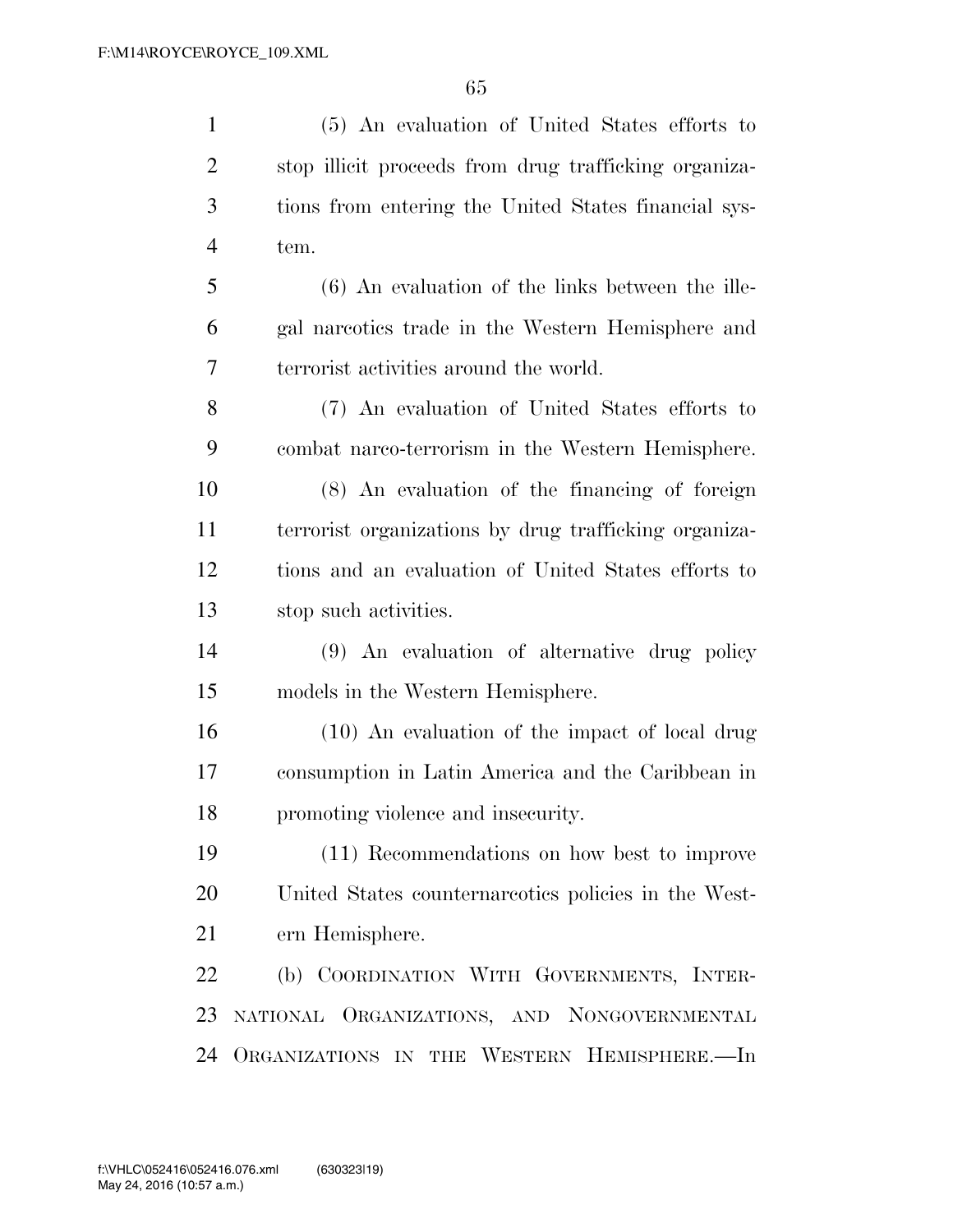conducting the review required under subsection (a), the Commission is encouraged to consult with—

 (1) government, academic, and nongovern- mental leaders, as well as leaders from international organizations, from throughout the United States, Latin America, and the Caribbean; and (2) the Inter-American Drug Abuse Control Commission (CICAD). (c) REPORT.— (1) IN GENERAL.—Not later than 18 months after the first meeting of the Commission, the Com- mission shall submit to the Committee on Foreign Affairs of the House of Representatives, the Com- mittee on Foreign Relations of the Senate, the Sec- retary of State, and the Director of the Office of National Drug Control Policy a report that con- tains— (A) a detailed statement of the rec- ommendations, findings, and conclusions of the Commission under subsection (a); and

 (B) summaries of the input and rec- ommendations of the leaders and organizations with which the Commission consulted under 24 subsection (b).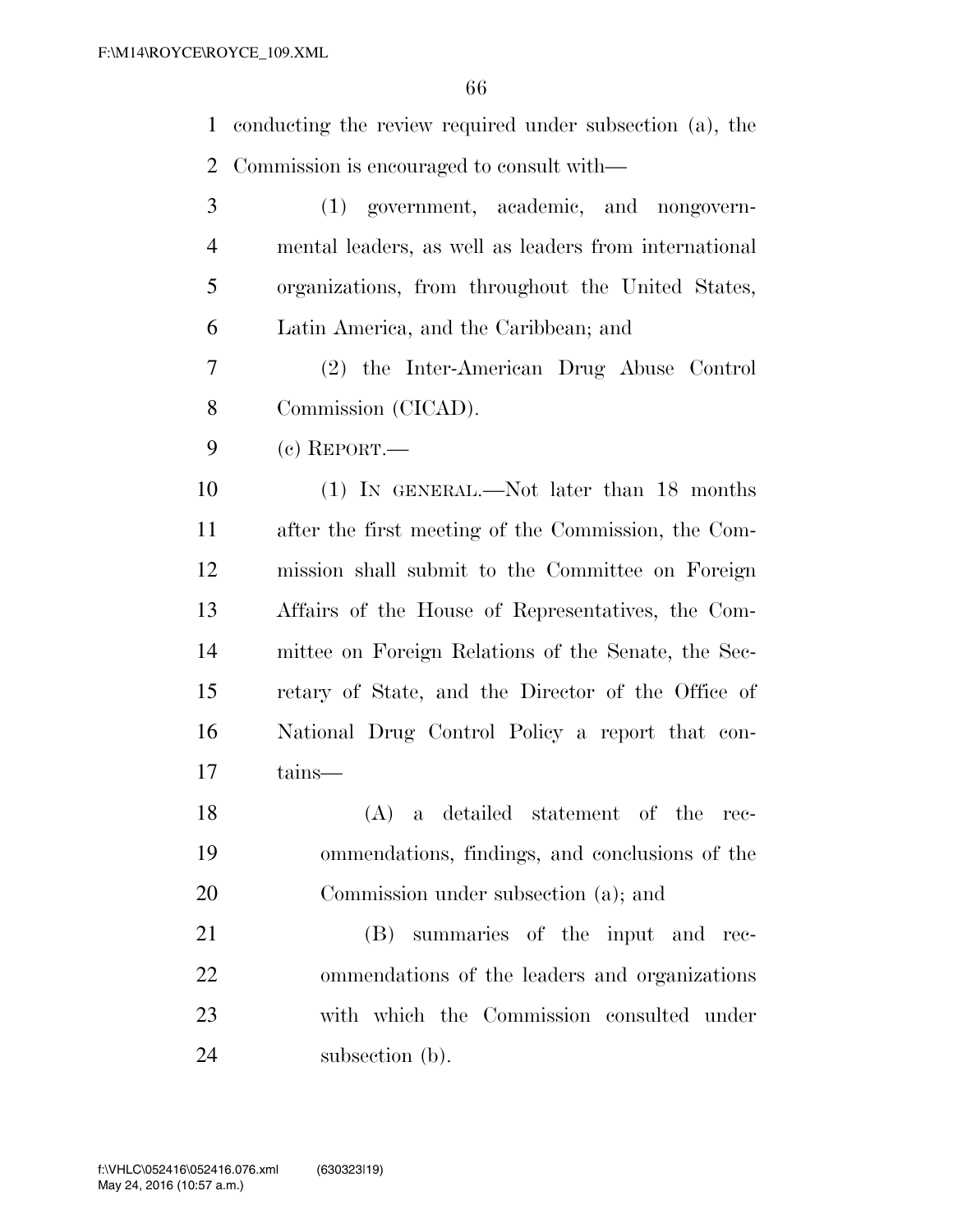| $\mathbf{1}$   | (2) PUBLIC AVAILABILITY.—The report re-                  |
|----------------|----------------------------------------------------------|
| $\overline{2}$ | quired under this subsection shall be made available     |
| 3              | to the public.                                           |
| $\overline{4}$ | SEC. 603. MEMBERSHIP.                                    |
| 5              | (a) NUMBER AND APPOINTMENT.—The Commission               |
| 6              | shall be composed of ten members to be appointed as fol- |
| 7              | lows:                                                    |
| 8              | (1) The majority leader and minority leader of           |
| 9              | the Senate shall each appoint two members.               |
| 10             | (2) The Speaker and the minority leader of the           |
| 11             | House of Representatives shall each appoint two          |
| 12             | members.                                                 |
| 13             | (3) The President shall appoint two members.             |
| 14             | $(b)$ PROHIBITION.—                                      |
| 15             | (1) IN GENERAL.—The Commission may not in-               |
| 16             | clude-                                                   |
| 17             | (A) Members of Congress; or                              |
| 18             | (B) Federal, State, or local government of-              |
| 19             | ficials.                                                 |
| 20             | MEMBER OF CONGRESS.—In this sub-<br>(2)                  |
| 21             | section, the term "Member of Congress" includes a        |
| 22             | Delegate or Resident Commissioner to the Congress.       |
| 23             | (c) APPOINTMENT OF INITIAL MEMBERS.—The ini-             |
| 24             | tial members of the Commission shall be appointed not    |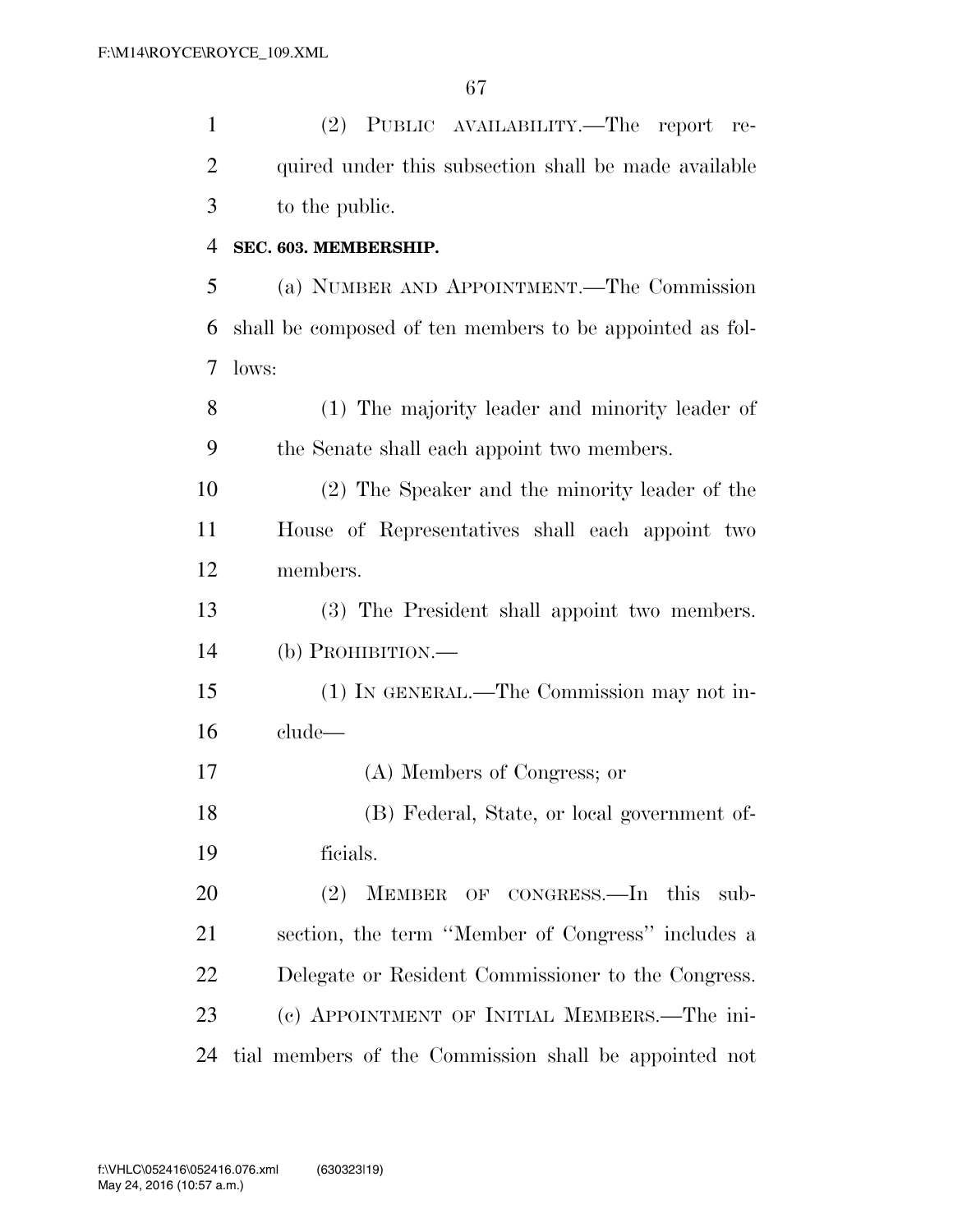later than 30 days after the date of the enactment of this Act.

 (d) VACANCIES.—Any vacancies shall not affect the power and duties of the Commission, but shall be filled in the same manner as the original appointment. An ap- pointment required by subsection (a) should be made with-in 90 days of a vacancy on the Commission.

 (e) PERIOD OF APPOINTMENT.—Each member shall be appointed for the life of the Commission.

 (f) INITIAL MEETING AND SELECTION OF CHAIR-PERSON.—

12 (1) IN GENERAL.—Not later than 60 days after the date of the enactment of this Act, the Commis- sion shall hold an initial meeting to develop and im- plement a schedule for completion of the review and report required under section 362.

 (2) CHAIRPERSON.—At the initial meeting, the Commission shall select a Chairperson from among its members.

 (g) QUORUM.—Six members of the Commission shall constitute a quorum.

(h) COMPENSATION.—Members of the Commission—

 (1) shall not be considered to be a Federal em- ployee for any purpose by reason of service on the Commission; and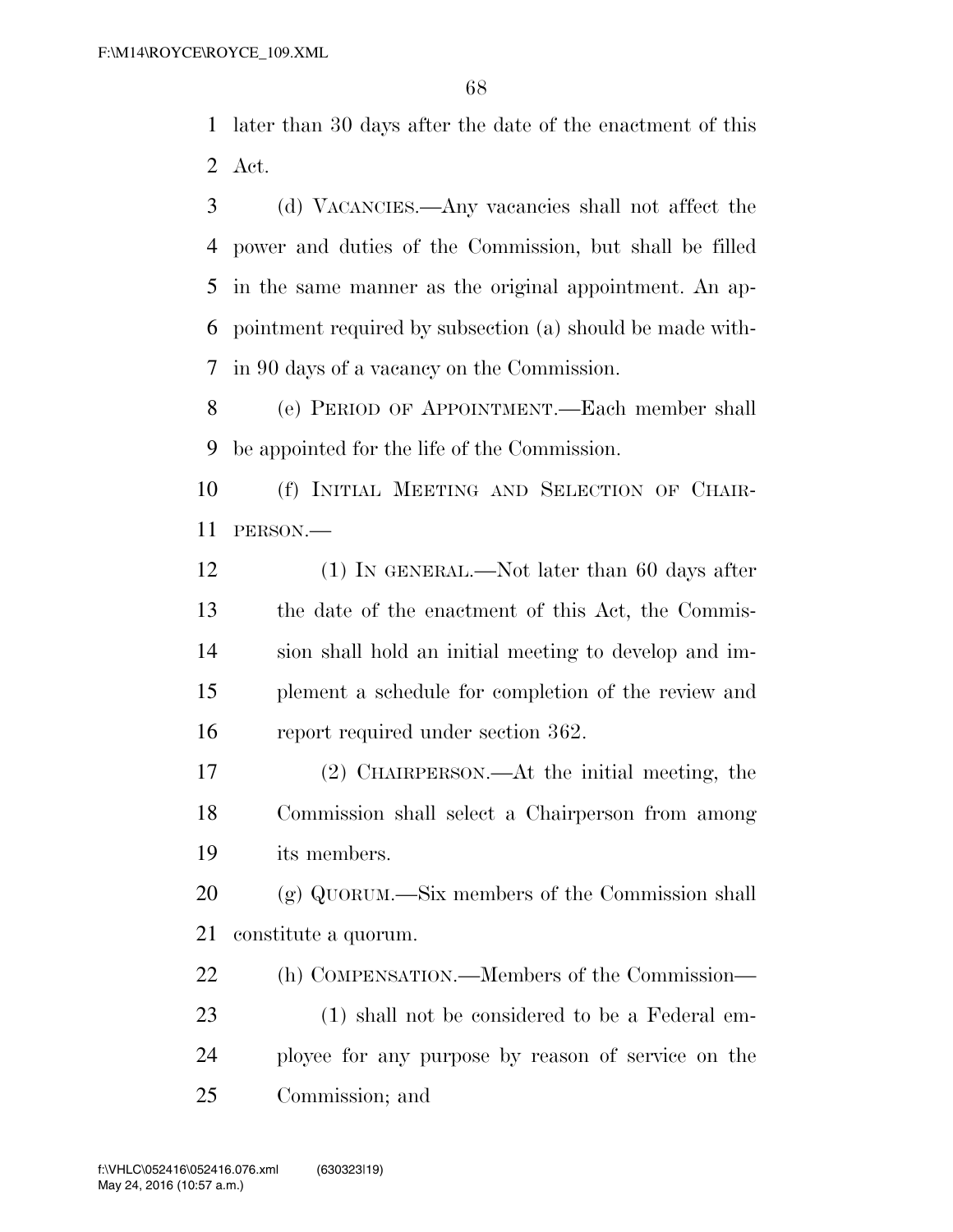1 (2) shall serve without pay.

 (i) TRAVEL EXPENSES.—Members shall receive trav- el expenses, including per diem in lieu of subsistence, in accordance with sections 5702 and 5703 of title 5, United States Code, while away from their homes or regular places of business in performance of services for the Com-mission.

**SEC. 604. POWERS.** 

 (a) MEETINGS.—The Commission shall meet at the call of the Chairperson or a majority of its members.

 (b) HEARINGS.—The Commission may hold such hearings and undertake such other activities as the Com-mission determines necessary to carry out its duties.

(c) OTHER RESOURCES.—

 (1) DOCUMENTS, STATISTICAL DATA, AND OTHER SUCH INFORMATION.—

 (A) IN GENERAL.—The Library of Con- gress, the Office of National Drug Control Pol- icy, the Department of State and any other Federal department or agency shall provide rea- sonable access to documents, statistical data, and other such information the Commission de-termines necessary to carry out its duties.

 (B) OBTAINING INFORMATION.—The Chairperson of the Commission shall request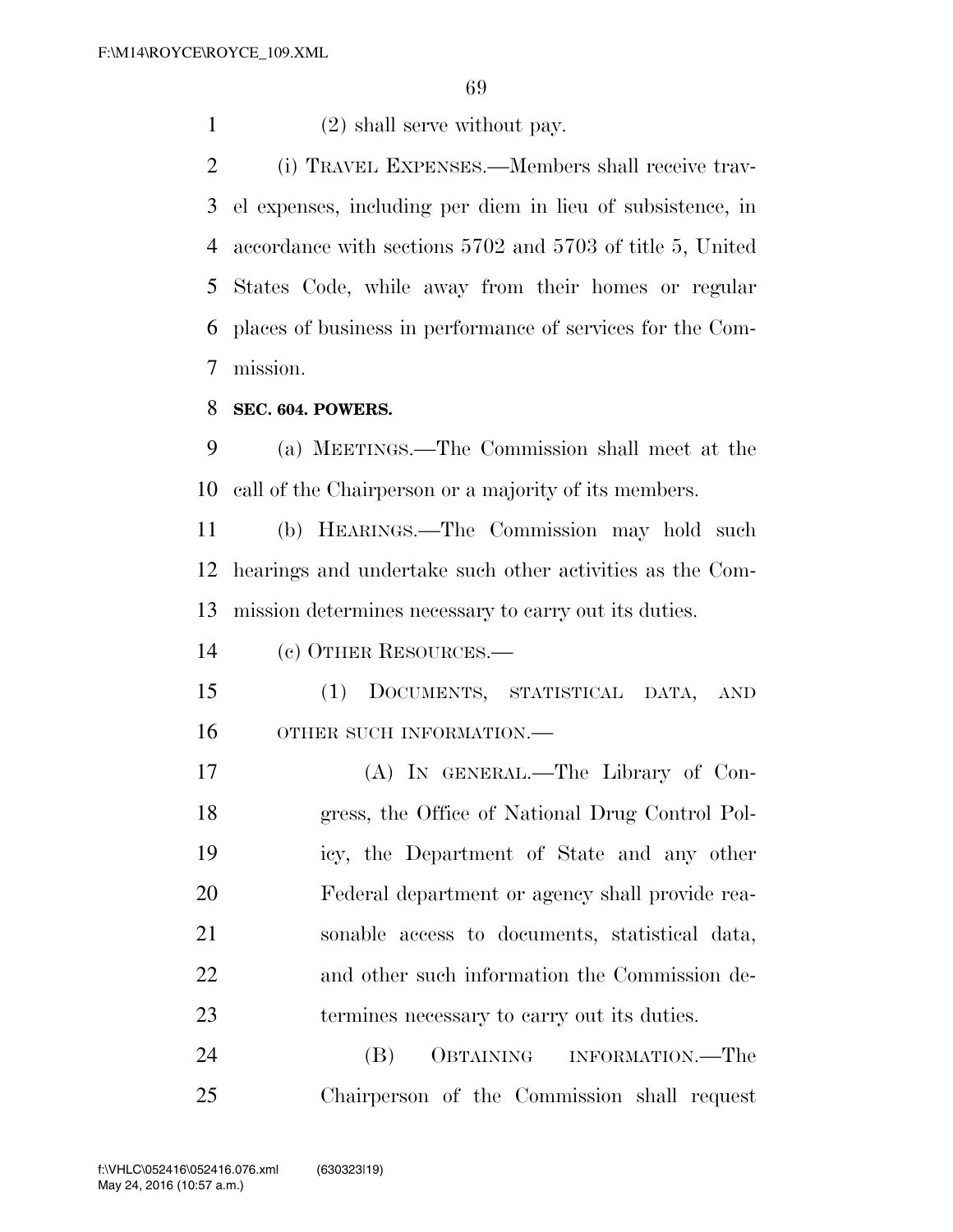|    | the head of an agency described in subpara-    |
|----|------------------------------------------------|
| 2  | graph (A) for access to documents, statistical |
| -3 | data, or other such information described in   |
|    | such subparagraph that is under the control of |
| -5 | such agency in writing when necessary.         |
| 6  | (2) OFFICE SPACE AND ADMINISTRATIVE SUP-       |

 PORT.—The Administrator of General Services shall make office space available for day-to-day activities of the Commission and for scheduled meetings of the Commission. Upon request, the Administrator shall provide, on a reimbursable basis, such administrative support as the Commission requests to fulfill its du-ties.

 (d) AUTHORITY TO USE UNITED STATES MAILS.— The Commission may use the United States mails in the same manner and under the same conditions as other de-partments and agencies of the United States.

(e) AUTHORITY TO CONTRACT.—

 (1) IN GENERAL.—Subject to the Federal Prop- erty and Administrative Services Act of 1949, the Commission is authorized to enter into contracts with Federal and State agencies, private firms, insti- tutions, and individuals for the conduct of activities necessary to the discharge of its duties under section 602.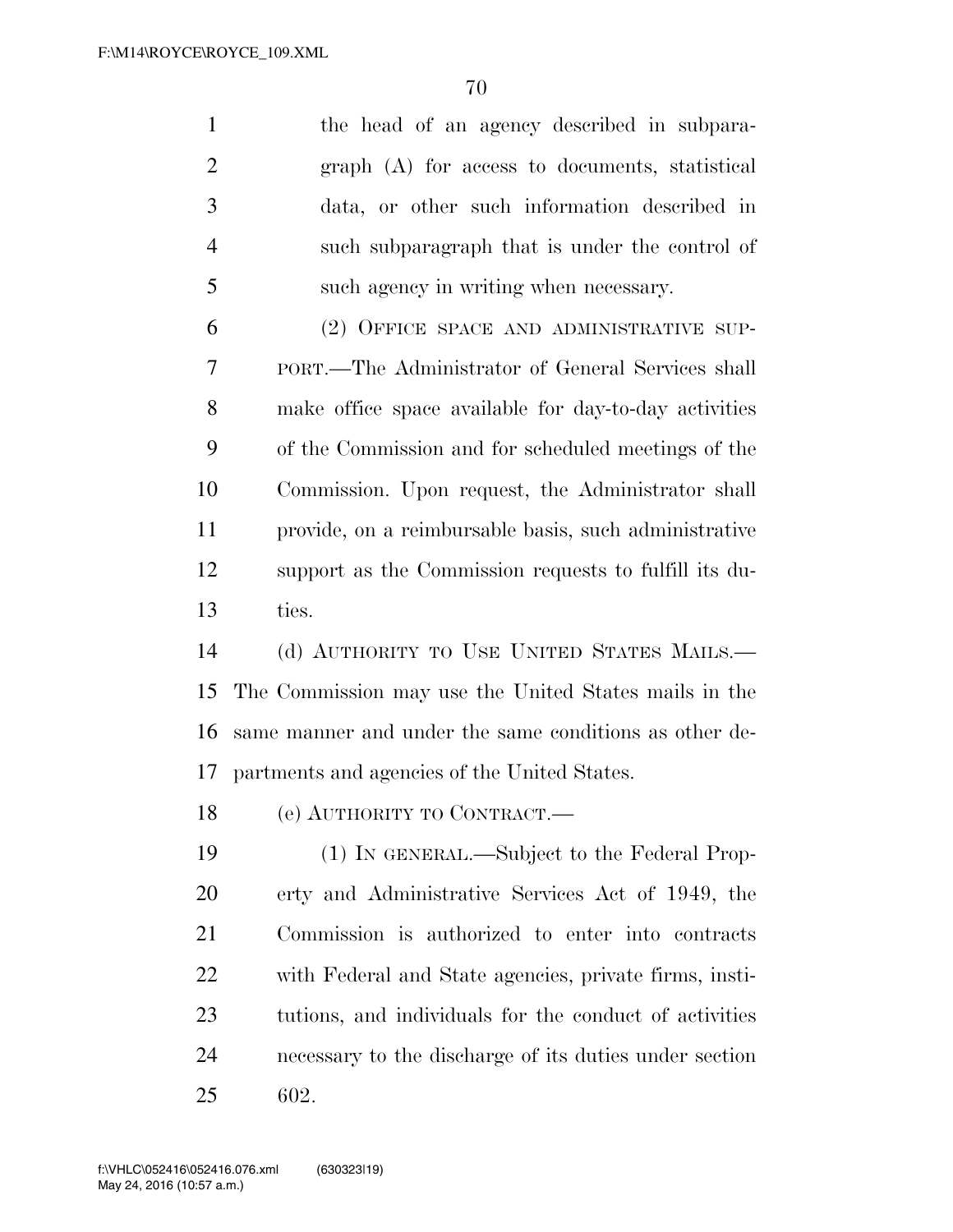(2) TERMINATION.—A contract, lease, or other legal agreement entered into by the Commission may not extend beyond the date of termination of the Commission.

**SEC. 605. STAFF.** 

 (a) DIRECTOR.—The Commission shall have a Direc- tor who shall be appointed by a majority vote of the Com- mission. The Director shall be paid at a rate not to exceed the rate of basic pay for level IV of the Executive Sched-ule.

(b) STAFF.—

 (1) IN GENERAL.—With the approval of the Commission, the Director may appoint such per- sonnel as the Director determines to be appropriate. Such personnel shall be paid at a rate not to exceed the rate of basic pay for level IV of the Executive Schedule.

 (2) ADDITIONAL STAFF.—The Commission may appoint and fix the compensation of such other per- sonnel as may be necessary to enable the Commis- sion to carry out its duties, without regard to the provisions of title 5, United States Code, governing appointments in the competitive service, and without regard to the provisions of chapter 51 and sub-chapter III of chapter 53 of such title relating to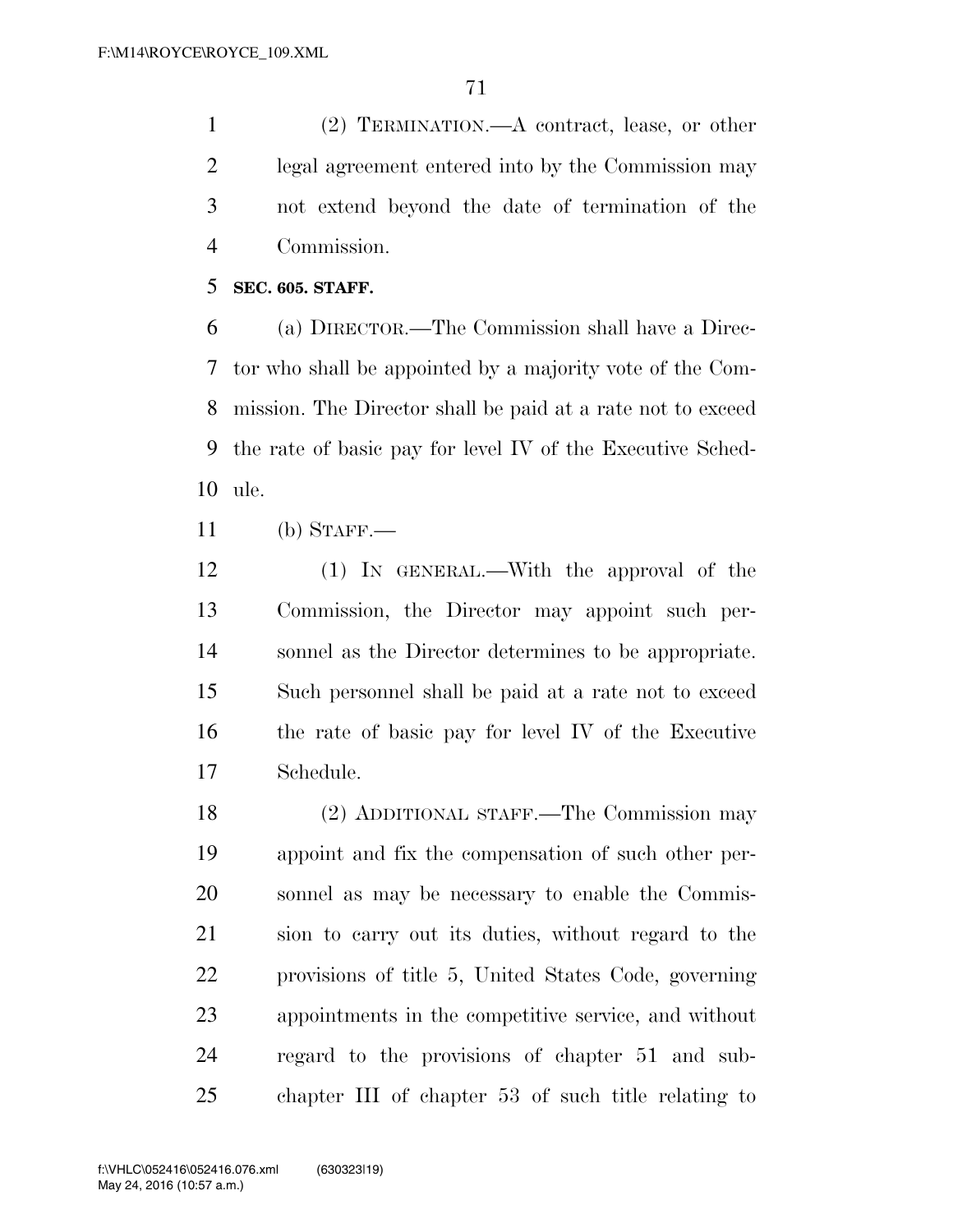classification and General Schedule pay rates, except 2 that no rate of pay fixed under this subsection may exceed the equivalent of that payable to a person oc- cupying a position at level V of the Executive Sched-ule.

 (c) EXPERTS AND CONSULTANTS.—With the ap- proval of the Commission, the Director may procure tem- porary and intermittent services under section 3109(b) of title 5, United States Code.

10 (d) DETAIL OF GOVERNMENT EMPLOYEES. Upon the request of the Commission, the head of any Federal agency may detail, without reimbursement, any of the per- sonnel of such agency to the Commission to assist in car- rying out the duties of the Commission. Any such detail shall not interrupt or otherwise affect the civil service sta-tus or privileges of the personnel.

 (e) VOLUNTEER SERVICES.—Notwithstanding sec- tion 1342 of title 31, United States Code, the Commission may accept and use voluntary and uncompensated services as the Commission determines necessary.

**SEC. 606. SUNSET.** 

 The Commission shall terminate on the date that is 60 days after the date on which the Commission submits 24 its report to Congress pursuant to section  $602(c)$ .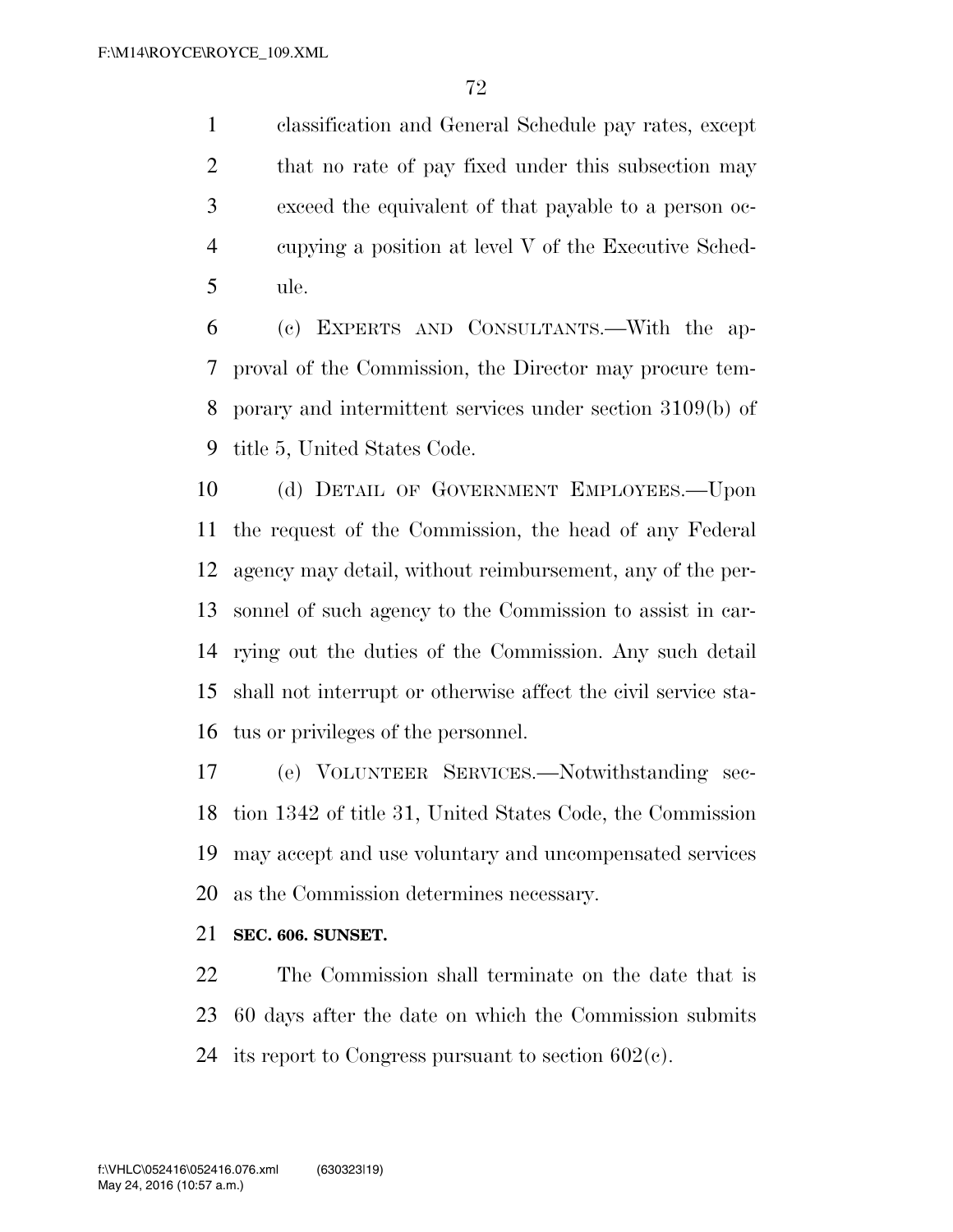# **TITLE VII—MISCELLANEOUS PROVISIONS**

#### **SEC. 701. FOREIGN RELATIONS EXCHANGE PROGRAMS.**

 (a) EXCHANGES AUTHORIZED.—Title I of the State Department Basic Authorities Act of 1956 (22 U.S.C. 2651a et seq.) is amended by adding at the end the fol-lowing new section:

#### **''SEC. 63. FOREIGN RELATIONS EXCHANGE PROGRAMS.**

9 "(a) AUTHORITY.—The Secretary may establish ex- change programs under which officers or employees of the Department of State, including individuals appointed under title 5, United States Code, and members of the Foreign Service (as defined in section 103 of the Foreign Service Act of 1980 (22 U.S.C. 3903)), may be assigned, for not more than one year, to a position with any foreign government or international entity that permits an em- ployee to be assigned to a position with the Department of State.

19 "(b) SALARY AND BENEFITS.—

20 "(1) MEMBERS OF FOREIGN SERVICE.—During a period in which a member of the Foreign Service is participating in an exchange program authorized pursuant to subsection (a), such member shall be en-24 titled to the salary and benefits to which such mem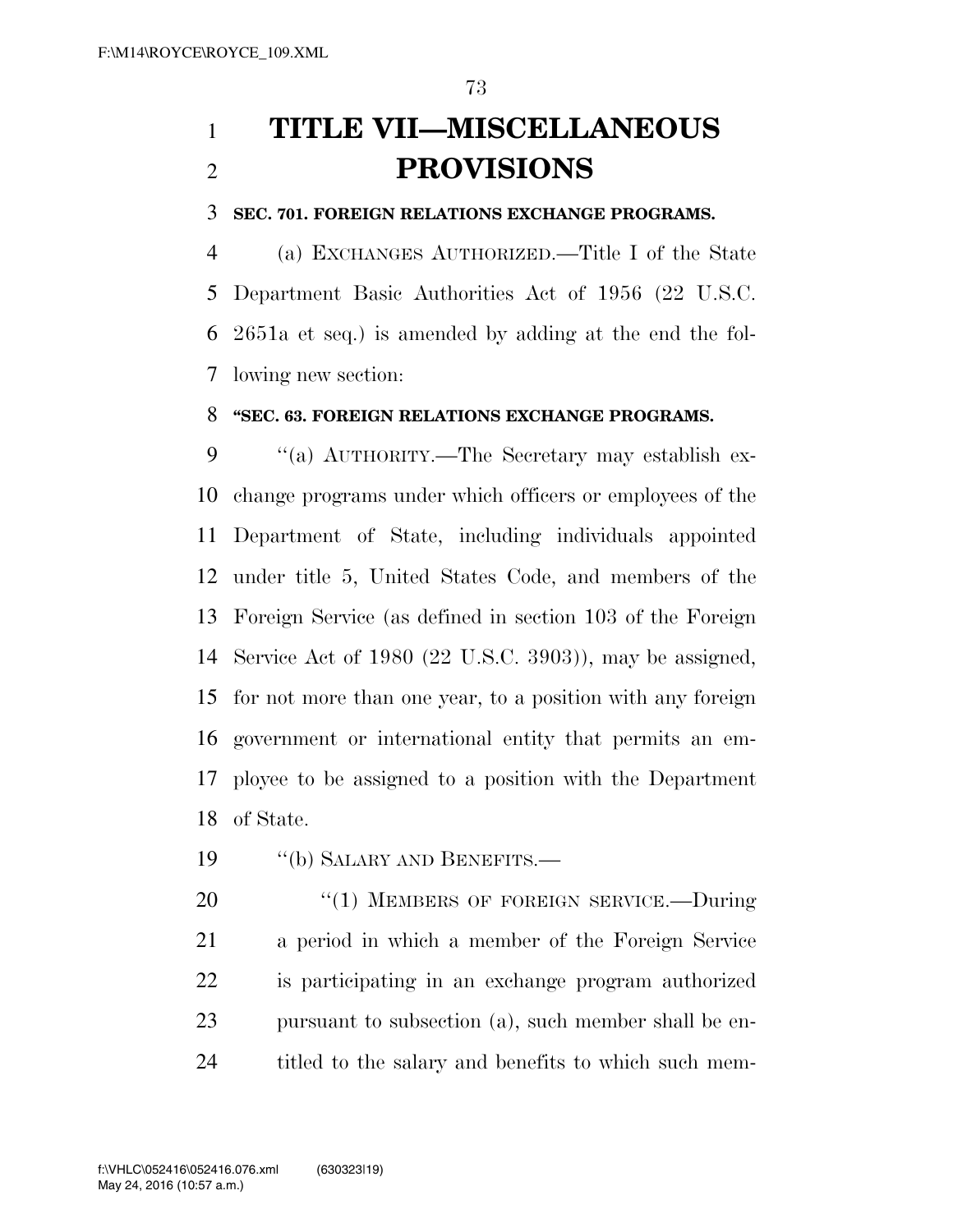ber would receive but for the assignment under this section.

3 "(2) NON-FOREIGN SERVICE EMPLOYEES OF DEPARTMENT.—An employee of the Department of State other than a member of the Foreign Service participating in an exchange program authorized pursuant to subsection (a) shall be treated in all re- spects as if detailed to an international organization pursuant to section 3343(c) of title 5, United States Code.

11 ''(3) FOREIGN PARTICIPANTS.—The salary and benefits of an employee of a foreign government or international entity participating in an exchange program authorized pursuant to subsection (a) shall be paid by such government or entity during the pe- riod in which such employee is participating in such program, and shall not be reimbursed by the De-partment of State.

19 "'(c) NON-RECIPROCAL ASSIGNMENT.—The Secretary may authorize a non-reciprocal assignment of personnel pursuant to this section, with or without reimbursement from the foreign government or international entity for all or part of the salary and other expenses payable during such assignment, if such is in the interests of the United States.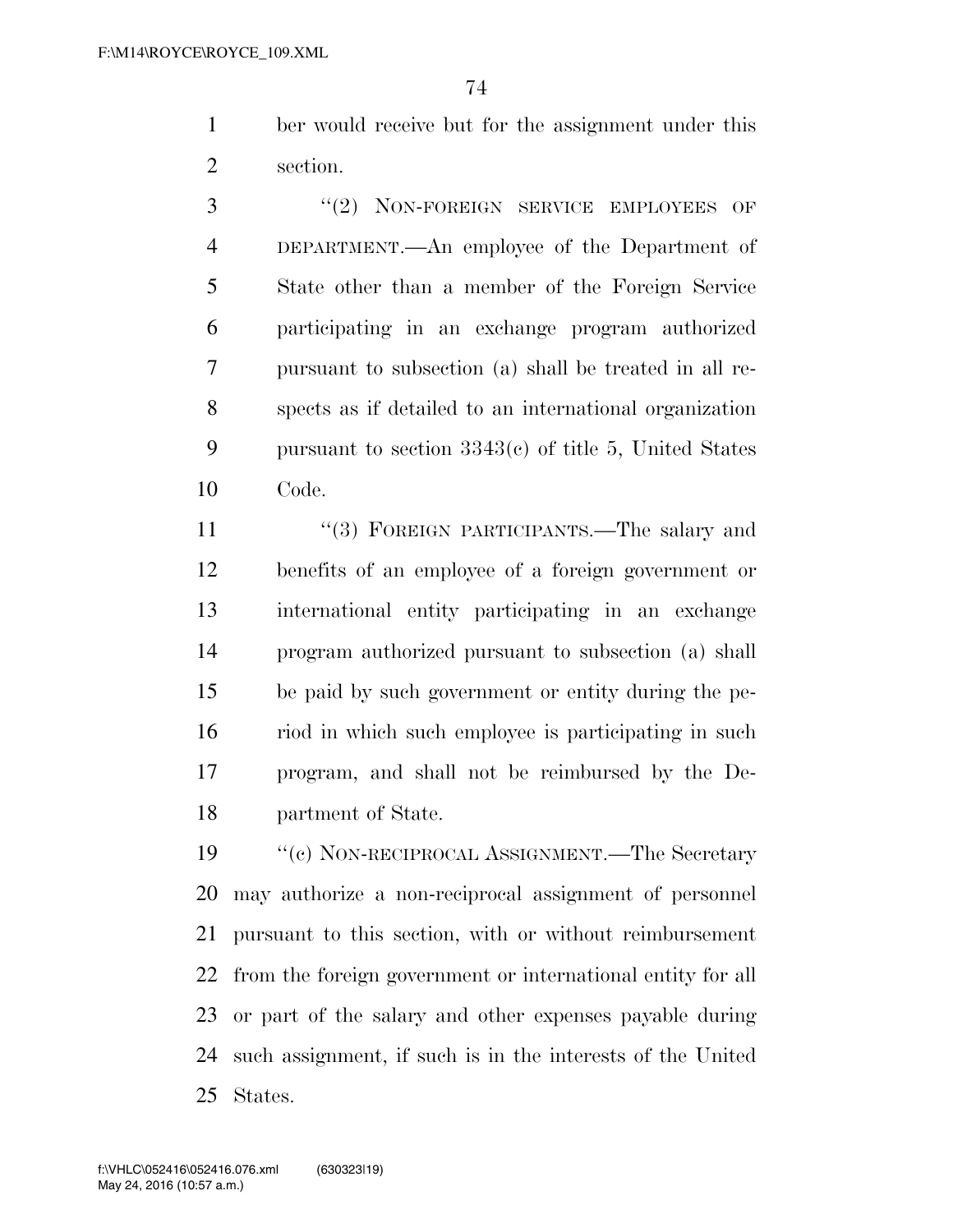| $\mathbf{1}$   | "(d) RULE OF CONSTRUCTION.—Nothing in this sec-           |
|----------------|-----------------------------------------------------------|
| $\overline{2}$ | tion may be construed to authorize the appointment as     |
| 3              | an officer or employee of the United States of—           |
| $\overline{4}$ | $\lq(1)$ an individual whose allegiance is to any         |
| 5              | country, government, or foreign or international en-      |
| 6              | tity other than to the United States; or                  |
| 7              | $\lq(2)$ an individual who has not met the require-       |
| 8              | ments of sections 3331, 3332, 3333, and 7311 of           |
| 9              | title 5, United States Code, or any other provision       |
| 10             | of law concerning eligibility for appointment as, and     |
| 11             | continuation of employment as, an officer or em-          |
| 12             | ployee of the United States.".                            |
|                |                                                           |
| 13             | SEC. 702. UNITED STATES ADVISORY COMMISSION ON PUB-       |
| 14             | LIC DIPLOMACY.                                            |
| 15             | (a) IN GENERAL.—Section 1334 of the Foreign Af-           |
| 16             | fairs Reform and Restructuring Act of 1998 (22 U.S.C.     |
| 17             | $(6553)$ is amended by striking "October 1, 2015" and in- |
| 18             | serting "October 1, 2020".                                |
| 19             | RETROACTIVITY OF EFFECTIVE DATE.-The<br>(b)               |
| 20             | amendment made by subsection (a) shall take effect as     |
| 21             | of October 1, 2016. Any lapse in powers, authorities, or  |
| 22             | responsibilities of the United States Advisory Commission |
| 23             | on Public Diplomacy from the period beginning on Octo-    |
| 24             | ber 1, 2016, and ending on the date of the enactment of   |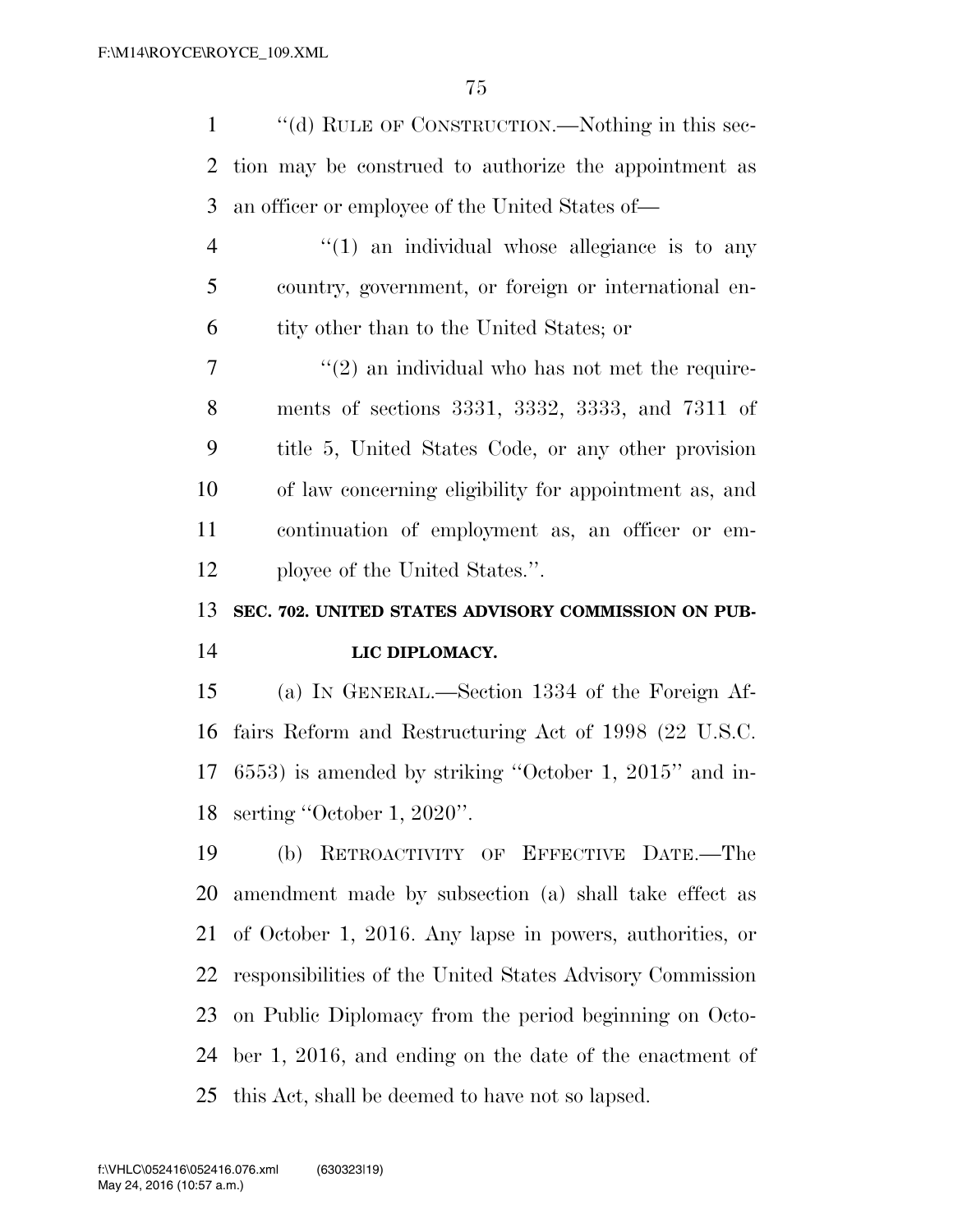## **SEC. 703. MODIFICATION OF AUTHORITY TO MAKE GRANTS FOR RADIO FREE ASIA.**

 Section 309 of the Foreign Relations Authorization Act, Fiscal Years 1994 and 1995 (22 U.S.C. 6208) is amended—

6 (1) in subsection (a)(1), by striking "the fol- lowing countries'' and all that follows through the period at the end and inserting ''Asia.''; and

9 (2) in subsection (b)(1), by striking "the re-spective countries of''.

#### **SEC. 704. REWARDS FOR JUSTICE.**

 (a) IN GENERAL.—Section 36 of the State Depart- ment Basic Authorities Act of 1956 (22 U.S.C. 2708) is amended—

15 (1) in subsection  $(g)$ , by adding at the end the following new paragraph:

17 "(4) REPORTS ON REWARDS AUTHORIZED. Not less than 15 days after a reward is authorized under this section, the Secretary of State shall sub- mit to the appropriate congressional committees a report, which may be submitted in classified form if necessary, detailing information about the reward, including the identity of the individual for whom the reward is being made, the amount of the reward, the acts with respect to which the reward is being made, and how the reward is being publicized.''; and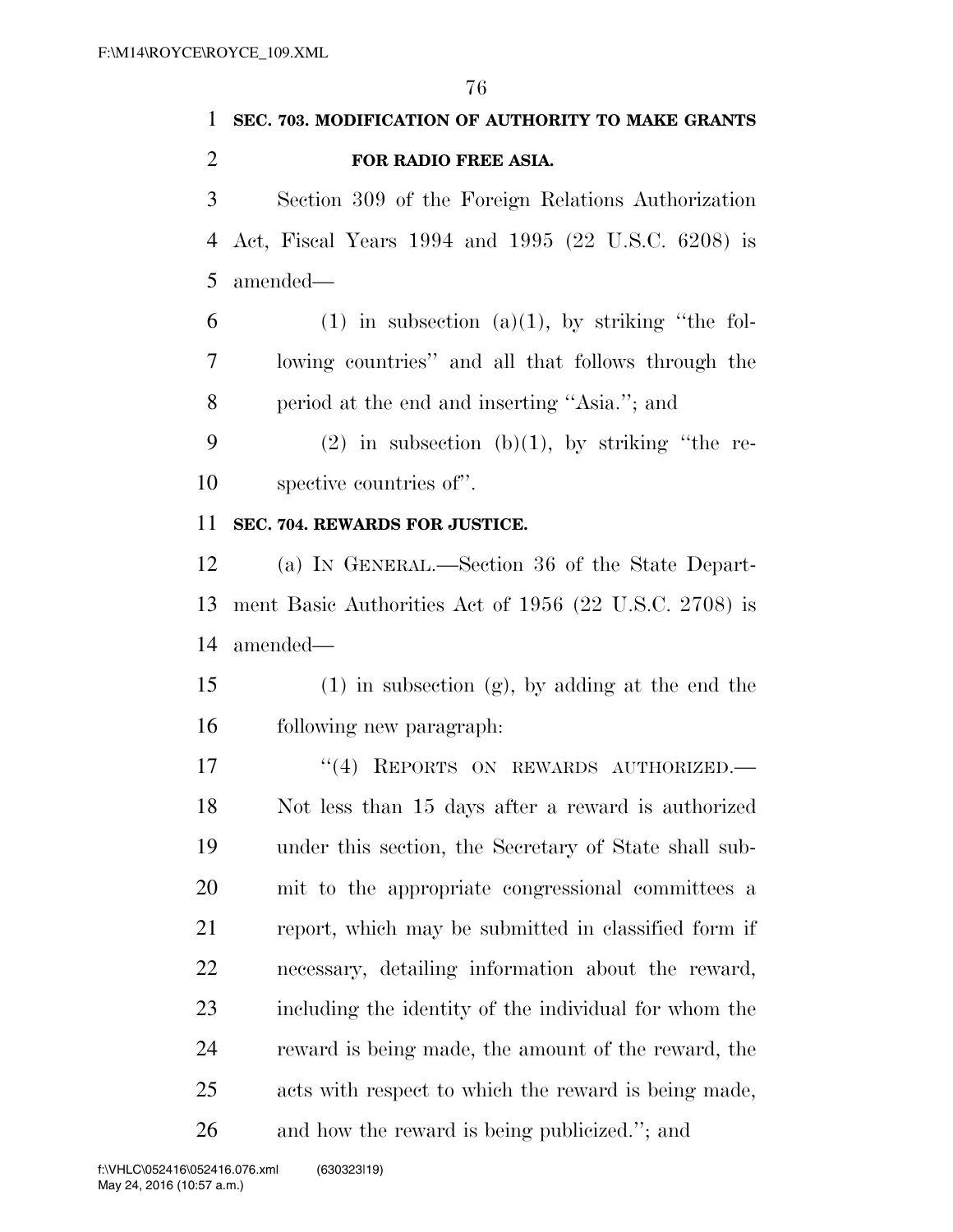1 (2) in subsection  $(k)(2)$ , by striking "Inter- national Relations'' and inserting ''Foreign Affairs''. (b) EFFECTIVE DATE.—The amendment made by subsection (a)(1) takes effect on the date of the enactment of this Act and applies with respect to any reward author- ized under section 36 of the State Department Basic Au- thorities Act of 1956 (as so amended) on or after such date.

### **SEC. 705. EXTENSION OF PERIOD FOR REIMBURSEMENT OF SEIZED COMMERCIAL FISHERMEN.**

 Subsection (e) of section 7 of the Fishermen's Protec- tive Act of 1967 (22 U.S.C. 1977) is amended by striking ''2008'' and inserting ''2018''.

 **SEC. 706. EXPANSION OF THE CHARLES B. RANGEL INTER- NATIONAL AFFAIRS PROGRAM, THE THOMAS R. PICKERING FOREIGN AFFAIRS FELLOW- SHIP PROGRAM, AND THE DONALD M. PAYNE INTERNATIONAL DEVELOPMENT FELLOW-SHIP PROGRAM.** 

 (a) ADDITIONAL FELLOWSHIPS AUTHORIZED.—Be-ginning in fiscal year 2017, the Secretary shall—

 (1) increase by ten the number of fellows se- lected for the Charles B. Rangel International Af-fairs Program;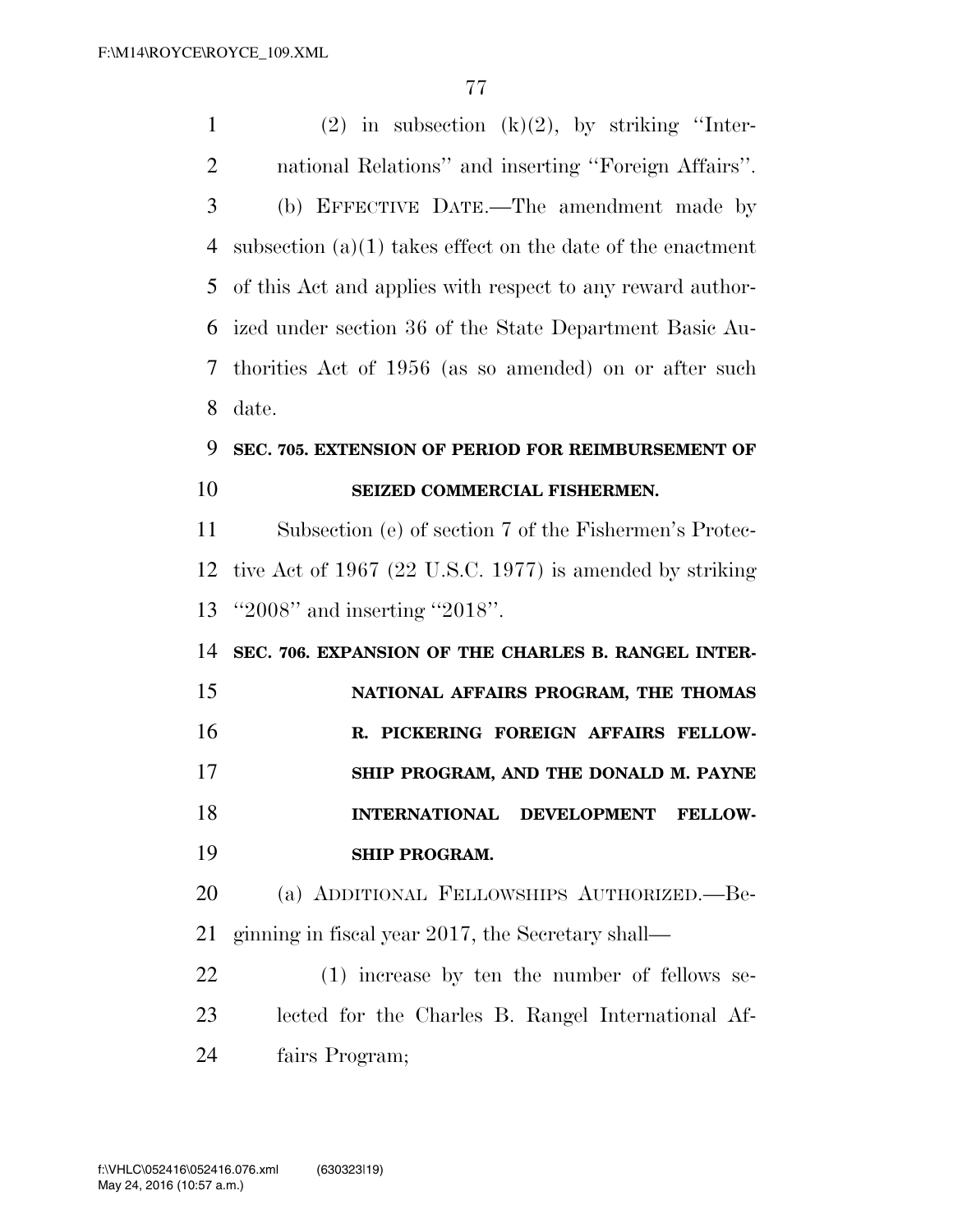(2) increase by ten the number of fellows se- lected for the Thomas R. Pickering Foreign Affairs Fellowship Program; and

 (3) increase by five the number of fellows se- lected for the Donald M. Payne International Devel-opment Fellowship Program.

 (b) RULE OF CONSTRUCTION.—Nothing in this sec- tion may be construed as authorizing the hiring of addi- tional personnel at the Department beyond existing, pro-jected hiring patterns.

#### **SEC. 706. REPEAL OF OBSOLETE REPORTS.**

 (a) ANNUAL REPORT ON THE ISRAELI-PALESTINIAN PEACE, RECONCILIATION AND DEMOCRACY FUND.—Sec- tion 10 of the Palestinian Anti-Terrorism Act of 2006 (Public Law 109–446; 22 U.S.C. 2378b note) is amend-ed—

(1) by striking subsection (b); and

 (2) by redesignating subsection (c) as sub-section (b).

20 (b) ANNUAL REPORT ON ASSISTANCE PROVIDED FOR INTERDICTION ACTIONS OF FOREIGN COUNTRIES.—Sec- tion 1012 of the National Defense Authorization Act for Fiscal Year 1995 (22 U.S.C. 2291-4) is amended—

(1) by striking subsection (c); and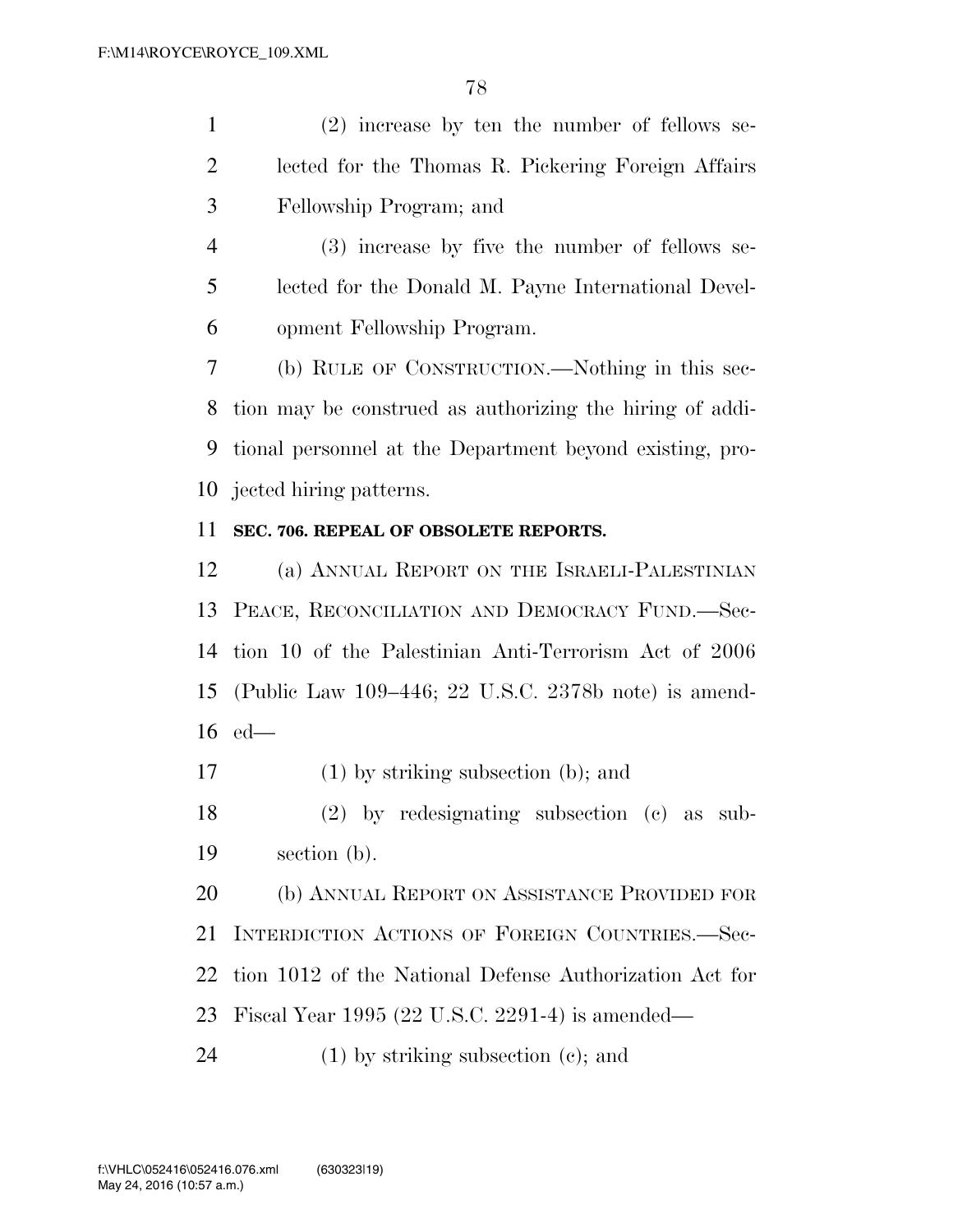| $\mathbf{1}$ | $(2)$ by redesignating subsection $(d)$ as sub-              |
|--------------|--------------------------------------------------------------|
| 2            | section (b).                                                 |
| 3            | (c) REPORTS RELATING TO SUDAN.—The Sudan                     |
| 4            | Peace Act (Public Law 107–245; 50 U.S.C. 1701 note)          |
| 5            | is amended—                                                  |
| 6            | $(1)$ by striking section 8; and                             |
| 7            | $(2)$ in section 11—                                         |
| 8            | $(A)$ in subsection $(a)$ , by striking the enu-             |
| 9            | merator and the heading; and                                 |
| 10           | $(B)$ by striking subsections (b) and (c).                   |
| 11           | (d) ANNUAL REPORT ON OUTSTANDING EXPROPRIA-                  |
| 12           | TION CLAIMS.—Section 527 of the Foreign Relations Au-        |
| 13           | thorization Act, Fiscal Years 1994 and 1995 (Public Law      |
| 14           | 103–236; 22 U.S.C. 2370a) is amended—                        |
| 15           | $(1)$ by striking subsection $(f)$ ; and                     |
| 16           | $(2)$ by redesignating subsections $(g)$ , $(h)$ , and       |
| 17           | (i) as subsections $(f)$ , $(g)$ , and $(h)$ , respectively. |
| 18           | (e) OTHER REPORTING REFORM. The following                    |
| 19           | provisions of law are repealed:                              |
| 20           | (1) Subsections (c)(4) and (c)(5) of section 601             |
| 21           | of Public Law 96–465.                                        |
| 22           | $(2)$ Section 585 of Public Law 104–208.                     |
| 23           | $(3)$ Section 8 of Public Law 107–245.                       |
| 24           | (4) Section $1012(c)$ of Public Law 103-337.                 |
| 25           | $(5)$ Section 527(f) of Public Law 103–236.                  |